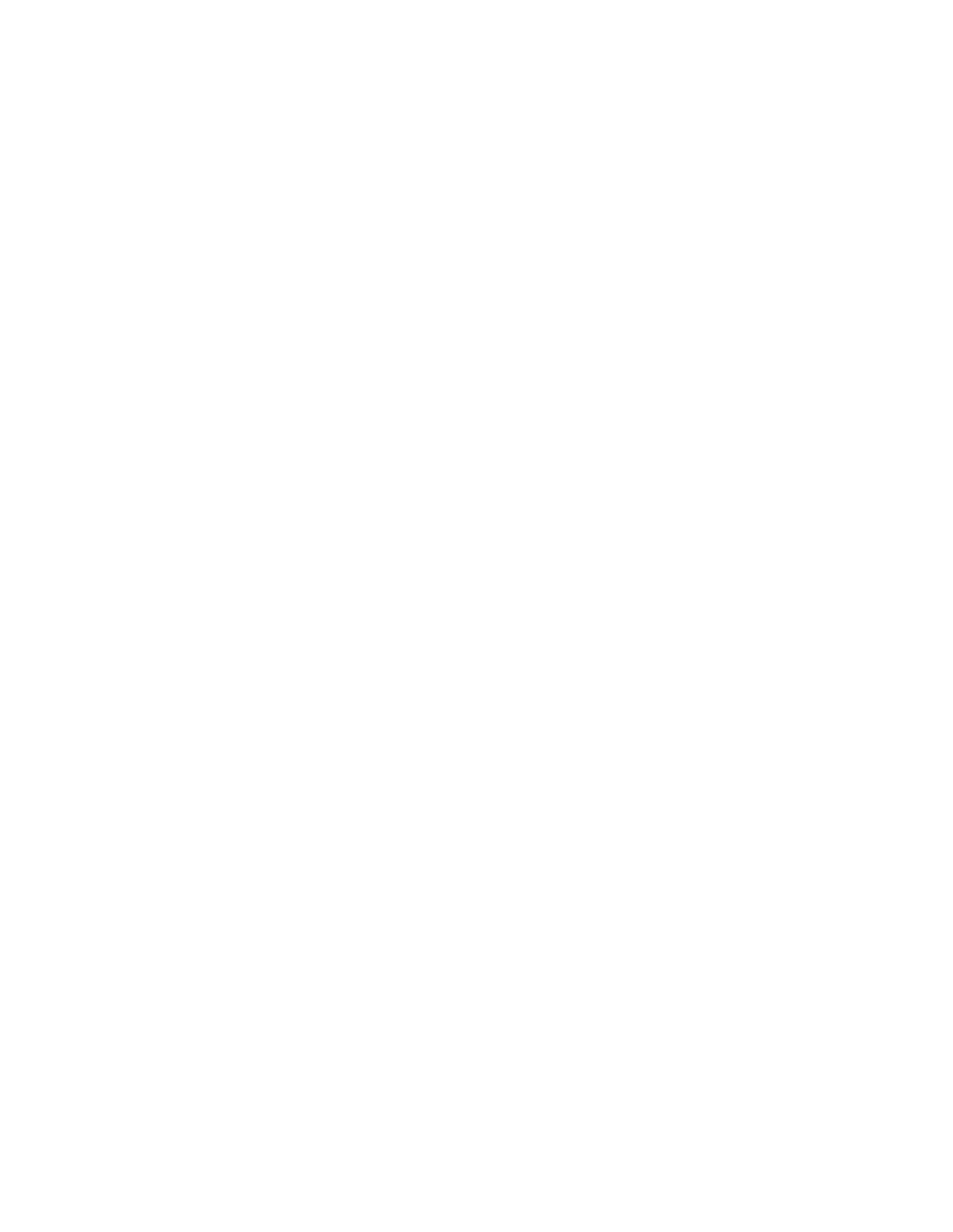# **ADOPTION AND FOSTER CARE ANALYSIS AND REPORTING SYSTEM (AFCARS), 1995-1999**

\_\_\_\_\_\_\_\_\_\_\_\_\_\_\_\_\_\_\_\_\_\_\_\_\_\_\_\_\_\_\_\_\_\_\_\_\_\_\_\_\_\_\_\_\_\_\_\_\_\_\_\_\_\_\_\_\_\_\_\_\_\_\_\_\_\_\_\_\_\_\_\_\_\_\_\_\_\_\_\_\_\_\_\_\_\_\_\_\_\_\_\_

# **Data Provided by**

Children's Bureau Administration on Children, Youth and Families 330 C Street, S.W. Washington, DC 20204

# **Funded by**

Children's Bureau Administration on Children, Youth and Families Administration for Children and Families United States Department of Health and Human Services

# **Distributed by**

National Data Archive on Child Abuse and Neglect

# **User's Guide and Codebook Written by**

National Data Archive on Child Abuse and Neglect in collaboration with John Hargrove and Penny Maza Children's Bureau

\_\_\_\_\_\_\_\_\_\_\_\_\_\_\_\_\_\_\_\_\_\_\_\_\_\_\_\_\_\_\_\_\_\_\_\_\_\_\_\_\_\_\_\_\_\_\_\_\_\_\_\_\_\_\_\_\_\_\_\_\_\_\_\_\_\_\_\_\_\_\_\_\_\_\_\_\_\_\_\_\_\_\_\_\_\_\_\_\_\_\_\_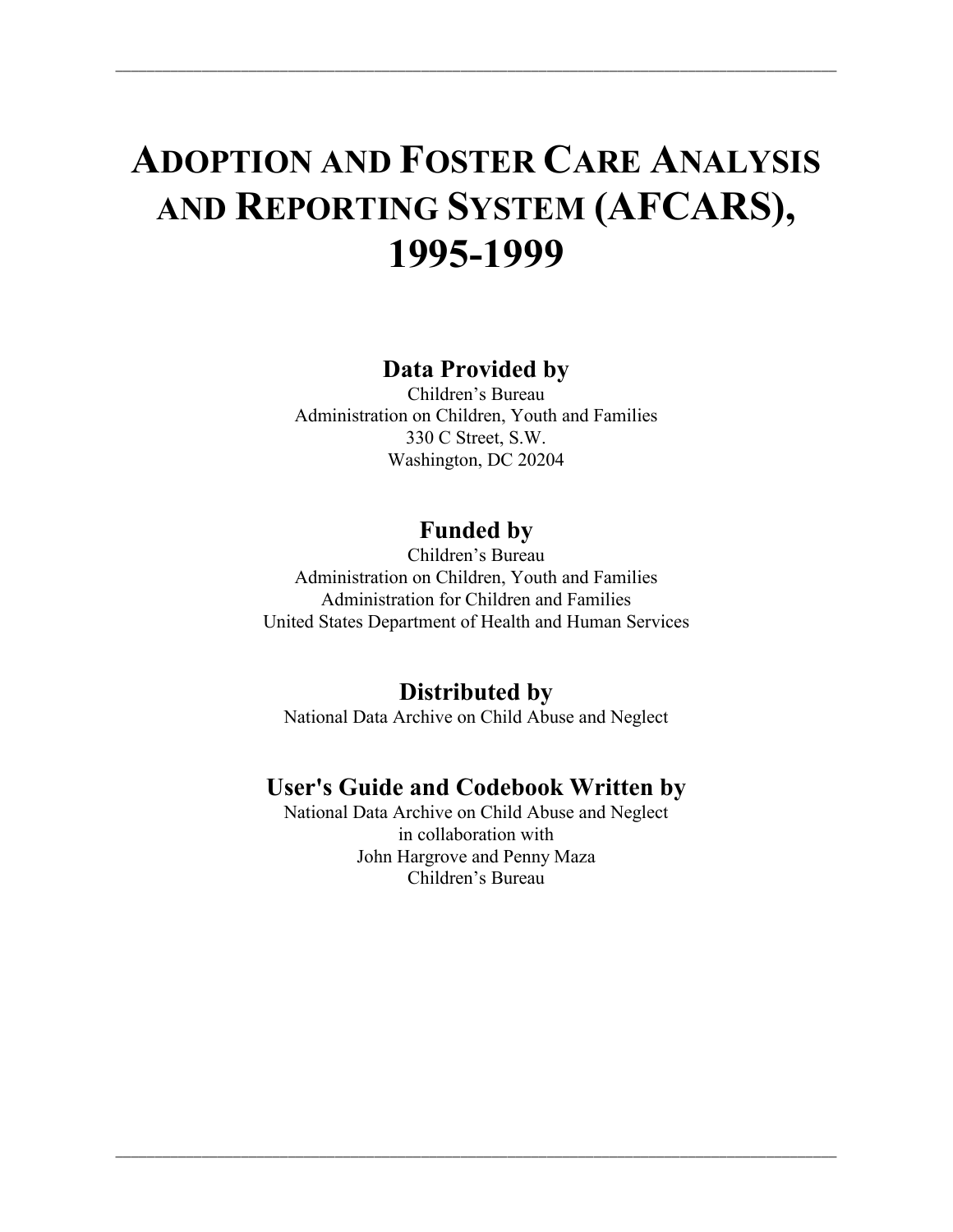©2002 National Data Archive on Child Abuse and Neglect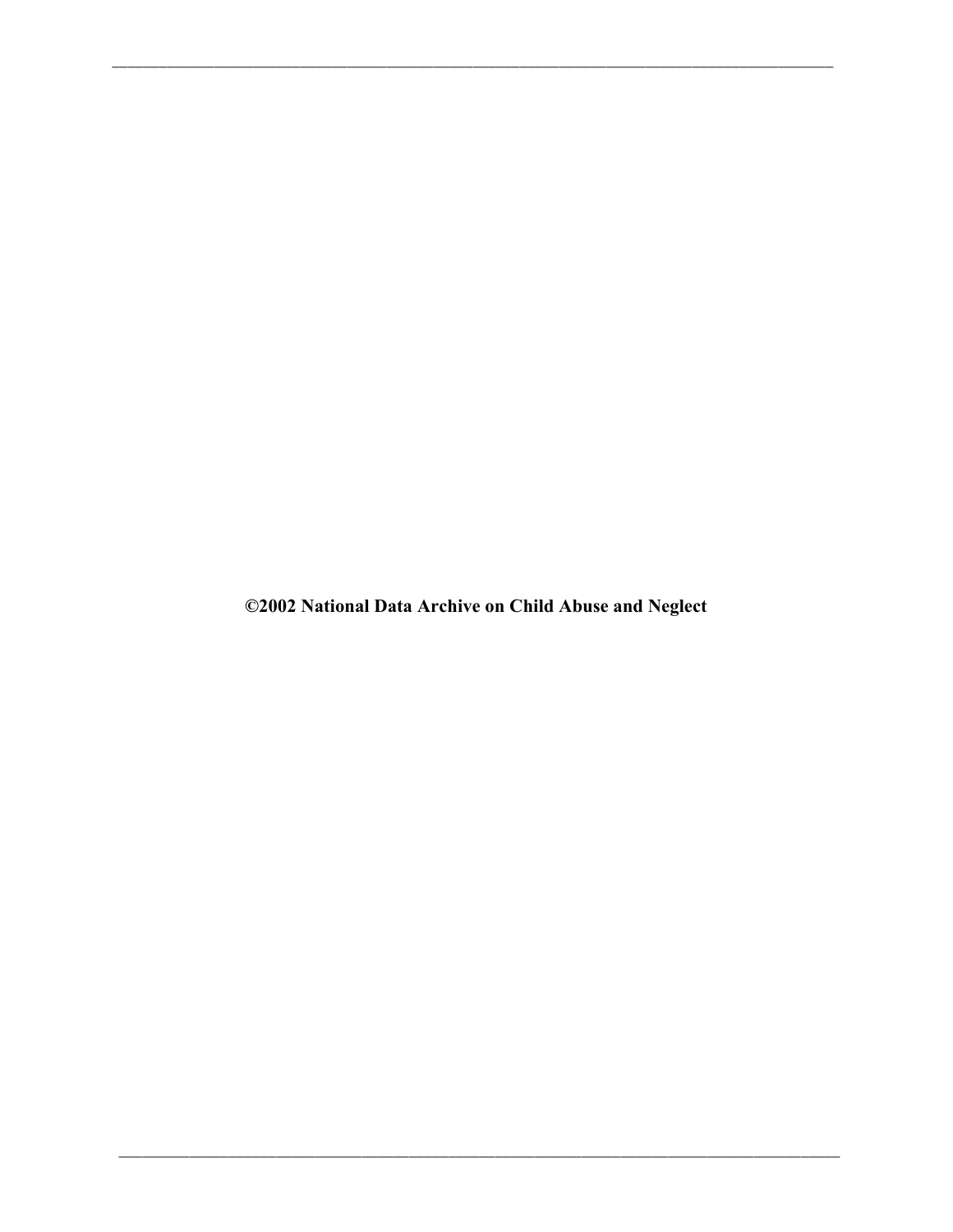# **PREFACE**

The data for *Adoption and Foster Care Analysis and Reporting System (AFCARS), 1995-1999*, have been given to the National Data Archive on Child Abuse and Neglect for public distribution by the Children's Bureau. Funding for the project was provided by the Children's Bureau, Administration on Children, Youth and Families, Administration for Children and Families, U.S. Department of Health and Human Services.

# **ACKNOWLEDGEMENT OF SOURCE**

Authors should acknowledge the National Data Archive on Child Abuse and Neglect and the original collector of the data when they publish manuscripts that use data provided by the Archive. Users of these data are urged to follow some adaptation of the statement below.

The data used in this publication were made available by the National Data Archive on Child Abuse and Neglect, Cornell University, Ithaca, NY, and have been used with permission. Data from the *Adoption and Foster Care Analysis and Reporting System (AFCARS)* were originally collected by the Children's Bureau. Funding for the project was provided by the Children's Bureau, Administration on Children, Youth and Families, Administration for Children and Families, U.S. Department of Health and Human Services. The collector of the original data, the funder, the Archive, Cornell University and their agents or employees bear no responsibility for the analyses or interpretations presented here.

# **PUBLICATION SUBMISSION REQUIREMENT**

In accordance with the *Terms of Use Agreement* for these datasets, users of these data are required to deposit a copy of any published work or report based wholly or in part on these data with the Archive. A copy of any completed manuscript, thesis abstract, or reprint should be sent to the National Data Archive on Child Abuse and Neglect, Cornell University, Family Life Development Center, MVR Hall, Ithaca, New York 14853-4401. Such copies will be used to provide funding agencies with essential information about the use of NDACAN resources and to facilitate the exchange of information about research activities among data users and contributors.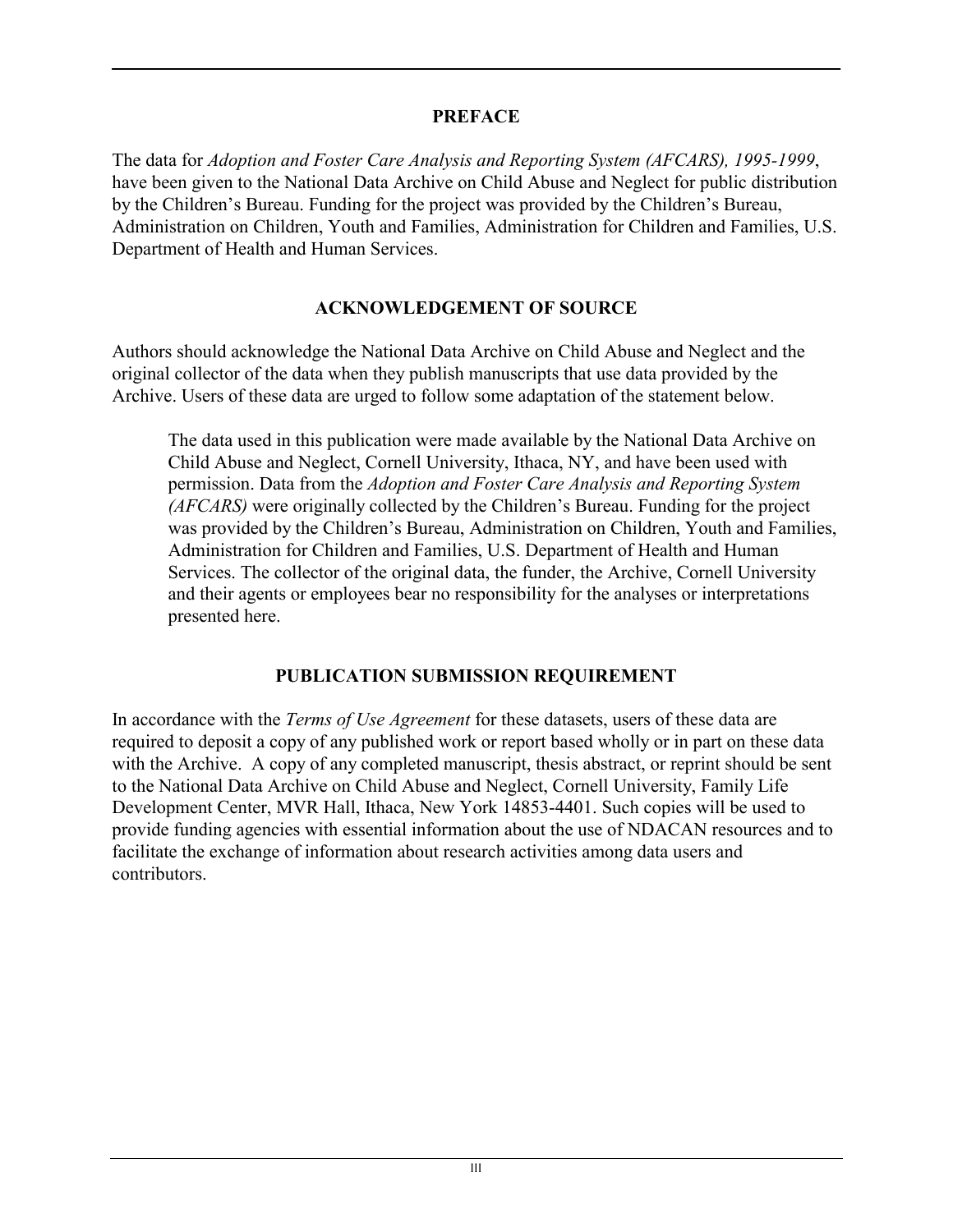# **ABSTRACT**

\_\_\_\_\_\_\_\_\_\_\_\_\_\_\_\_\_\_\_\_\_\_\_\_\_\_\_\_\_\_\_\_\_\_\_\_\_\_\_\_\_\_\_\_\_\_\_\_\_\_\_\_\_\_\_\_\_\_\_\_\_\_\_\_\_\_\_\_\_\_\_\_\_\_\_\_\_\_\_\_\_\_\_\_\_\_\_\_\_\_\_\_

The Adoption and Foster Care Analysis and Reporting System (AFCARS) is a federally mandated data collection system intended to provide case specific information on all children covered by the protections of Title IV-B/E of the Social Security Act (Section 427). Under the final AFCARS' rule, states are required to collect data on all adopted children who are placed by the state's child welfare agency or by private agencies under contract with the public child welfare agency. States are encouraged to report other private adoptions not involving the public welfare agency that are finalized in the state as well. In addition, states are required to collect data on all children in foster care for whom the state child welfare agency has responsibility for placement, care, or supervision.

AFCARS was designed to address policy development and program management issues at both the state and federal levels. The data are also useful for researchers interested in analyzing aspects of the United States' foster care and adoption programs. Tables and other reports summarizing the AFCARS data are available from the Children's Bureau home page on the World Wide Web (http://www.acf.dhhs.gov/programs/cb).

AFCARS' reporting periods extend from October 1 to September 30 of the following year. The National Data Archive on Child Abuse and Neglect distributes two data files for each fiscal year from 1995 through 1999; one file contains adoption data and the other foster care data. Each adoption data file contains 45 elements that provide information on the adopted child's gender, race, birth date, ethnicity and prior relationship with the adoptive parents. The date the adoption was finalized, as well as dates parental rights were terminated, characteristics of birth and adoptive parents, and whether the child was placed from within the United States or from another country are also captured. The foster care data files contain 89 elements that provide information on child demographics including gender, birth date, race, and ethnicity. Information about the number of previous stays in foster care, service goals, availability for adoption, dates of removal and discharge, funding sources, and the biological and foster parents is also included in the foster care files.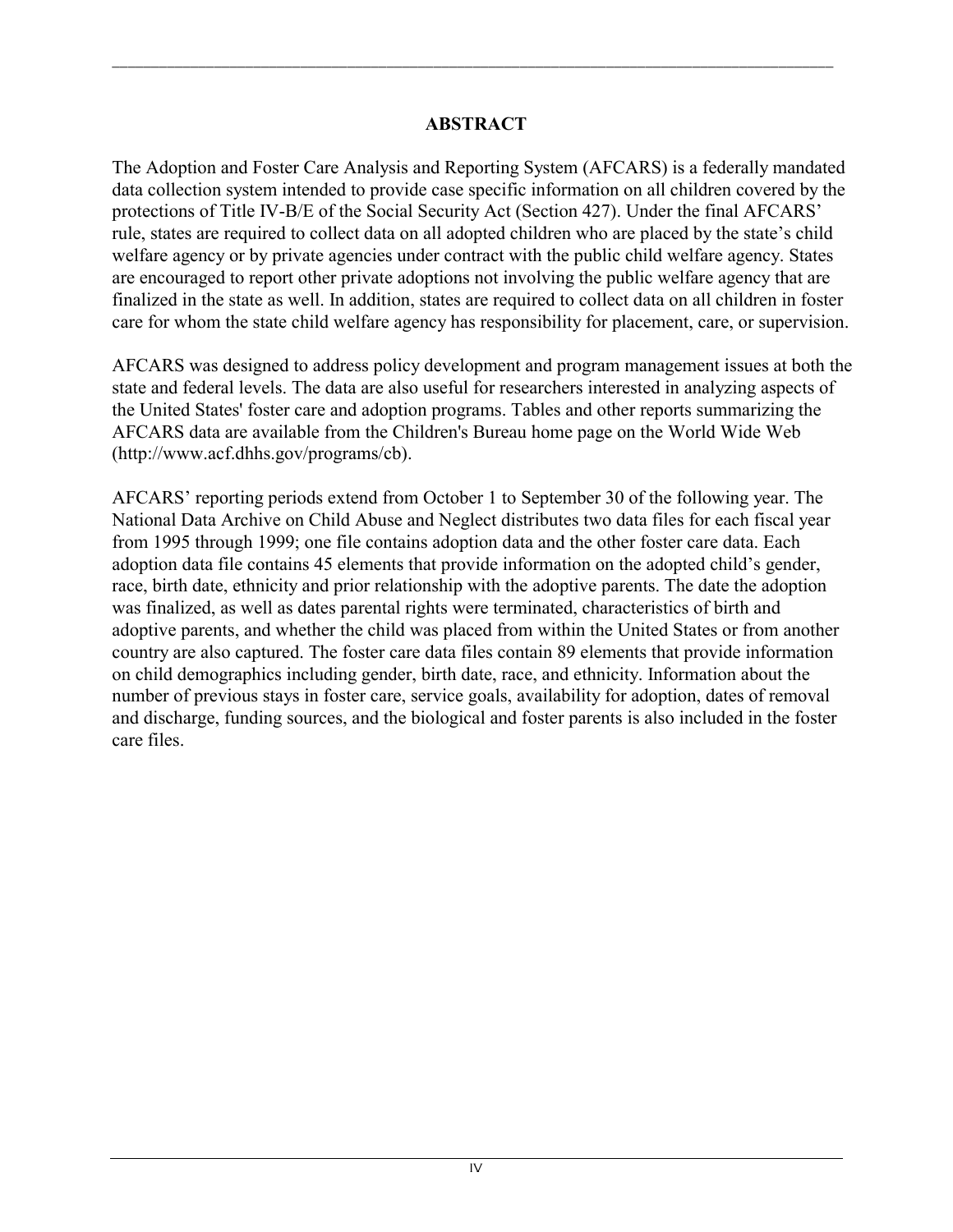# **TABLE OF CONTENTS**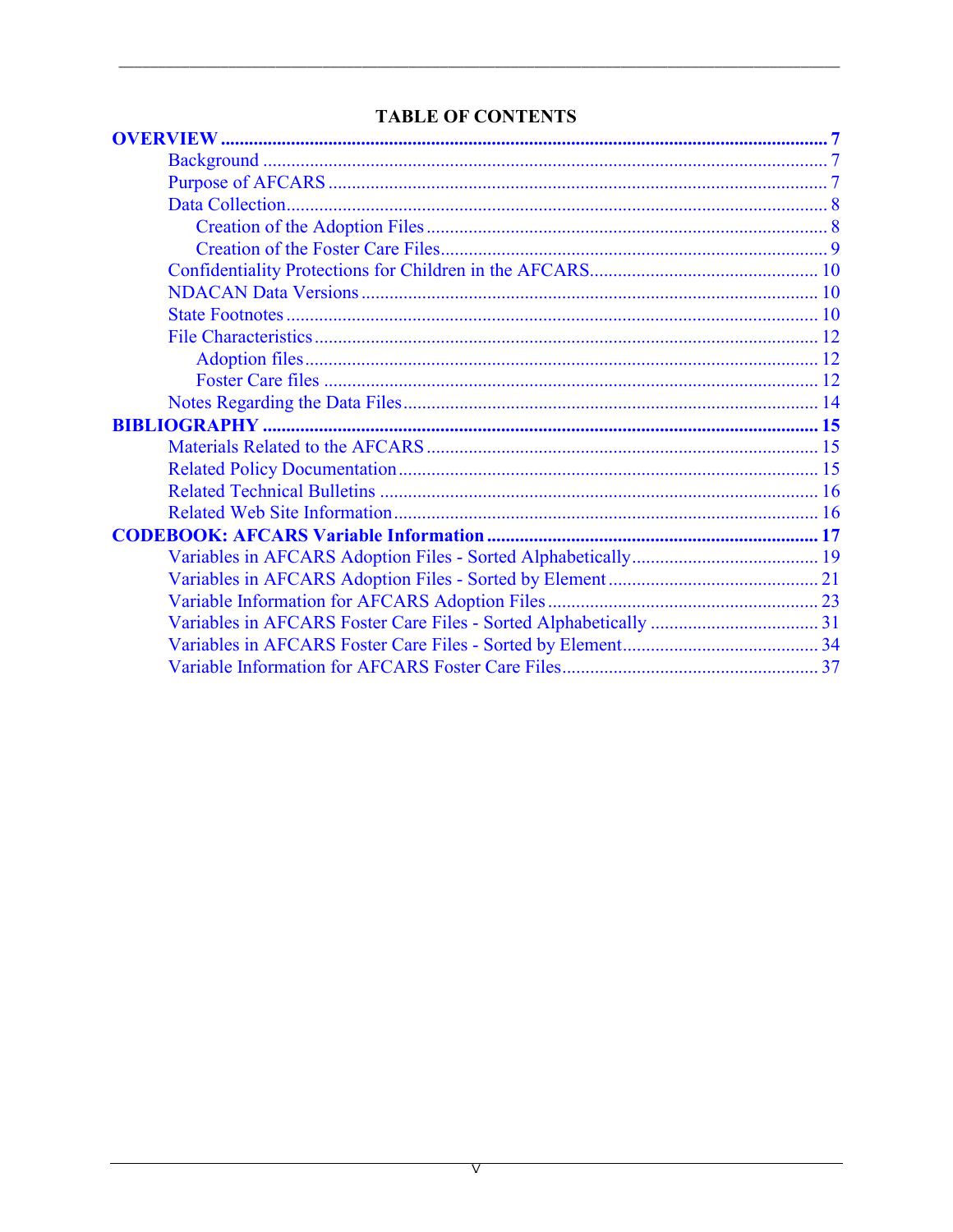$\overline{VI}$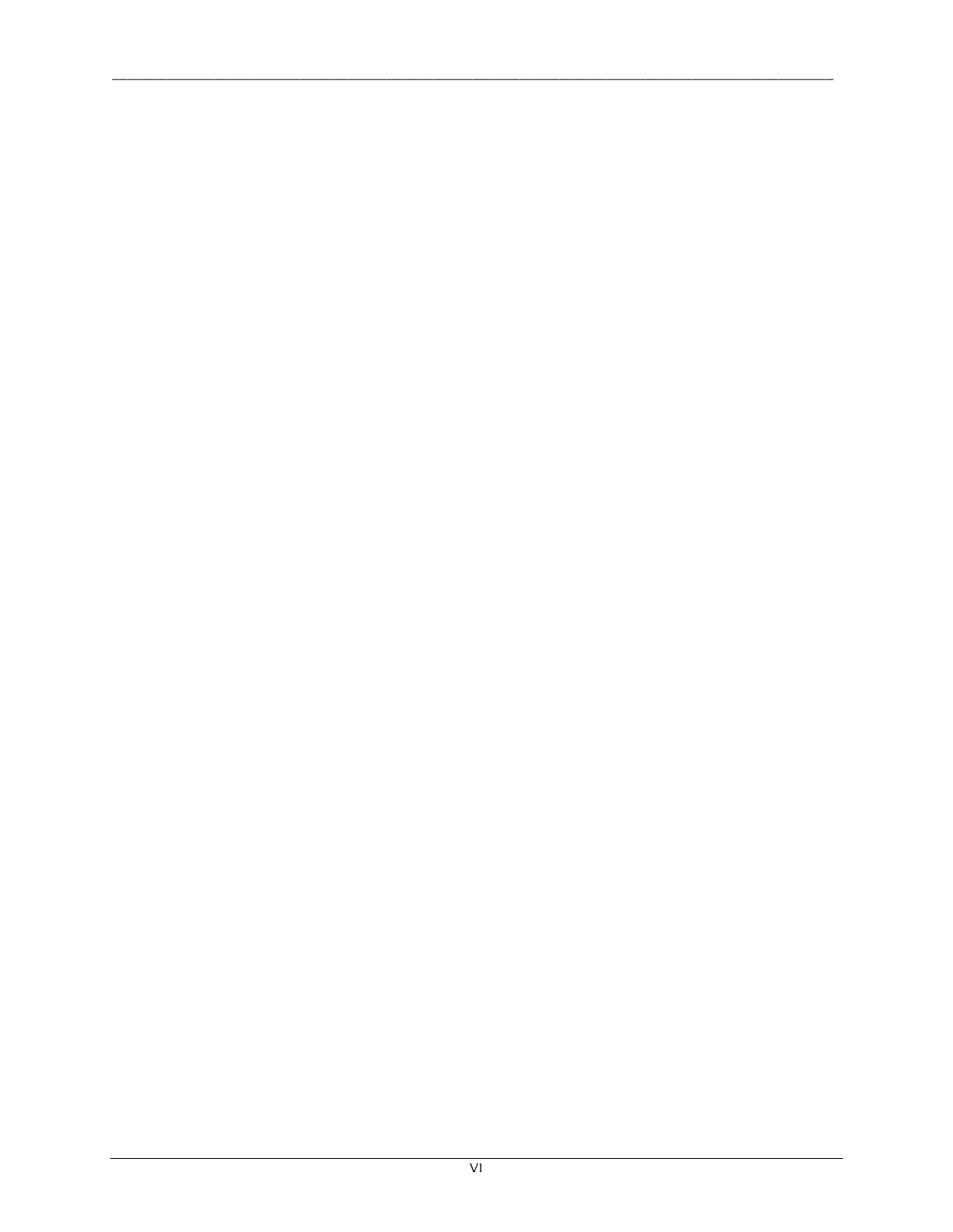### **OVERVIEW**

### <span id="page-8-0"></span>**Background**

In 1982 the Department of Health and Human Services Administration on Children, Youth and Families, through a grant to the American Public Welfare Association, implemented the Voluntary Cooperative Information System (VCIS) which collected national data on foster care and adoption. The VCIS system had a number of weaknesses including variation from state to state in reporting periods, a lack of common definitions for data elements and services, and inconsistent methodologies in reporting. In addition, the aggregate nature of the data limited both the analyses that could be performed and the data's usefulness for purposes of planning or policy development at the federal and state levels. Due to these weaknesses in the VCIS system, the U.S. Congress set forth to establish an improved, mandatory national reporting system.

In 1986 Congress approved an amendment to Title IV-E of the Social Security Act (Section 479) requiring that an advisory committee be established to prepare a report to Congress and the Department of Health and Human Services (HSS) with recommendations for establishing, administering, and financing a system for collecting data on adoption and foster care in the United States. The advisory committee submitted a final report detailing recommendations for a mandatory system that would collect data on all children covered by the protections of Title IV-B of the Social Security Act (Section 427). On September 27, 1990, HHS published proposed federal regulations to implement the data collection system, which has become known as the Adoption and Foster Care Analysis and Reporting System (AFCARS). On December 22, 1993, the final rule implementing AFCARS appeared in the Federal Register.

### **Purpose of AFCARS**

The purpose of AFCARS is twofold. First, AFCARS is designed to address policy development and program management issues at both the state and federal levels. Second, the data are useful for research aimed at analyzing such characteristics of the United States' foster care and adoption programs as timing, trends, and populations. It is important to keep in mind, however, that AFCARS was developed as an ongoing data collection system and does not conform to rigorous criteria for scientific research design.

Specific objectives of AFCARS include creation of the following:

- Reliable and consistent data through the use of uniform definitions, methodologies, and data standards.
- Statewide and national information on the number and characteristics of adoptive and foster care children and their parents (biological parents, adoptive parents, and foster care parents).
- Statewide and national information on the status of the foster care population (i.e., type of placement, length of placement, availability for adoption, and goals for ending or continuing care).
- Information on the extent and nature of assistance provided by federal, state, and local adoption and foster care programs.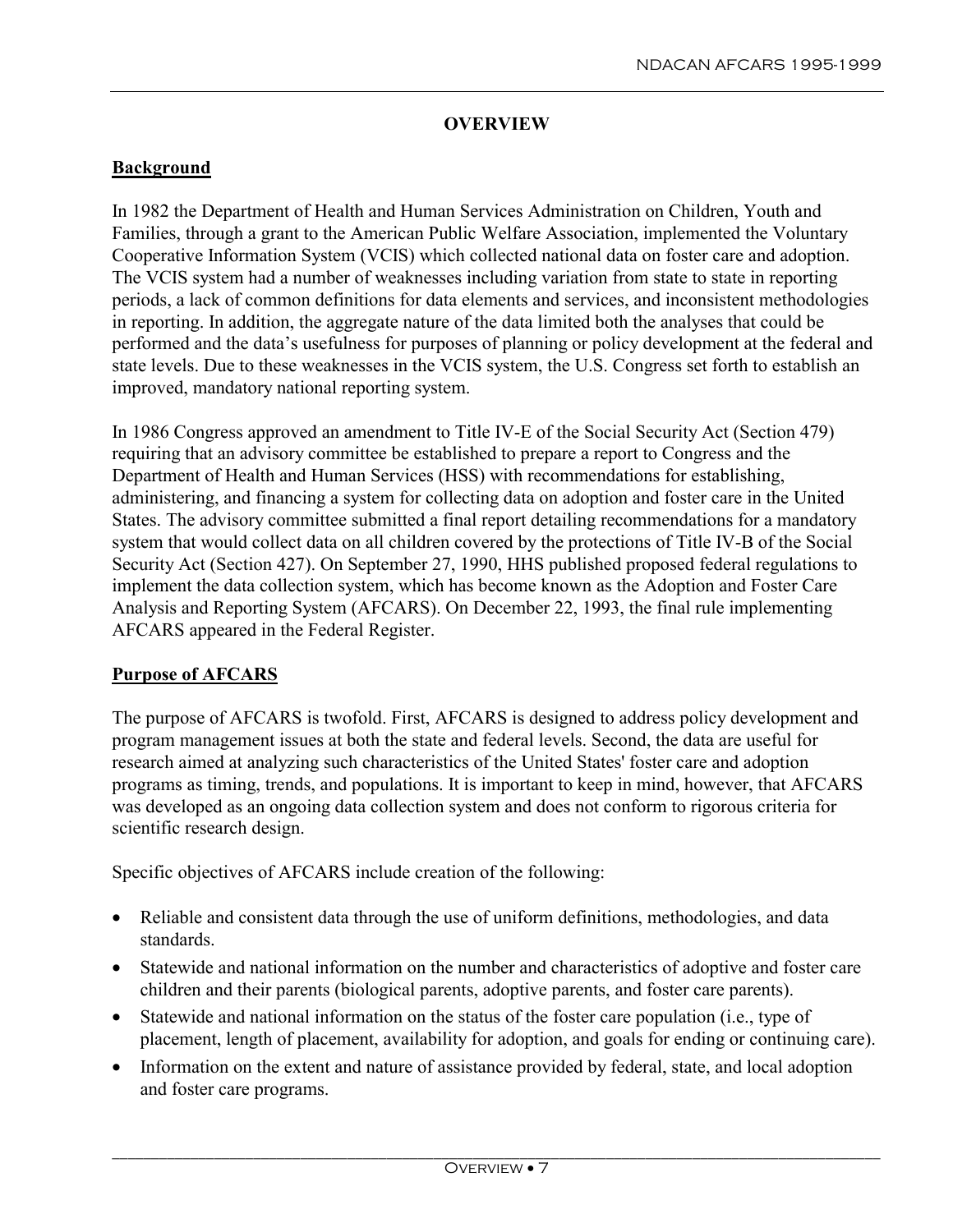- <span id="page-9-0"></span>Information on the characteristics of the children to whom varying levels of assistance are provided.
- Information on the number and characteristics of children placed in foster care outside of the state that has responsibility.

#### **Data Collection**

Under the final AFCARS rule, states are required to collect case specific data on all adopted children who were placed by the state child welfare agency, by private agencies under contract with the public child welfare agency, or by private adoptions voluntarily reported during the given reporting period. States are also required to collect data on all children in foster care for whom the state child welfare agency has responsibility for placement, care, or supervision, regardless of eligibility for Title IV-E funds. For the states that participated, each fiscal year's AFCARS data provide case-level information for children served by the foster care system and children whose adoptions were finalized from October 1 to September 30 of the following year.

States are required to submit all of their adoption and foster care data electronically to the Children's Bureau at the close of each of two semi-annual reporting periods. The first semi-annual reporting period extends from October 1 through March 31, the second from April 1 to September 30. States submit 37 adoption data elements and 66 foster care data elements. The Children's Bureau combines the state files from the two periods into a single annual database.

The Children's Bureau recodes all dates as separate day, month, and year variables with the result that 45 adoption elements and 89 foster care elements are distributed for public use. The data elements are described in detail in the *Codebook* that follows this *User's Guide*. State-specific footnotes are presented in the *User's Guide Annual Supplements*.

Prior to 1998, data submissions were required; however, fiscal penalties were not applicable, while many states brought their information systems online. Therefore, pre-1998 fiscal year datasets are not as complete or reliable as subsequent datasets. Dramatic improvements in data quality and completeness occurred between 1995 and 1998 and continue to occur as states further develop their electronic information systems and financial penalties are levied for poor quality data.

#### **Creation of the Adoption Files**

Adoptions such as the following **must** be reported to AFCARS and are included in the adoption files:

- Children placed for adoption by the public child welfare agency.
- Children who have been in the public foster care system and were placed for adoption by a private agency under contract with the public child welfare agency.
- Children in whose adoption the public child welfare agency was involved but who had not been in the public foster care system (e.g., children who received Title IV-E funds for non-recurring costs of adoption).

The following adoption are **voluntarily** reported to AFCARS and are included in the files: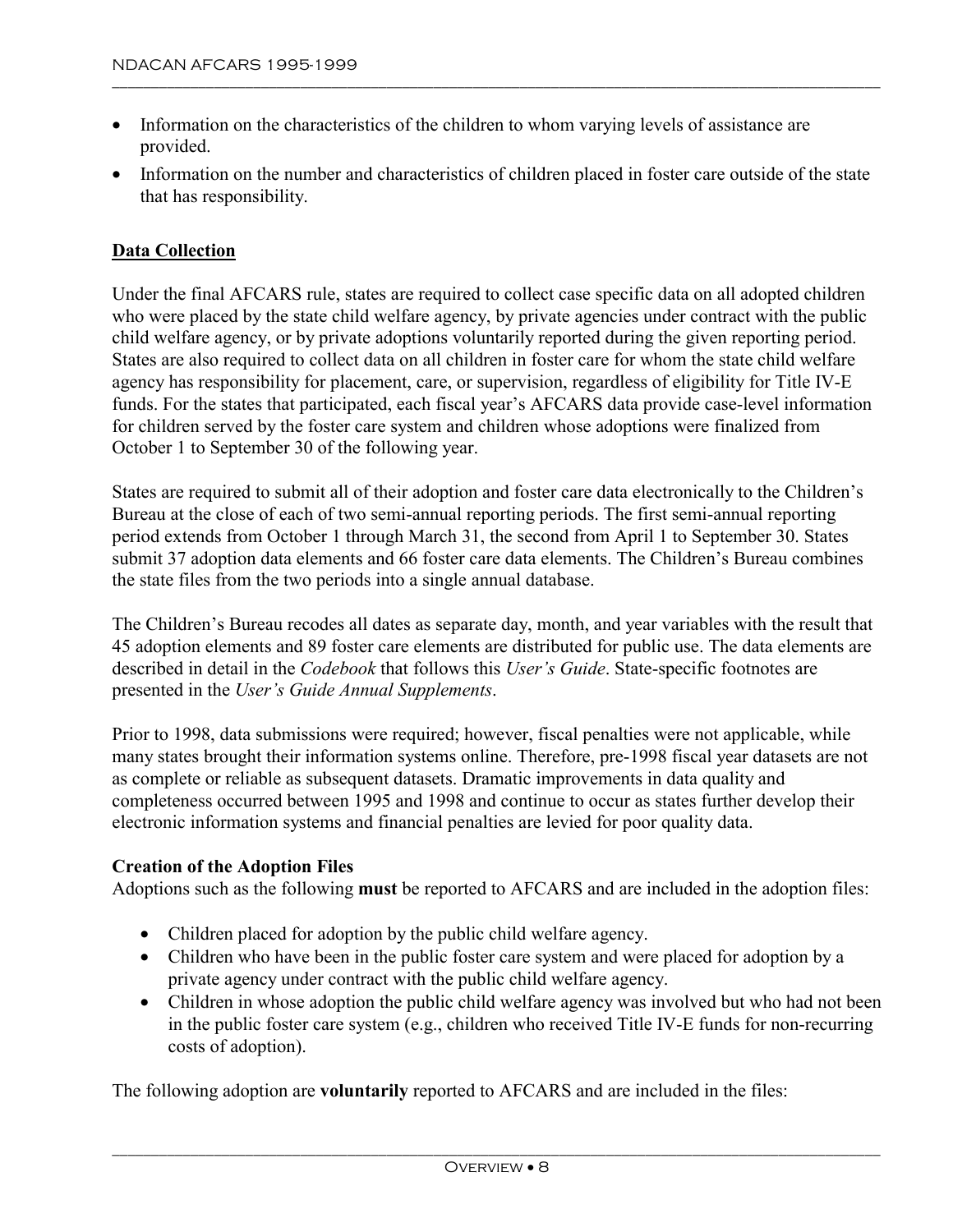- Children placed for adoption by tribal agencies.
- Children who were placed for adoption by private agencies but were not in the public foster care system.

<span id="page-10-0"></span> $\overline{a_1}$  ,  $\overline{a_2}$  ,  $\overline{a_3}$  ,  $\overline{a_4}$  ,  $\overline{a_5}$  ,  $\overline{a_6}$  ,  $\overline{a_7}$  ,  $\overline{a_8}$  ,  $\overline{a_9}$  ,  $\overline{a_9}$  ,  $\overline{a_9}$  ,  $\overline{a_9}$  ,  $\overline{a_9}$  ,  $\overline{a_9}$  ,  $\overline{a_9}$  ,  $\overline{a_9}$  ,  $\overline{a_9}$  ,

• Children who were placed for adoption independently (e.g., by the birth parents, through a lawyer, etc.) but were not in the public foster care system.

States submit data for each child with a finalized adoption. Duplicate records are removed and the remaining records are sorted by the year that the adoption was finalized.

Please note that the actual electronic data transmission for many adoptions finalized in a fiscal year may not occur until a subsequent year. Consequently, data submissions in subsequent years may contain data from a number of earlier adoptions. To the extent possible, such transmissions are included in the data file for the year in which the adoption was finalized, but the adoption count should not be considered an absolute, final count. These late submissions will lead to small increases in the final count of adoptions in a state. Releases of new versions of the datasets include the updated data.

A matching program is used to remove duplicate records. However, the adoption file does not contain geographic Federal Information Processing Standard (FIPS) code information or the child's day of birth, and consequently it can be difficult to discriminate between records that are truly duplicates and those that are merely very similar. Duplicate records are not distributed evenly among states; researchers interested in state-specific analyses may wish to request the duplicated adoption file from NDACAN to review the records that were dropped by the matching program.

### **Adoptions finalized in years prior to FY 1998 are not being updated because most states indicated that those data were not credible. Users are encouraged not to request or utilize these data.**

### **Creation of the Foster Care Files**

As long as a child is in foster care, the state must submit an AFCARS record for every report period during which the child is in care. When the child is discharged from foster care, the state submits the child's record for that report period, along with the discharge information.

Only one record per foster care child is included in the annual database. Τhe database includes only the last record received for each child served. If a child has a record in both periods, the record from the second period will be retained. A child who is in care or comes into care at the start of the year, exits care, and then later returns to care in the second half of the year, will also have one record in the annual database, the one submitted in the second report period when the child has returned to care.

It is possible that foster care entries and discharges for the fiscal year under review may not be submitted by a state until after the close of the fiscal year. To minimize an undercount of entries and discharges, these records are identified in the data from the first period of the subsequent fiscal year, extracted, and included in the dataset for the period in which they belong.

To produce the annual database of foster care records, the Children's Bureau first compares the information sent by states for the October through March and the April through September reporting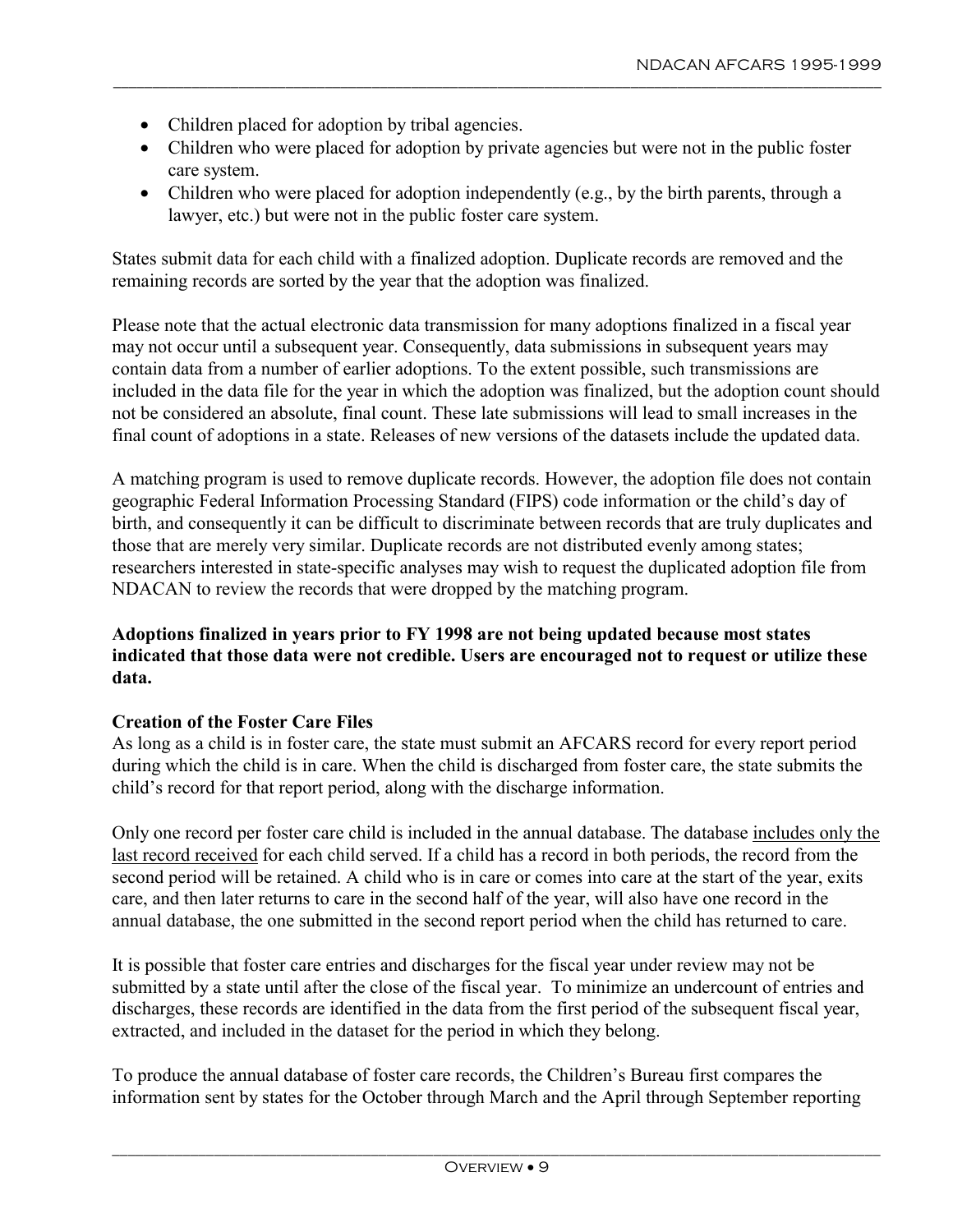periods in that fiscal year. On a state-by-state basis, the Children's Bureau creates interim extract files by matching case records across the two reporting periods. Through matching and extraction, an unduplicated annual file is created for each state. The state files are then combined to create the annual database.

<span id="page-11-0"></span>\_\_\_\_\_\_\_\_\_\_\_\_\_\_\_\_\_\_\_\_\_\_\_\_\_\_\_\_\_\_\_\_\_\_\_\_\_\_\_\_\_\_\_\_\_\_\_\_\_\_\_\_\_\_\_\_\_\_\_\_\_\_\_\_\_\_\_\_\_\_\_\_\_\_\_\_\_\_\_\_\_\_\_\_\_\_\_\_\_\_\_\_\_\_\_\_\_\_

#### **Confidentiality Protections for Children in the AFCARS**

Before distributing the AFCARS data, NDACAN makes two manipulations to the foster care data to protect the privacy of the children in foster care. First, geographic FIPS codes for the children from counties with fewer than 1,000 records in the annual database are recoded *8* to indicate *Not provided for reasons of confidentiality*. Second, each child's day of birth is recoded as the first day of the week of birth. For example, children born from the eighth through the fourteenth day of May in 1998 will all have a birth date of 5/08/1998.

Adopted children's county FIPS codes and days of birth are not reported to AFCARS. Therefore, no adjustments are necessary to assure the confidentiality of the adoption file data.

#### **NDACAN Data Versions**

Each NDACAN version of the files contains the most complete and accurate data that are available at the time of release. Version 1 data are drawn from the annual database, the creation of which is described above. Under certain circumstances, however, states have the option of submitting corrected data to the Children's Bureau after a required reporting date. In such cases subsequent versions of the data will contain more accurate information. At the present time, it is not possible to say when the final NDACAN version of the 1999 files will be released.

The Children's Bureau releases an outcomes report for each fiscal year. By the time version 1 of that fiscal year's data is sent to NDACAN for release, some modifications will have been made to the data, i.e., individual states may submit revised data. Therefore, statistics created using the version 1 data of the year's release may not exactly replicate the tables and summaries contained in the outcomes report for the year in question for certain states.

#### **State Footnotes**

In addition to the required data elements states are encouraged (but not required) to include footnotes with their data submissions. The footnotes allow states to provide additional information they deem vital to the interpretation of their data. Footnotes may include the following:

- General characteristics of the state's adoption and foster care system.
- Characteristics of the population, such as whether certain types of placements are included.
- State definitions that vary from federal AFCARS definitions.
- Explanations for data counts such as the number of deaths in foster care, the number of children with disabilities, or the number of children in types of institutional settings.

More information about the technical implementation of AFCARS can be found at: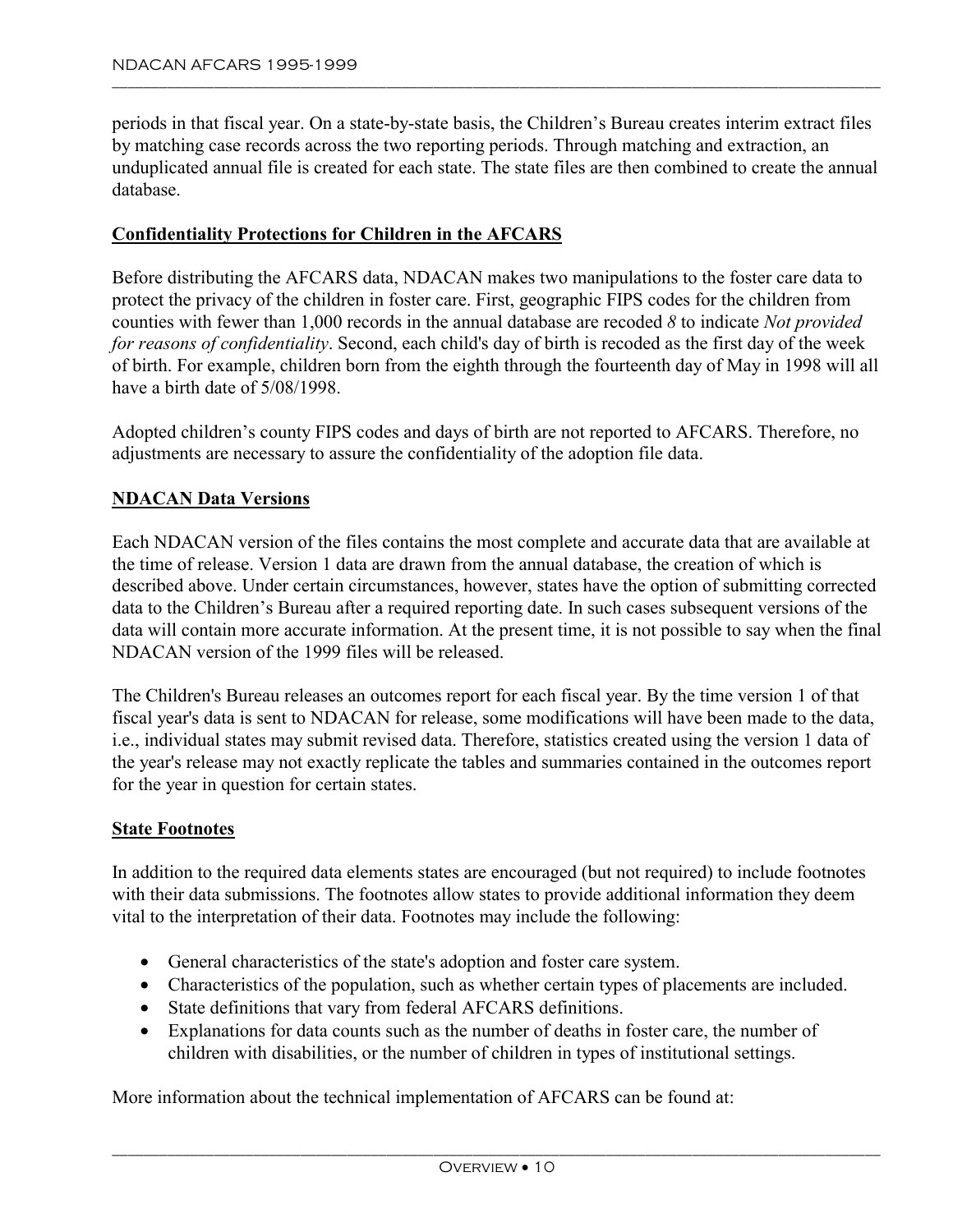http://www.acf.dhhs.gov/programs/oss/AFCARS/AFCARS.htm.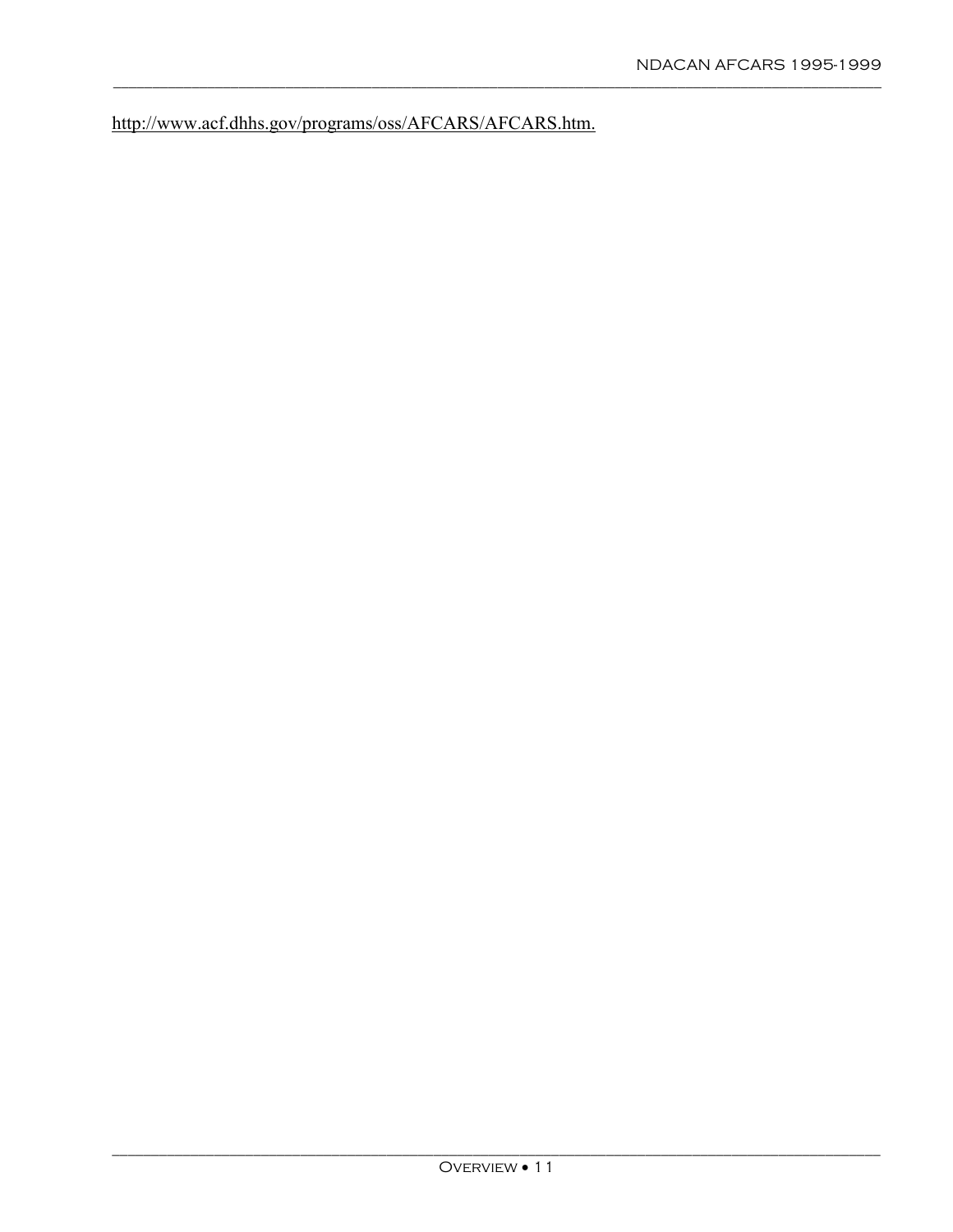### **DESCRIPTION OF THE DATA FILES**

<span id="page-13-0"></span>\_\_\_\_\_\_\_\_\_\_\_\_\_\_\_\_\_\_\_\_\_\_\_\_\_\_\_\_\_\_\_\_\_\_\_\_\_\_\_\_\_\_\_\_\_\_\_\_\_\_\_\_\_\_\_\_\_\_\_\_\_\_\_\_\_\_\_\_\_\_\_\_\_\_\_\_\_\_\_\_\_\_\_\_\_\_\_\_\_\_\_\_\_\_\_\_\_\_

NDACAN distributes these data as SAS transport or SPSS portable files. Other file formats and data subsets can be prepared by special request. Please contact NDACAN for more information.

#### **File Characteristics**

NDACAN distributes two files for each fiscal year of data collection. Brief descriptions of the data files are provided below. For information regarding variables, please refer to the codebook information sections of this guide. In each file the child is the unit of analysis.

#### **Adoption files**

Files containing adoption data are named *AD<year>v<version number>* where *<year>* is the 4-digit fiscal year in which the data were collected and *<version number>* is the NDACAN file version number. The file named *AD1998v2* would therefore contain the second version of fiscal year 1998's adoption data. Each adoption data file contains 45 variables and a varying number of cases from a varying number of reporting states each year. Specific variable and case counts can be found in the *AFCARS User's Guide Annual Supplements*. The file contains information on child demographics, including gender, birth, race, and ethnicity, as well as some information on disability or special needs of the child, funding sources, dates parental rights were terminated, and information on the adoptive parents.

#### **Foster Care files**

Files containing foster care data are named *FC<year>v<version number>* where *<year>* is the 4-digit fiscal year in which the data were collected and *<version number>* is the NDACAN file version number. The file named *FC1998v2* would therefore contain the second version of fiscal year 1998's foster care data. The foster care data files contain 89 variables and a varying number of cases from a varying number of reporting states each year. Specific variable and case counts can be found in the *AFCARS User's Guide Annual Supplements*. Variables include child demographics such as gender, birth, race, and ethnicity, as well as the number of previous stays in foster care, service goals, availability for adoption, dates of removal and discharge, funding sources and information on the biological and foster parents.

The data included are those for the most recent removal. As illustrated in the *Timeline of Entrance and Exits from Foster Care* which follows, REM1, the date of the first removal, will not change regardless of how many times the child enters and exits care. LATREM, the latest removal date and DLSTFC, the discharge date for the last episode, will change with each episode. DODFC, the date of discharge from foster care, will be missing if the child is in care at the end of the reporting period. DODFC discharge information entered at the conclusion of earlier stays in care are reset to missing if a child re-enters care.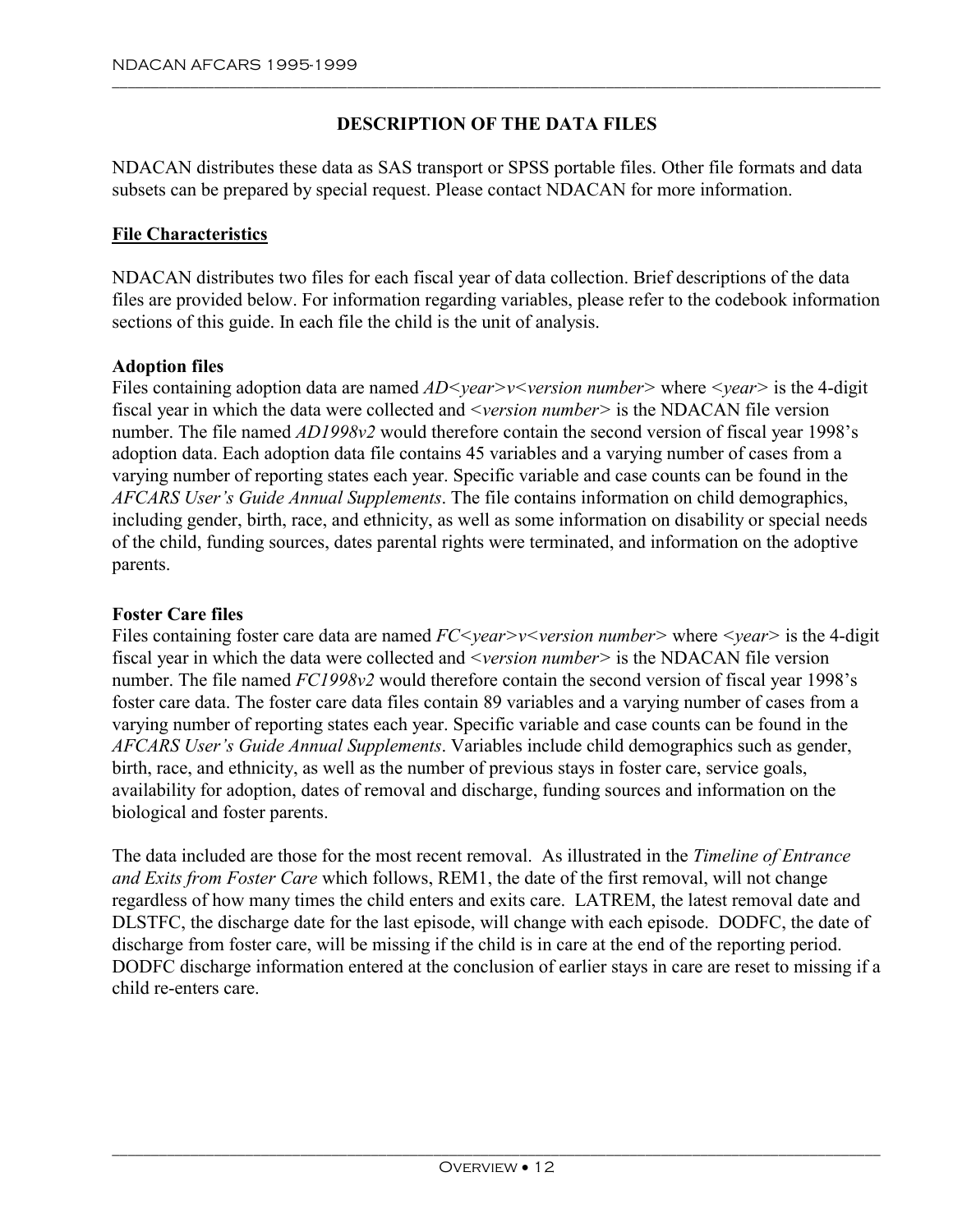### **Timeline of Entrances and Exits from Foster Care Illustrations of Fixed and Relative Variable Relationships**

 $\overline{a_1}$  ,  $\overline{a_2}$  ,  $\overline{a_3}$  ,  $\overline{a_4}$  ,  $\overline{a_5}$  ,  $\overline{a_6}$  ,  $\overline{a_7}$  ,  $\overline{a_8}$  ,  $\overline{a_9}$  ,  $\overline{a_9}$  ,  $\overline{a_9}$  ,  $\overline{a_9}$  ,  $\overline{a_9}$  ,  $\overline{a_9}$  ,  $\overline{a_9}$  ,  $\overline{a_9}$  ,  $\overline{a_9}$  ,

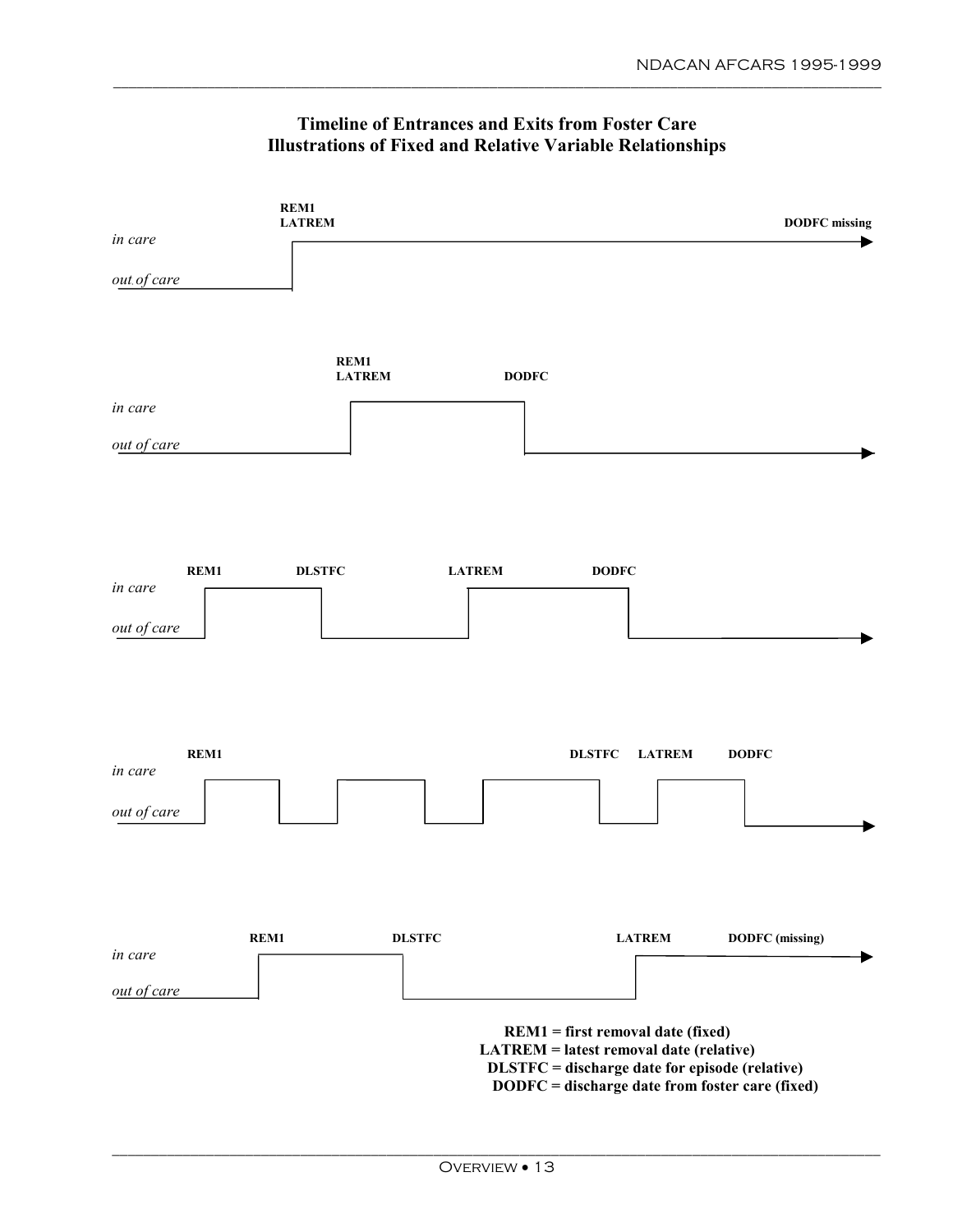#### **Notes Regarding the Data Files**

In using these data, one should be aware of the following:

• In the unduplicated adoption data files, each record should represent a unique child whose adoption was finalized during that fiscal year. Upon request NDACAN will provide a file containing duplicated data. There is some duplication in the foster care files, primarily among the discharge records; however, it is estimated to be less than 2%.

<span id="page-15-0"></span>\_\_\_\_\_\_\_\_\_\_\_\_\_\_\_\_\_\_\_\_\_\_\_\_\_\_\_\_\_\_\_\_\_\_\_\_\_\_\_\_\_\_\_\_\_\_\_\_\_\_\_\_\_\_\_\_\_\_\_\_\_\_\_\_\_\_\_\_\_\_\_\_\_\_\_\_\_\_\_\_\_\_\_\_\_\_\_\_\_\_\_\_\_\_\_\_\_\_

- While every effort has been made to create the cleanest, most reliable and up-to-date AFCARS datasets as possible, anomalies still exist in the data. Users are encouraged to examine overall and by state frequencies of the data elements they are using in their analyses.
- Many states extracted early data from "legacy" (old) information systems or new information systems under development. Consequently pre-1998 data may be less reliable or incomplete.
- The state footnotes associated with each state should always be taken into account when utilizing a state's data. Footnotes for elements arranged by state can be found in the *AFCARS User's Guide Annual Supplements*.
- Differing state policies have an impact on how information is categorized and reported and any attempt to compare states should be sensitive to these differences. Differences in ethnic and racial classifications are an important example.

# **Please contact NDACAN directly if you have questions or encounter problems using these datasets.**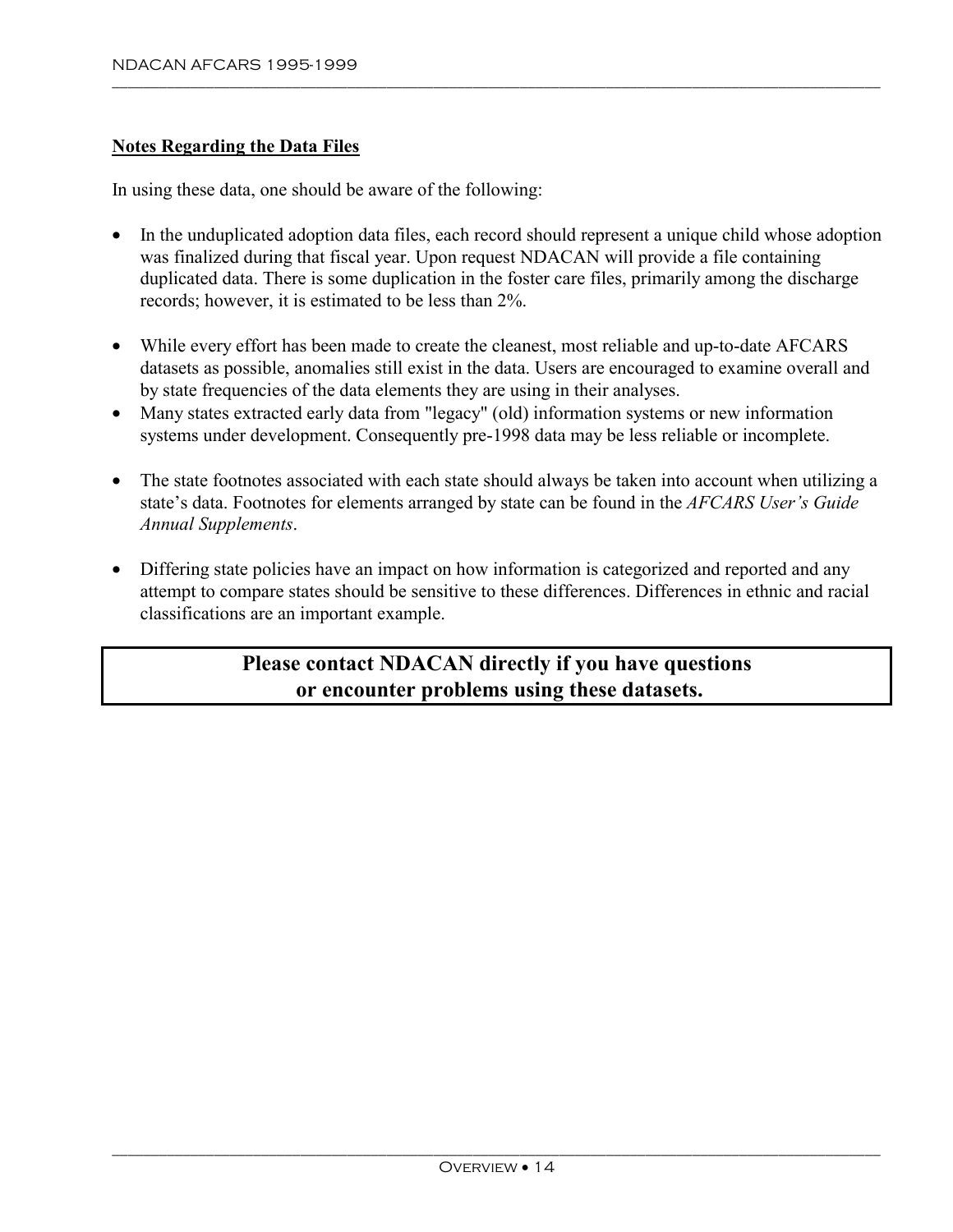### **BIBLIOGRAPHY**

<span id="page-16-0"></span>The following references are not meant to be an exhaustive or representative list of documents produced from and related to the dataset. They are meant to provide the researcher with a starting point from which to begin an investigation of relevant aspects of the data.

### **Materials Related to the AFCARS**

Federal Register/67912, Vol. 58, No. 244 (1993).

- Hargrove, J., Maza, P., & Gaudiosi, J. (1996, July). *Analysis of Child Welfare Data*. Paper presented at the meeting of the 36<sup>th</sup> annual National Association for Welfare Research and Statistics, San Francisco, CA.
- Health and Human Services, Children's Bureau (1995, September). *Guide to the Elements*. http://www.ndacan.cornell.edu/holdingstable.html.
- Maza, P.L. (1999). The Adoption and Foster Care Analysis and Reporting System: How We Got Here and Where We are Going. In C. Marshner & W. Pierce (Eds.), *Adoption Factbook III*. Waite Park, Minnesota: National Council for Adoption.
- Maza, P.L. (1999). Recent data on the number of adoptions of foster children. *Adoption Quarterly*, 3, 71-81.
- Maza, P.L. (2000). Using administrative data to reward agency performance. *Child Welfare*, 79(5), 444-456.
- Maza, P.L. (2001). From Paper to Paperless Reporting. *Court Technology Bulletin*, 13(3), 4-4.
- Palmiero, A. (1998, September). *Adoption and Foster Care Reporting System*. Paper presented at the meeting of State Automated Child Welfare Information System (SACWIS), Washington, DC.
- Tatara, T. (1993). *Characteristics of Children in Substitute and Adoptive Care*. The American Public Welfare Association, Washington, DC.

### **Related Policy Documentation**

Available from the Children's Bureau policy retrieval Web page: http://www.acf.dhhs.gov/programs/cb/policy/search.htm

- 45 CFR 1355.40 (Final Rules)
- ACYF- PIQ-94-01, issued 7/8/94 (Questions and Answers Clarifying Data Elements)
- ACYF- PIQ-95-01, issued 5/8/95 (Questions and Answers Clarifying Data Elements)
- ACYF-95-IM-95-32, issued 9/18/95 (Addition of Foster Care Data Element: Amount of Monthly Foster Care Payment)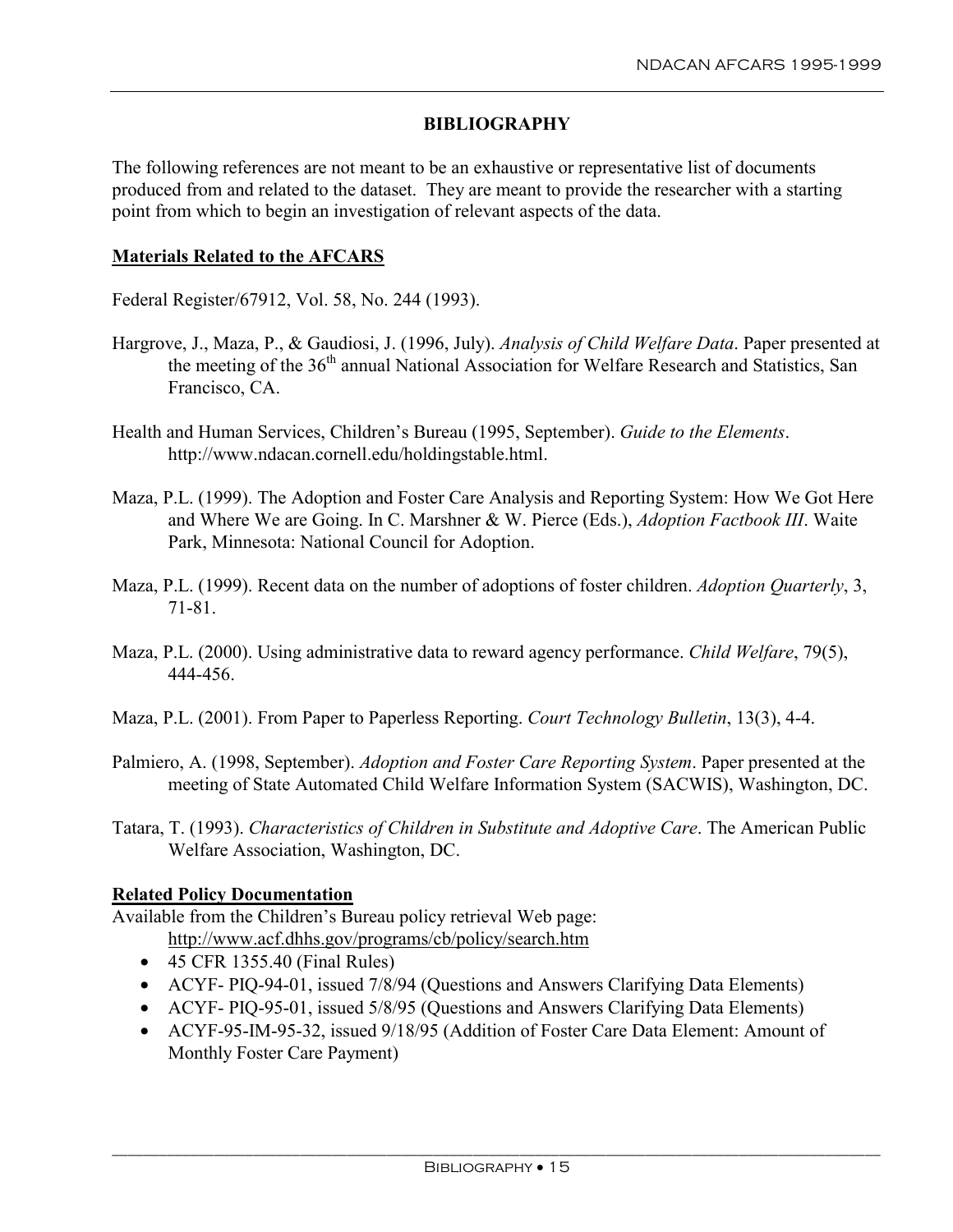## **Related Technical Bulletins**

Available from the Office of State Systems Web page: http://www.acf.dhhs.gov/programs/oss/

<span id="page-17-0"></span>\_\_\_\_\_\_\_\_\_\_\_\_\_\_\_\_\_\_\_\_\_\_\_\_\_\_\_\_\_\_\_\_\_\_\_\_\_\_\_\_\_\_\_\_\_\_\_\_\_\_\_\_\_\_\_\_\_\_\_\_\_\_\_\_\_\_\_\_\_\_\_\_\_\_\_\_\_\_\_\_\_\_\_\_\_\_\_\_\_\_\_\_\_\_\_\_\_\_

- • #003, AFCARS optional Explanatory Footnotes, July 1994
- #011, Questions to Guide Footnote Preparation (May 15, 1995)

### **Related Web Site Information**

- Children's Bureau, AFCARS information and statistics: http://www.acf.dhhs.gov/programs/cb/stats/index.htm
- Children's Bureau: http://www.acf.dhhs.gov/programs/cb/
- Office of State Systems: http://www.acf.dhhs.gov/programs/oss
- • Children's Bureau Policy Retrieval: http//www.acf.dhhs.gov/programs/cb/policy/search.htm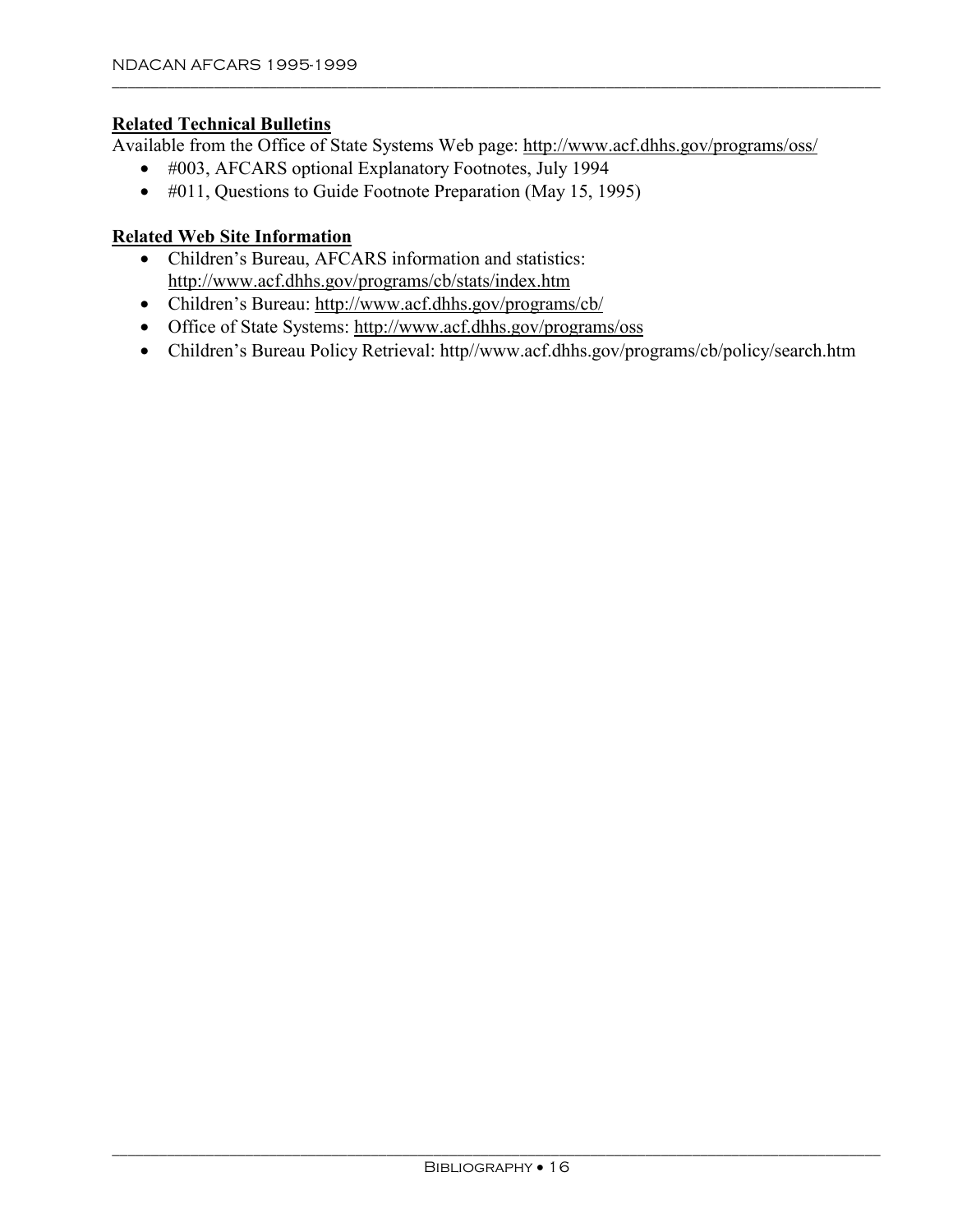### **CODEBOOK: AFCARS VARIABLE INFORMATION**

<span id="page-18-0"></span>The Codebook consists of six sections. The first two sections are lists of the variables in the adoption files, which are first listed in alphabetical order and then in the order in which they appear in the data files. The third section contains a detailed description of the adoption variables arranged in the order in which they appear in the AFCARS adoption files. This three-part sequence is repeated for the foster care variables in sections four through six.

In the descriptive sections for both the adoption and foster care files variable names, variable labels, and variable formats are provided on the first line. Variable values and their corresponding labels are listed as appropriate.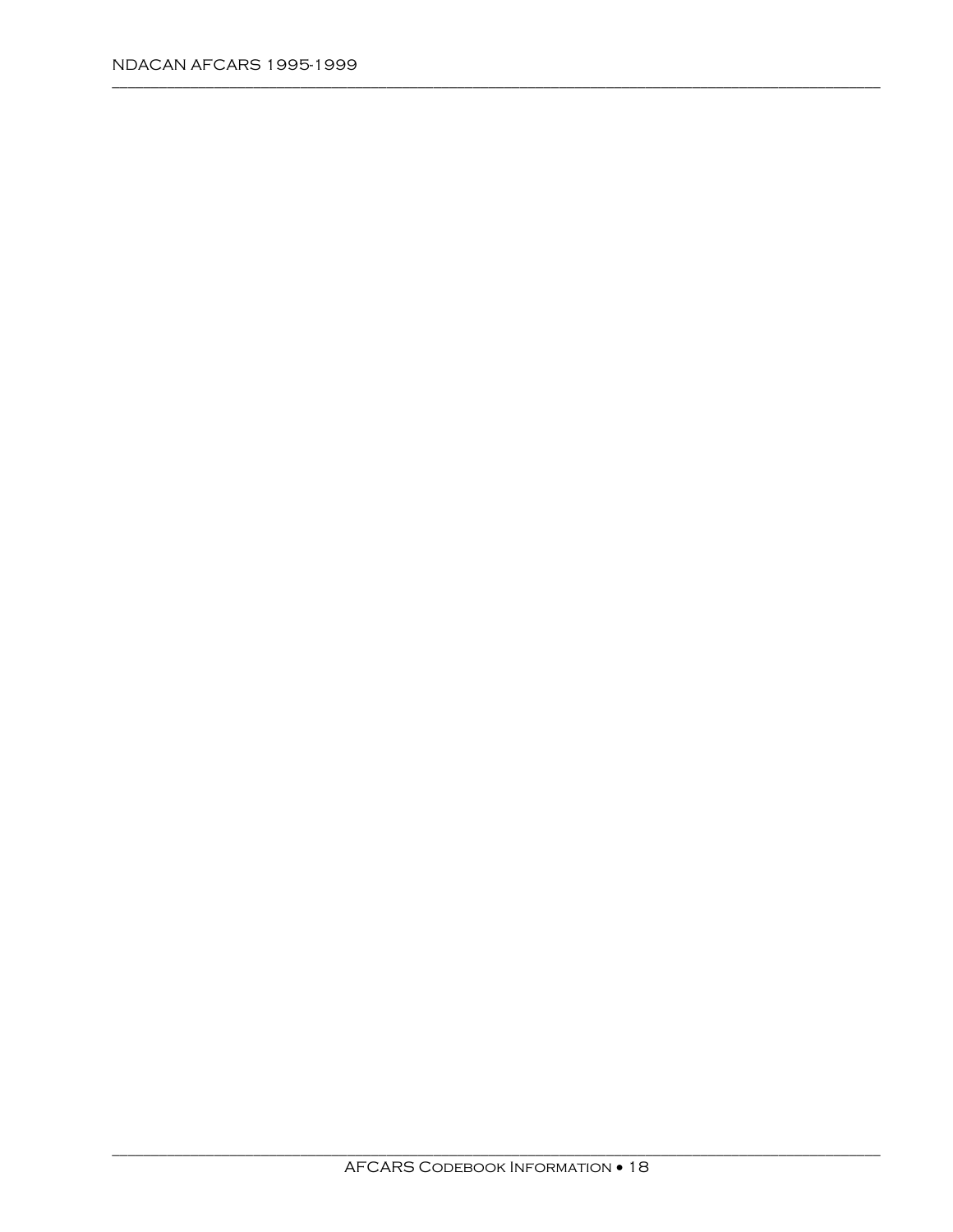# **Variables in AFCARS Adoption Files - Sorted Alphabetically**

<span id="page-20-0"></span>

| <b>Name</b>     | <b>Element</b> | Label                                   | Page |
|-----------------|----------------|-----------------------------------------|------|
| <b>ADADRACE</b> | 27             | <b>Adoptive Father Race</b>             | 28   |
| <b>ADDADYR</b>  | 24             | Adoptive Father Year Of Birth           | 27   |
| <b>ADMOMYR</b>  | 23             | Adoptive Mother Year Of Birth           | 27   |
| <b>ADPFAMST</b> | 22             | Adoptive Family Structure,              | 27   |
| <b>AGNYINVL</b> | 04             | <b>State Agency Involvement</b>         | 23   |
| <b>AGYSPNDS</b> | 08             | Child Special Needs                     | 24   |
| <b>AMOMRACE</b> | 25             | Adoptive Mother Race                    | 28   |
| <b>BASSPNDS</b> | 10             | <b>Special Needs Basis</b>              | 25   |
| <b>CHPLDBY</b>  | 34             | Agency/Individual Placing Child         | 30   |
| <b>CHPLDFRM</b> | 33             | Location of Custodial Agency/Individual | 30   |
| <b>DOBMO</b>    | 05m            | Child Date Of Birth, Month              | 23   |
| <b>DOBYR</b>    | 05y            | Child Date Of Birth, Year               | 23   |
| <b>DOBYRDAD</b> | 17             | Father Year Of Birth                    | 26   |
| <b>DOBYRMOM</b> | 16             | Mother Year Of Birth                    | 26   |
| <b>DSMIII</b>   | 14             | <b>Emotionally Disturbed</b>            | 26   |
| <b>FINADPDA</b> | 21d            | Date Adoption Legalized, Day            | 27   |
| <b>FINADPMO</b> | 21m            | Date Adoption Legalized, Month          | 27   |
| <b>FINADPYR</b> | 21y            | Date Adoption Legalized, Year           | 27   |
| <b>FOSPARCH</b> | 31             | Pre-Adoptive Relation: Foster Parent    | 29   |
| <b>HISORGIN</b> | 08             | Child Hispanic Origin                   | 24   |
| <b>HODAD</b>    | 28             | Adoptive Father Hispanic Origin         | 29   |
| <b>HOMOM</b>    | 26             | Adoptive Mother Hispanic Origin         | 28   |
| <b>IVEAA</b>    | 37             | <b>IV-E Assistance Claimed</b>          | 30   |
| <b>MOMARRD</b>  | 18             | Mother Married                          | 26   |
| <b>MONAMNT</b>  | 36             | Amount of Subsidy                       | 30   |
| <b>MONSUBSY</b> | 35             | Receiving Subsidy                       | 30   |
| <b>MR</b>       | 11             | <b>Mental Retardation</b>               | 25   |
| <b>NONREL</b>   | 32             | Pre-Adoptive Relation: Non-Relative     | 29   |
| <b>OTHEREL</b>  | 30             | Pre-Adoptive Relation: Other Relative   | 29   |
| <b>OTHRMED</b>  | 15             | <b>Other Diagnosed Condition</b>        | 26   |
| <b>PHYDIS</b>   | 13             | <b>Physically Disabled</b>              | 25   |
| <b>RACE</b>     | 07             | Child Race                              | 24   |
| <b>RECNUM</b>   | 03             | <b>Record Number</b>                    | 23   |
| <b>REPDATMO</b> | 02m            | Report End Date, Month                  | 23   |
| <b>REPDATYR</b> | 02y            | Report End Date, Year                   | 23   |
| <b>SEX</b>      | 06             | Child Sex                               | 24   |
| <b>STATE</b>    | 01             | <b>State</b>                            | 23   |
| <b>STPARENT</b> | 29             | Pre-Adoptive Relation: Stepparent       | 29   |
| <b>TPRDADDA</b> | 20d            | TPR Father, Day                         | 27   |
| <b>TPRDADMO</b> | 20m            | TPR Father, Month                       | 27   |
| <b>TPRDADYR</b> | 20y            | TPR Father, Year                        | 27   |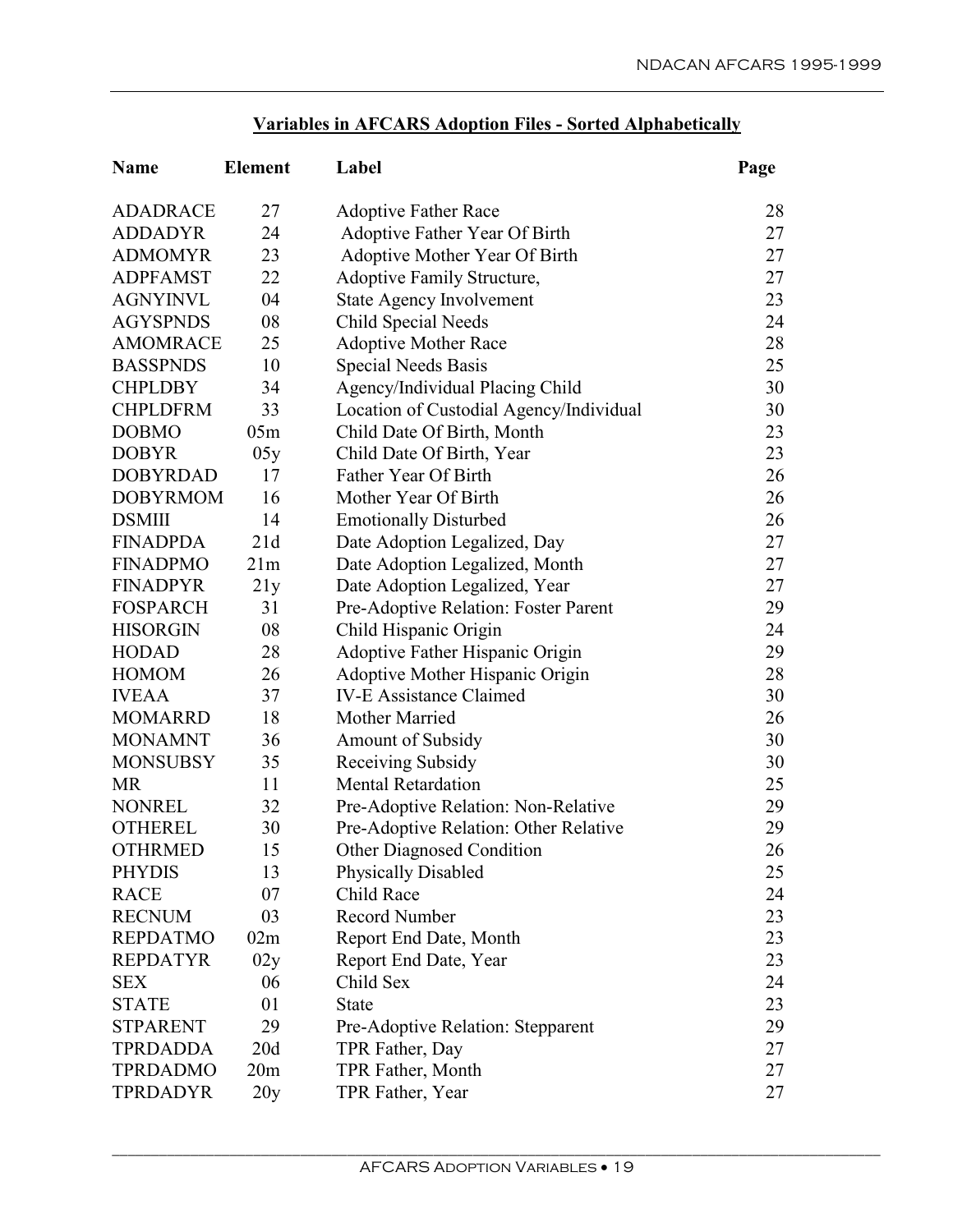| <b>Name</b>     | <b>Element</b> | Label                   | Page |
|-----------------|----------------|-------------------------|------|
| <b>TPRMOMDA</b> | 19d            | TPR Mother, Day         | 27   |
| <b>TPRMOMO</b>  | 19m.           | TPR Mother, Month       | 27   |
| <b>TPRMOMYR</b> | 19v            | TPR Mother, Year        | 26   |
| <b>VISHEAR</b>  |                | Visual Hearing Impaired | 25   |

\_\_\_\_\_\_\_\_\_\_\_\_\_\_\_\_\_\_\_\_\_\_\_\_\_\_\_\_\_\_\_\_\_\_\_\_\_\_\_\_\_\_\_\_\_\_\_\_\_\_\_\_\_\_\_\_\_\_\_\_\_\_\_\_\_\_\_\_\_\_\_\_\_\_\_\_\_\_\_\_\_\_\_\_\_\_\_\_\_\_\_\_\_\_\_\_\_\_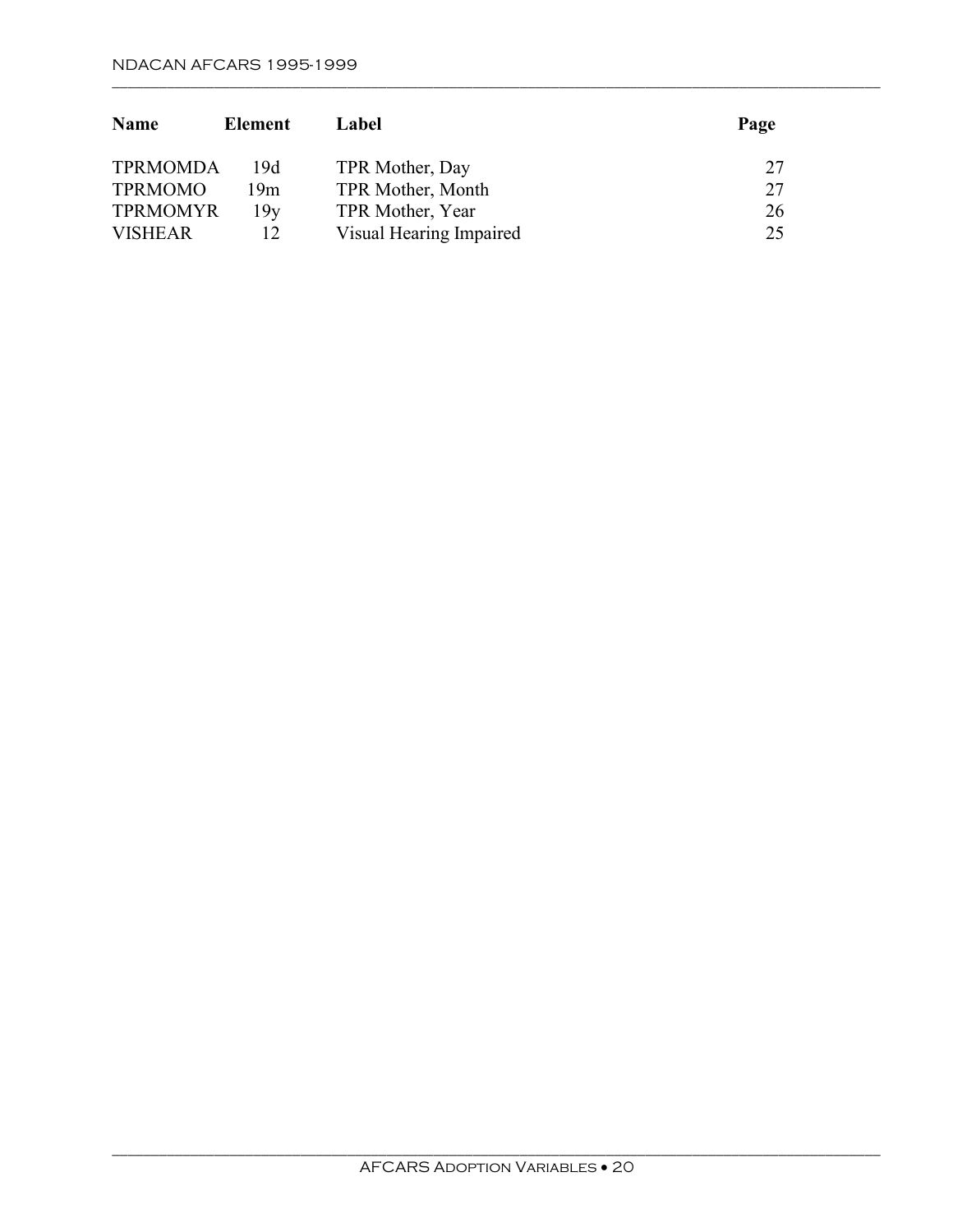<span id="page-22-0"></span>

| <b>Name</b>     | <b>Element</b> | Label                                   | Page |
|-----------------|----------------|-----------------------------------------|------|
| <b>STATE</b>    | 01             | <b>State</b>                            | 23   |
| <b>REPDATMO</b> | 02m            | Report End Date, Month                  | 23   |
| <b>REPDATYR</b> | 02y            | Report End Date, Year                   | 23   |
| <b>RECNUM</b>   | 03             | Record Number                           | 23   |
| <b>AGNYINVL</b> | 04             | <b>State Agency Involvement</b>         | 23   |
| <b>DOBMO</b>    | 05m            | Child Date Of Birth, Month              | 23   |
| <b>DOBYR</b>    | 05y            | Child Date Of Birth, Year               | 23   |
| <b>SEX</b>      | 06             | Child Sex                               | 24   |
| <b>RACE</b>     | 07             | Child Race                              | 24   |
| <b>AGYSPNDS</b> | 08             | Child Special Needs                     | 24   |
| <b>HISORGIN</b> | 08             | Child Hispanic Origin                   | 24   |
| <b>BASSPNDS</b> | 10             | <b>Special Needs Basis</b>              | 25   |
| <b>MR</b>       | 11             | <b>Mental Retardation</b>               | 25   |
| <b>VISHEAR</b>  | 12             | Visual Hearing Impaired                 | 25   |
| <b>PHYDIS</b>   | 13             | <b>Physically Disabled</b>              | 25   |
| <b>DSMIII</b>   | 14             | <b>Emotionally Disturbed</b>            | 26   |
| <b>OTHRMED</b>  | 15             | Other Diagnosed Condition               | 26   |
| <b>DOBYRMOM</b> | 16             | Mother Year Of Birth                    | 26   |
| <b>DOBYRDAD</b> | 17             | Father Year Of Birth                    | 26   |
| <b>MOMARRD</b>  | 18             | Mother Married                          | 26   |
| <b>TPRMOMDA</b> | 19d            | TPR Mother, Day                         | 27   |
| <b>TPRMOMO</b>  | 19m            | TPR Mother, Month                       | 27   |
| <b>TPRMOMYR</b> | 19y            | TPR Mother, Year                        | 26   |
| <b>TPRDADDA</b> | 20d            | TPR Father, Day                         | 27   |
| <b>TPRDADMO</b> | 20m            | TPR Father, Month                       | 27   |
| <b>TPRDADYR</b> | 20y            | TPR Father, Year                        | 27   |
| <b>FINADPDA</b> | 21d            | Date Adoption Legalized, Day            | 27   |
| <b>FINADPMO</b> | 21m            | Date Adoption Legalized, Month          | 27   |
| <b>FINADPYR</b> | 21y            | Date Adoption Legalized, Year           | 27   |
| <b>ADPFAMST</b> | 22             | Adoptive Family Structure,              | 27   |
| <b>ADMOMYR</b>  | 23             | Adoptive Mother Year Of Birth           | 27   |
| <b>ADDADYR</b>  | 24             | Adoptive Father Year Of Birth           | 27   |
| <b>AMOMRACE</b> | 25             | <b>Adoptive Mother Race</b>             | 28   |
| <b>HOMOM</b>    | 26             | Adoptive Mother Hispanic Origin         | 28   |
| <b>ADADRACE</b> | 27             | <b>Adoptive Father Race</b>             | 28   |
| <b>HODAD</b>    | 28             | Adoptive Father Hispanic Origin         | 29   |
| <b>STPARENT</b> | 29             | Pre-Adoptive Relation: Stepparent       | 29   |
| <b>OTHEREL</b>  | 30             | Pre-Adoptive Relation: Other Relative   | 29   |
| <b>FOSPARCH</b> | 31             | Pre-Adoptive Relation: Foster Parent    | 29   |
| <b>NONREL</b>   | 32             | Pre-Adoptive Relation: Non-Relative     | 29   |
| <b>CHPLDFRM</b> | 33             | Location of Custodial Agency/Individual | 30   |

# **Variables in AFCARS Adoption Files - Sorted by Element**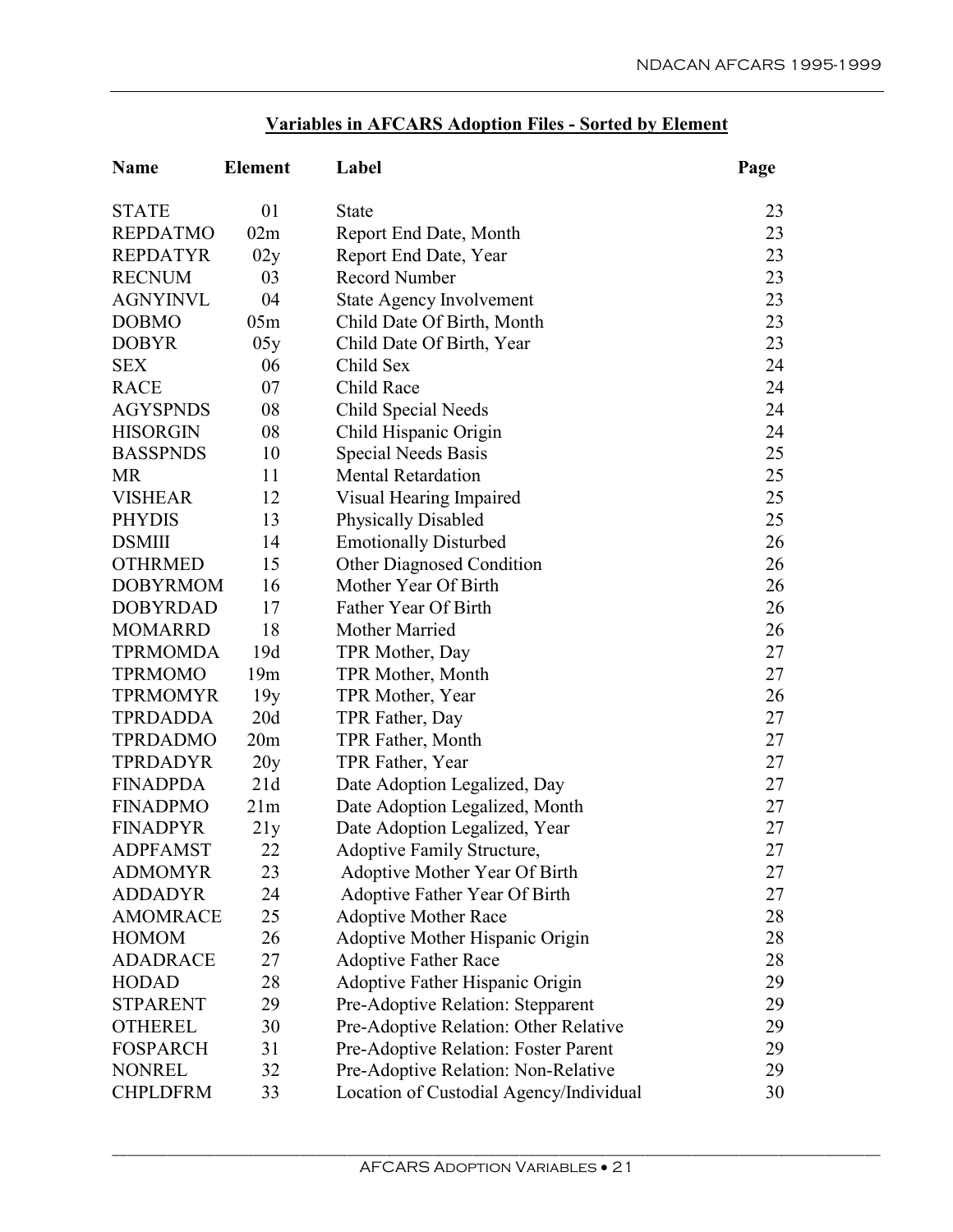| <b>Name</b>     | <b>Element</b> | Label                           | Page |
|-----------------|----------------|---------------------------------|------|
| <b>CHPLDBY</b>  | 34             | Agency/Individual Placing Child | 30   |
| <b>MONSUBSY</b> | 35             | Receiving Subsidy               | 30   |
| <b>MONAMNT</b>  | 36             | <b>Amount of Subsidy</b>        | 30   |
| <b>IVEAA</b>    | 37             | <b>IV-E Assistance Claimed</b>  | 30   |

\_\_\_\_\_\_\_\_\_\_\_\_\_\_\_\_\_\_\_\_\_\_\_\_\_\_\_\_\_\_\_\_\_\_\_\_\_\_\_\_\_\_\_\_\_\_\_\_\_\_\_\_\_\_\_\_\_\_\_\_\_\_\_\_\_\_\_\_\_\_\_\_\_\_\_\_\_\_\_\_\_\_\_\_\_\_\_\_\_\_\_\_\_\_\_\_\_\_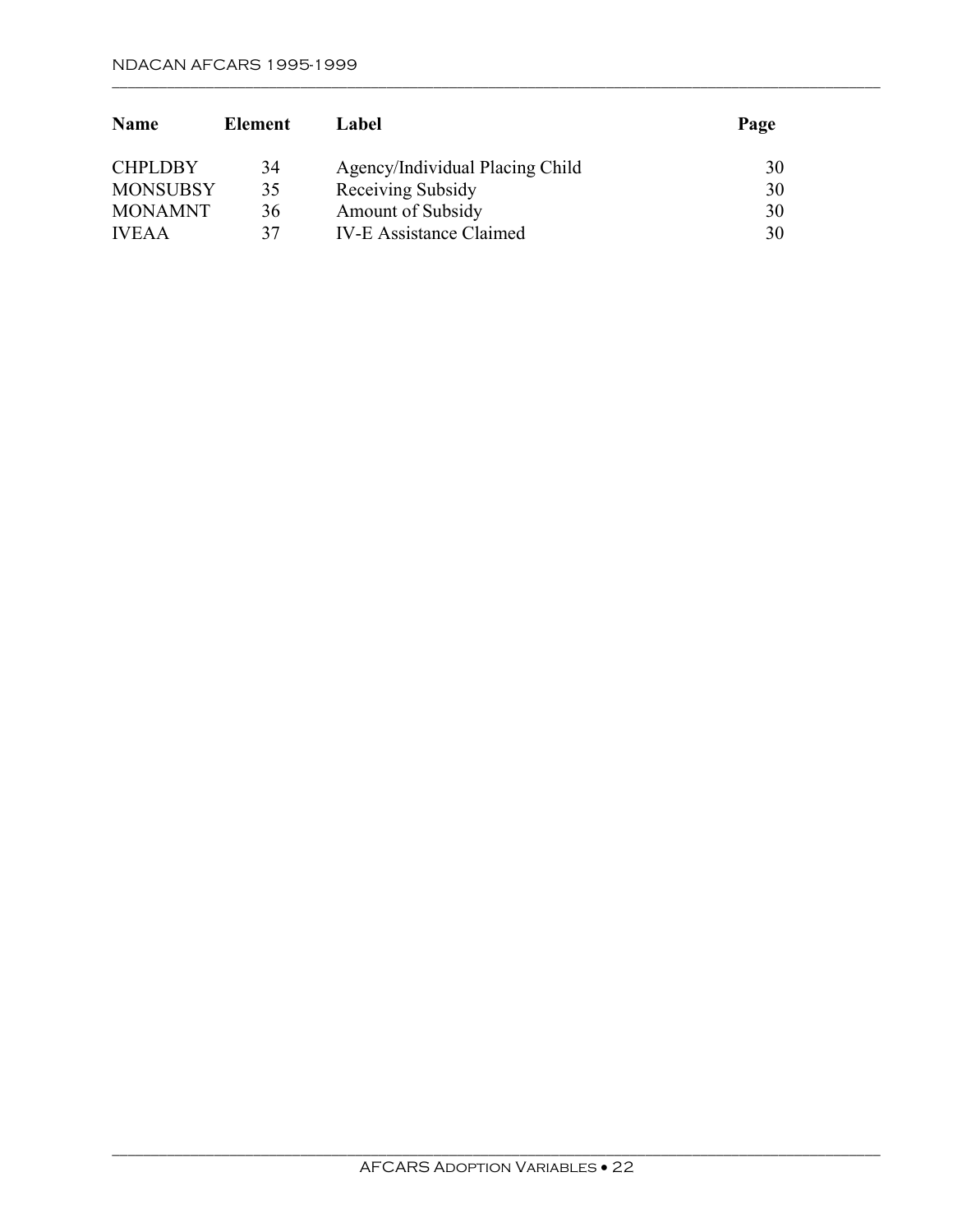# **Variable Information for AFCARS Adoption Files**

<span id="page-24-0"></span>The variables below are arranged in the order in which they appear in the data file. The first line in the description of each variable contains the name in capital letters, the position in the file, and the variable label. The data type is listed in italics below the variable name. When applicable, explanatory text or value labels follow.

### **ELEMENT NAME VARIABLE INFORMATION**

| 01<br><b>NUM</b>  | <b>STATE</b>    | <b>State</b><br>Identity of the state reporting on the record. Use the two-digit Federal<br>Information Processing Standards (FIPS) code for the state.                                                                                                                                                                                                                                                                                                                                                                                                                                                                                                                                                                                                                                                                                                                 |
|-------------------|-----------------|-------------------------------------------------------------------------------------------------------------------------------------------------------------------------------------------------------------------------------------------------------------------------------------------------------------------------------------------------------------------------------------------------------------------------------------------------------------------------------------------------------------------------------------------------------------------------------------------------------------------------------------------------------------------------------------------------------------------------------------------------------------------------------------------------------------------------------------------------------------------------|
| 02y<br>NUM        | <b>REPDATYR</b> | <b>Report End Date, Year</b><br>The last year for the reporting period.                                                                                                                                                                                                                                                                                                                                                                                                                                                                                                                                                                                                                                                                                                                                                                                                 |
| 02m<br>NUM        | <b>REPDATMO</b> | <b>Report End Date, Month</b><br>The last month for the reporting period.                                                                                                                                                                                                                                                                                                                                                                                                                                                                                                                                                                                                                                                                                                                                                                                               |
| 03<br><b>CHAR</b> | <b>RECNUM</b>   | <b>Record Number</b><br>The sequential number that the state uses to transmit data to the<br>Department of Health and Human Services (DHHS) or a unique (encrypted)<br>number that follows the child as long as he or she is in foster care. Encrypted<br>values may appear garbled in the data file; this is not an error. The record<br>number cannot be linked to the child's case I.D. number except at the state or<br>local level.                                                                                                                                                                                                                                                                                                                                                                                                                                |
| 04<br>NUM         | <b>AGNYINVL</b> | <b>State Agency Involvement</b><br>Indicate whether the state Title IV-B/IV-E agency had any involvement<br>in the adoption, that is, whether the adopted child belongs to one of the<br>following categories: (1) a child who had been in foster care under the<br>responsibility and care of the state child welfare agency and who was<br>subsequently adopted whether special needs or not and whether a subsidy was<br>provided or not; (2) a special needs child who was adopted in the state,<br>whether or not he/she was in the public foster care system prior to his/her<br>adoption and for whom non-recurring expenses were reimbursed; or (3) a child<br>for whom an adoption assistance payment or service is being provided based<br>on arrangement made by or through the state agency.<br>Value Label<br>Yes<br>1<br>$\overline{2}$<br>N <sub>0</sub> |
| 05y<br><b>NUM</b> | <b>DOBYR</b>    | <b>Child Date Of Birth, Year</b><br>Month of the child's birth. If the child is abandoned or the date of birth is<br>otherwise unknown, enter an approximate date of birth.                                                                                                                                                                                                                                                                                                                                                                                                                                                                                                                                                                                                                                                                                             |
| 05m               | <b>DOBMO</b>    | <b>Child Date Of Birth, Month</b>                                                                                                                                                                                                                                                                                                                                                                                                                                                                                                                                                                                                                                                                                                                                                                                                                                       |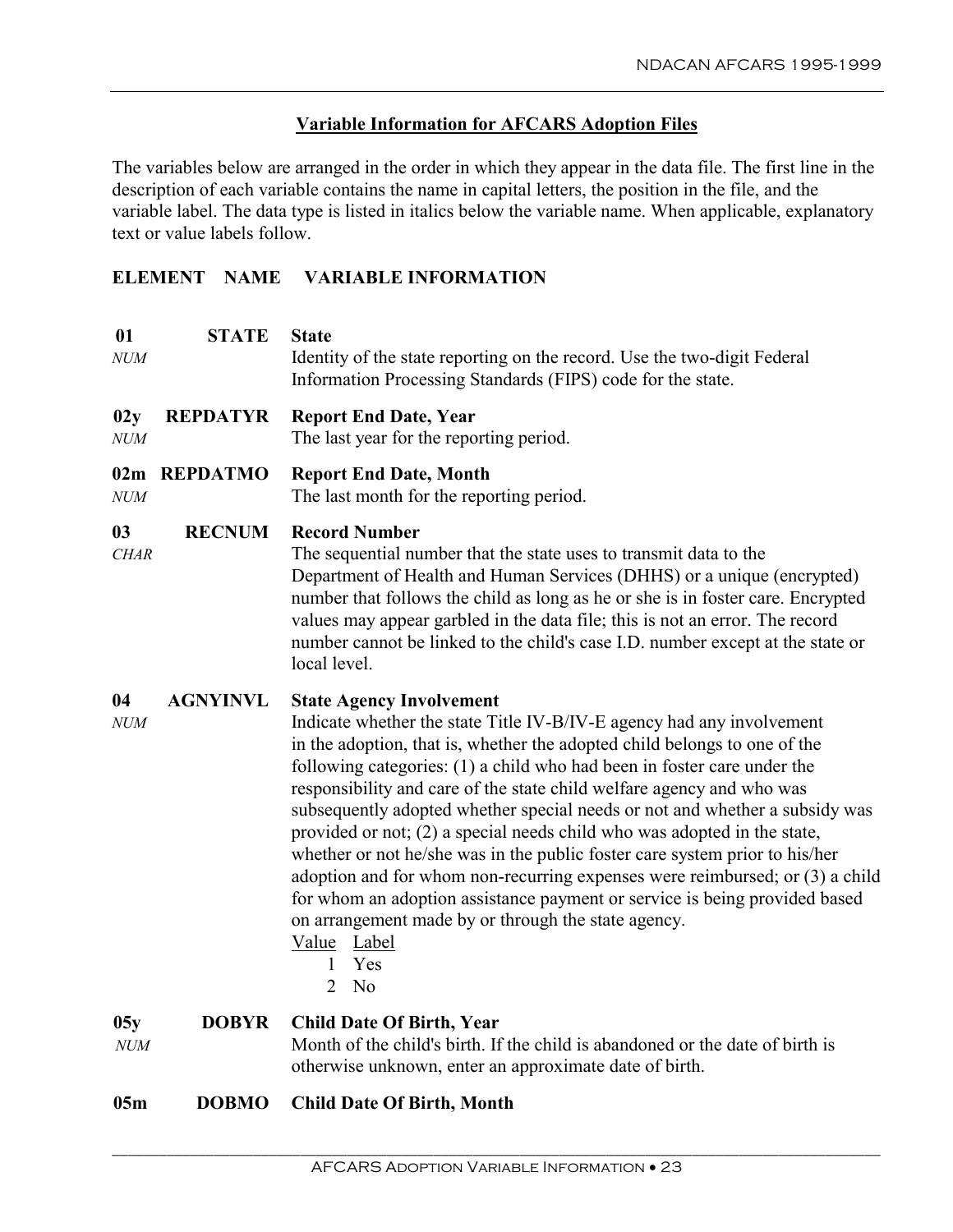| <b>ELEMENT</b>   | <b>NAME</b>     | <b>VARIABLE INFORMATION</b>                                                                                                                                                                                                                                                                                                                                                                                                                                                                                                                                                                                                                                                                                                                                                                                                                                                                                                                                                                                                             |
|------------------|-----------------|-----------------------------------------------------------------------------------------------------------------------------------------------------------------------------------------------------------------------------------------------------------------------------------------------------------------------------------------------------------------------------------------------------------------------------------------------------------------------------------------------------------------------------------------------------------------------------------------------------------------------------------------------------------------------------------------------------------------------------------------------------------------------------------------------------------------------------------------------------------------------------------------------------------------------------------------------------------------------------------------------------------------------------------------|
| NUM              |                 | Month of the child's birth. If the child is abandoned or the date of birth is<br>otherwise unknown, enter an approximate date of birth.                                                                                                                                                                                                                                                                                                                                                                                                                                                                                                                                                                                                                                                                                                                                                                                                                                                                                                 |
| 06<br><b>NUM</b> | <b>SEX</b>      | <b>Child Sex</b><br>The gender of the person.<br>Value Label<br>Male<br>$\mathbf{1}$<br>Female<br>2                                                                                                                                                                                                                                                                                                                                                                                                                                                                                                                                                                                                                                                                                                                                                                                                                                                                                                                                     |
| 07<br><b>NUM</b> | <b>RACE</b>     | <b>Child Race</b><br>In general, a person's race is determined by how others define them or by<br>how they define themselves. In the case of young children, parents determine<br>the race of the child.<br>Value Label<br>White (a person of European, North African, or Middle Eastern<br>1<br>origin)<br>Black (a person whose ancestry is any of the black racial groups<br>2<br>of Africa)<br>American Indian/Alaskan Native (a person whose ancestry is<br>3<br>North American, and who maintains tribal affiliation or is so recognized<br>in the community)<br>4 Asian/Pacific Islander (a person whose origin is the Far East,<br>Southeast Asia, the Indian sub-continent, or the Pacific Islands. This<br>includes, for example, China, India, Japan, Korea, the Philippine<br>Islands, Samoa and Vietnam.)<br>5 Unable to determine (The specific race category is Unable to<br><i>determine</i> because the child is very young or is severely disabled and no<br>other person is available to identify the child's race.) |
| 08<br><b>NUM</b> | <b>HISORGIN</b> | <b>Child Hispanic Origin</b><br>Answer yes if the child is a Mexican, Puerto Rican, Cuban, Central or<br>South American person, or person of other Spanish cultural origin regardless<br>of race. Whether or not a person is Hispanic is determined by how others<br>define them or by how they define themselves. In the case of young children,<br>parents determine the race of the child.<br>Value Label<br>Yes<br>1<br>N <sub>0</sub><br>$\overline{2}$<br>3<br>Unable to determine (The child is very young or is severely<br>disabled and no person is available to determine whether or not he child<br>is Hispanic.)                                                                                                                                                                                                                                                                                                                                                                                                           |
| 09<br><b>NUM</b> | <b>AGYSPNDS</b> | <b>Child Special Needs</b><br>Use the state definition of <i>special needs</i> as it pertains to a child eligible<br>for an adoption subsidy under Title IV-E.<br>Value Label                                                                                                                                                                                                                                                                                                                                                                                                                                                                                                                                                                                                                                                                                                                                                                                                                                                           |

\_\_\_\_\_\_\_\_\_\_\_\_\_\_\_\_\_\_\_\_\_\_\_\_\_\_\_\_\_\_\_\_\_\_\_\_\_\_\_\_\_\_\_\_\_\_\_\_\_\_\_\_\_\_\_\_\_\_\_\_\_\_\_\_\_\_\_\_\_\_\_\_\_\_\_\_\_\_\_\_\_\_\_\_\_\_\_\_\_\_\_\_\_\_\_\_\_\_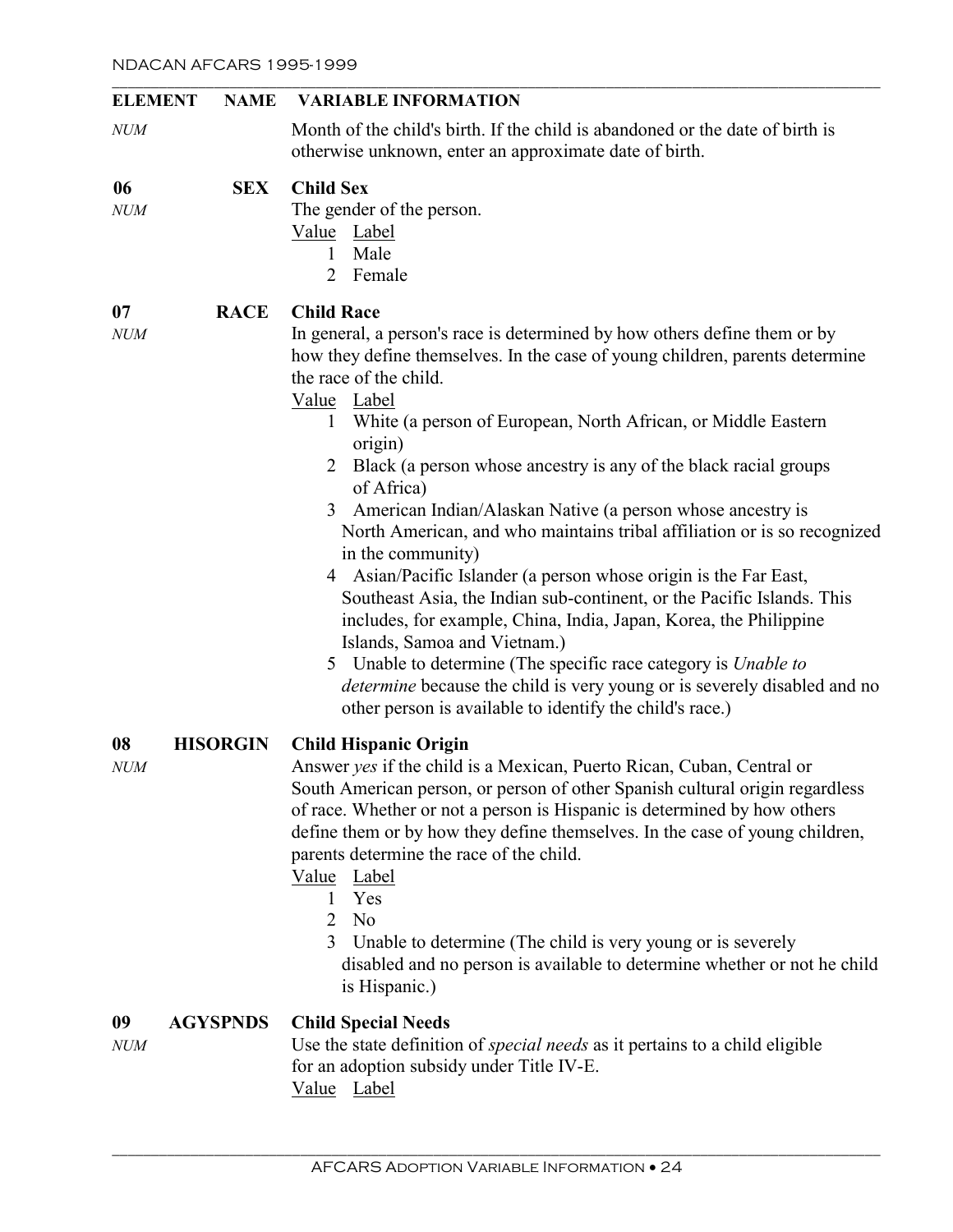| <b>ELEMENT</b>   | <b>NAME</b>     | <b>VARIABLE INFORMATION</b>                                                                                                                                                                                                                                                                                                                                                                                                                                                                                                                                                                                                                                                                                                                                                                                                                                                                                      |
|------------------|-----------------|------------------------------------------------------------------------------------------------------------------------------------------------------------------------------------------------------------------------------------------------------------------------------------------------------------------------------------------------------------------------------------------------------------------------------------------------------------------------------------------------------------------------------------------------------------------------------------------------------------------------------------------------------------------------------------------------------------------------------------------------------------------------------------------------------------------------------------------------------------------------------------------------------------------|
|                  |                 | Yes<br>$\mathbf{1}$<br>$\overline{2}$<br>N <sub>0</sub>                                                                                                                                                                                                                                                                                                                                                                                                                                                                                                                                                                                                                                                                                                                                                                                                                                                          |
| 10<br><i>NUM</i> | <b>BASSPNDS</b> | <b>Special Needs Basis</b><br>The primary basis or condition for categorization as special needs and<br>only as it is defined by the state.<br>Value Label<br>Not applicable<br>$\theta$<br>Racial/original background (The primary condition or factor for<br>$\mathbf{1}$<br>special needs is racial/original background as defined by the state.)<br>Age (The primary factor or condition for special needs is age of<br>2<br>the child as defined by the state.)<br>Sibling group member (The primary factor or condition for<br>3<br>special needs is membership in a sibling group as defined by the<br>state.)<br>Medical condition or disabilities (The disability may be mental,<br>4<br>physical, or emotional. The primary factor or condition for special<br>needs is the child's medical condition as defined by the state, but<br>clinically diagnosed by a qualified professional.)<br>Other<br>5 |
| 11<br><i>NUM</i> | <b>MR</b>       | <b>Mental Retardation</b><br>Significantly sub-average general cognitive and motor functioning<br>existing concurrently with deficits in adaptive behavior manifested during the<br>developmental period that adversely affect a child/youth's socialization and<br>learning. (Clinical diagnosis by a qualified professional).<br>Value Label<br>$\overline{0}$<br>No<br>Yes<br>1                                                                                                                                                                                                                                                                                                                                                                                                                                                                                                                               |
| 12<br>NUM        |                 | <b>VISHEAR</b> Visual Hearing Impaired<br>Having a visual impairment that may significantly affect educational<br>performance or development; or a hearing impairment, whether permanent or<br>fluctuating, that adversely affects educational performance. (Clinical diagnosis<br>by a qualified professional).<br>Value Label<br>No<br>$\theta$<br>Yes<br>1                                                                                                                                                                                                                                                                                                                                                                                                                                                                                                                                                    |
| 13<br>NUM        | <b>PHYDIS</b>   | <b>Physically Disabled</b><br>A physical condition that adversely affects the child's day-to-day motor<br>functioning, such as cerebral palsy, spina bifida, multiple sclerosis, orthopedic<br>impairments and other physical disabilities. (Clinical diagnosis by a qualified<br>professional).<br>Value Label<br>N <sub>0</sub><br>$\overline{0}$                                                                                                                                                                                                                                                                                                                                                                                                                                                                                                                                                              |

 $\overline{a_1}$  ,  $\overline{a_2}$  ,  $\overline{a_3}$  ,  $\overline{a_4}$  ,  $\overline{a_5}$  ,  $\overline{a_6}$  ,  $\overline{a_7}$  ,  $\overline{a_8}$  ,  $\overline{a_9}$  ,  $\overline{a_9}$  ,  $\overline{a_9}$  ,  $\overline{a_9}$  ,  $\overline{a_9}$  ,  $\overline{a_9}$  ,  $\overline{a_9}$  ,  $\overline{a_9}$  ,  $\overline{a_9}$  ,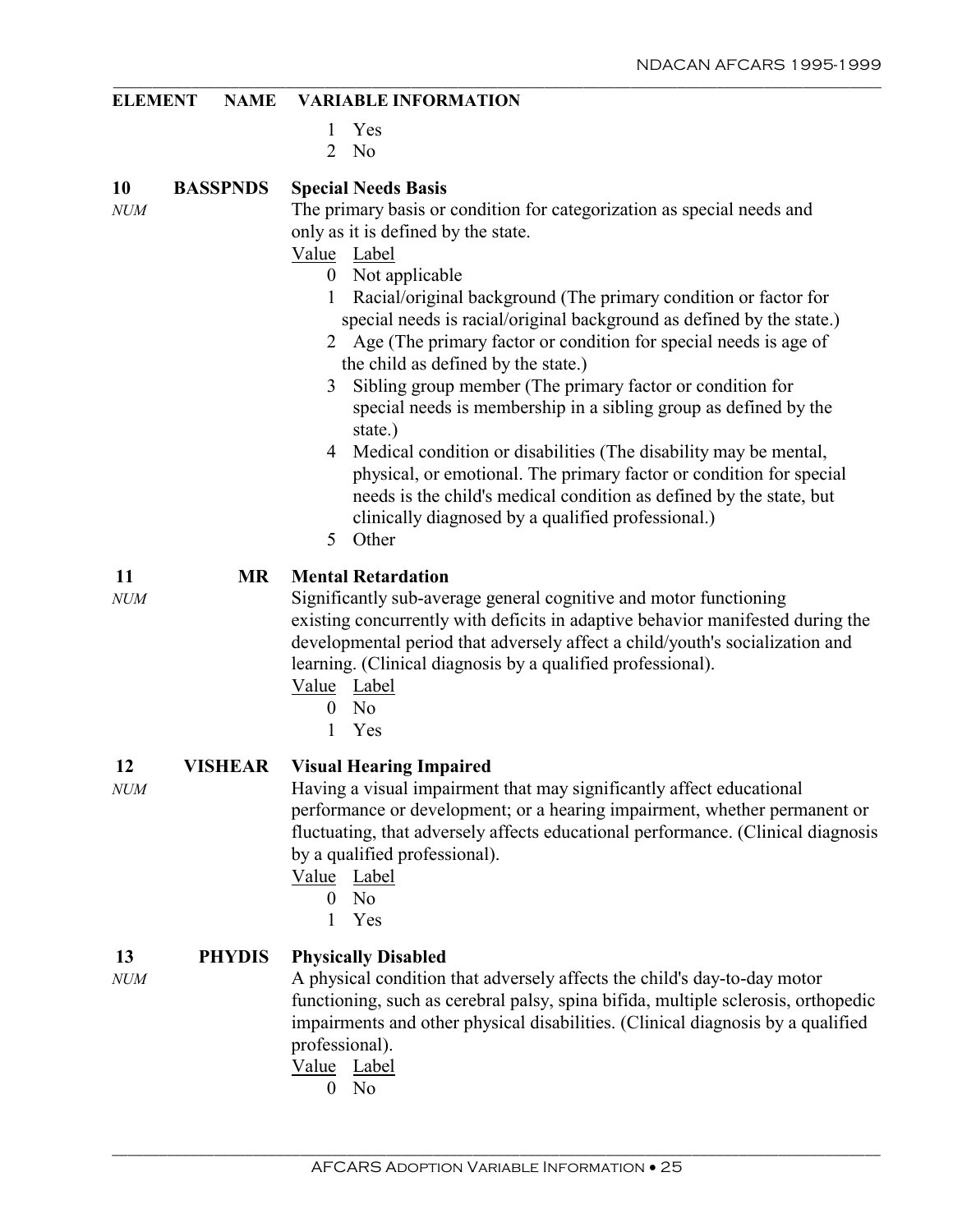#### **ELEMENT NAME VARIABLE INFORMATION**

1 Yes

#### **14 DSMIII Emotionally Disturbed**

| NUM | A condition exhibiting one or more of the following characteristics over        |
|-----|---------------------------------------------------------------------------------|
|     | a long period of time and to a marked degree: an inability to build or maintain |
|     | satisfactory interpersonal relationships; inappropriate types of behavior or    |
|     | feelings under normal circumstances; a general pervasive mood of                |
|     | unhappiness or depression; or a tendency to develop physical symptoms or        |
|     | fears associated with personal problems. The term includes persons who are      |
|     | schizophrenic or autistic. The term does not include persons who are socially   |
|     | maladjusted, unless it is determined that they are also seriously emotionally   |
|     | disturbed. The diagnosis is based the Diagnostic and Statistical Manual of      |
|     | Mental Disorders (DSM III), Third Edition, or the most recent edition.          |
|     | (Clinical diagnosis by a qualified professional).                               |

- Value Label
	- $0$  No
	- 1 Yes

#### **15 OTHRMED Other Diagnosed Condition**

| NUM | Conditions other than those noted in AFCARS under types of disabilities   |
|-----|---------------------------------------------------------------------------|
|     | (mental retardation, visually or hearing impaired, physically disabled,   |
|     | emotionally disturbed) which require special medical care such as chronic |
|     | illnesses. Included are children diagnosed as HIV positive or with AIDS.  |
|     | (Clinical diagnosis by a qualified professional).                         |
|     |                                                                           |

\_\_\_\_\_\_\_\_\_\_\_\_\_\_\_\_\_\_\_\_\_\_\_\_\_\_\_\_\_\_\_\_\_\_\_\_\_\_\_\_\_\_\_\_\_\_\_\_\_\_\_\_\_\_\_\_\_\_\_\_\_\_\_\_\_\_\_\_\_\_\_\_\_\_\_\_\_\_\_\_\_\_\_\_\_\_\_\_\_\_\_\_\_\_\_\_\_\_

#### Value Label

- $0$  No
- 1 Yes

#### **16 DOBYRMOM Mother Year Of Birth**

*NUM* **Example 2** Year that a person was born. AFCARS adoption data elements ask for these data on the birth parent(s) and adoptive parent(s).

#### **17 DOBYRDAD Father Year Of Birth**

*NUM* **Example 2** Year that a person was born. AFCARS adoption data elements ask for these data on the birth parent(s) and adoptive parent(s).

#### **18 MOMARRD Mother Married**

*NUM* **For adoption data, indicate whether the birth mother was married at time** of child's birth; include common law marriage if legal in the state.

# Value Label

- 0 Not applicable
- 1 Yes
- 2 No
- 3 Unable to determine (The child was abandoned and no information was available on the mother.)

#### **19y TPRMOMYR TPR Mother, Year**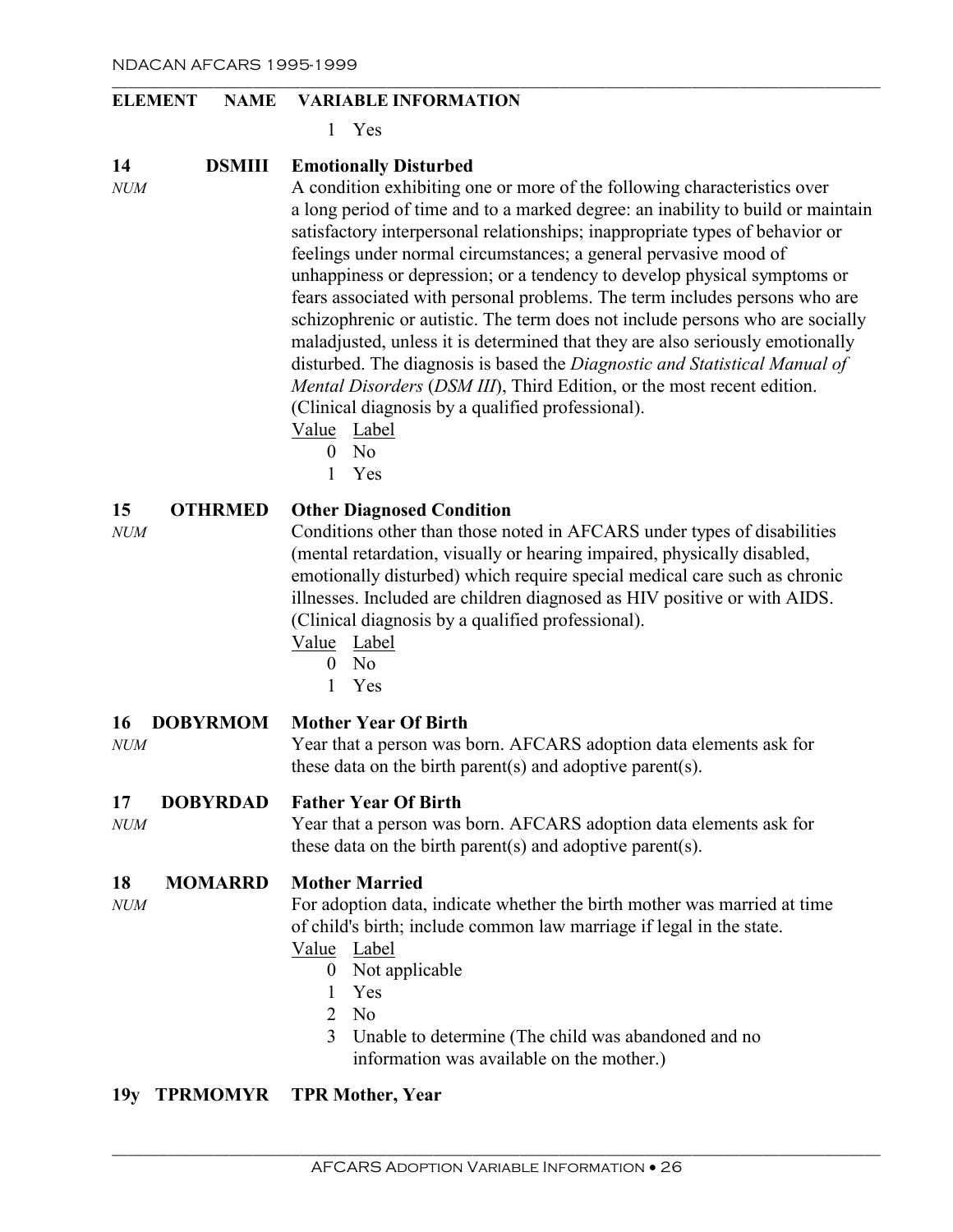|                   | <b>ELEMENT</b><br><b>NAME</b> | <b>VARIABLE INFORMATION</b>                                                                                                                                                                                                                                                                                                                                                  |
|-------------------|-------------------------------|------------------------------------------------------------------------------------------------------------------------------------------------------------------------------------------------------------------------------------------------------------------------------------------------------------------------------------------------------------------------------|
| NUM               |                               | The year that the court terminated the mother's parental rights. If the<br>mother is known to be deceased, enter the date of death.                                                                                                                                                                                                                                          |
| 19m<br>NUM        | <b>TPRMOMO</b>                | <b>TPR Mother, Month</b><br>The month that the court terminated the mother's parental rights. If the<br>mother is known to be deceased, enter the date of death.                                                                                                                                                                                                             |
| NUM               | 19d TPRMOMDA                  | <b>TPR Mother, Day</b><br>The day that the court terminated the mother's parental rights. If the<br>mother is known to be deceased, enter the date of death.                                                                                                                                                                                                                 |
| 20y<br>NUM        | <b>TPRDADYR</b>               | <b>TPR Father, Year</b><br>The year that the court terminated the father's parental rights. If the father<br>is known to be deceased, enter the date of death.                                                                                                                                                                                                               |
| NUM               | 20m TPRDADMO                  | <b>TPR Father, Month</b><br>The month that the court terminated the father's parental rights. If the<br>father is known to be deceased, enter the date of death.                                                                                                                                                                                                             |
| 20d<br>NUM        | <b>TPRDADDA</b>               | <b>TPR Father, Day</b><br>The day that the court terminated the father's parental rights. If the father<br>is known to be deceased, enter the date of death.                                                                                                                                                                                                                 |
| 21y<br><b>NUM</b> | <b>FINADPYR</b>               | <b>Date Adoption Legalized, Year</b><br>The year the court issued the final adoption decree.                                                                                                                                                                                                                                                                                 |
| 21m<br>NUM        | <b>FINADPMO</b>               | <b>Date Adoption Legalized, Month</b><br>The month the court issued the final adoption decree.                                                                                                                                                                                                                                                                               |
| 21d<br>$\it NUM$  | <b>FINADPDA</b>               | <b>Date Adoption Legalized, Day</b><br>The day the court issued the final adoption decree.                                                                                                                                                                                                                                                                                   |
| 22<br><b>NUM</b>  | <b>ADPFAMST</b>               | <b>Adoptive Family Structure</b><br>Select from the four alternatives -- married couple, unmarried couple,<br>single female, single male -- the category which best describes the nature of<br>the adoptive parent(s) family structure.<br>Value Label<br>Married couple<br>1<br>Unmarried couple<br>2<br>Single female<br>3<br>Single male<br>4<br>Unable to determine<br>5 |
| 23<br><b>NUM</b>  | <b>ADMOMYR</b>                | <b>Adoptive Mother Year Of Birth</b><br>Year that a person was born. AFCARS Adoption data elements ask for<br>these data on the birth parent(s) and adoptive parent(s).                                                                                                                                                                                                      |
| 24<br><b>NUM</b>  | <b>ADDADYR</b>                | <b>Adoptive Father Year Of Birth</b><br>Year that a person was born. AFCARS Adoption data elements ask for                                                                                                                                                                                                                                                                   |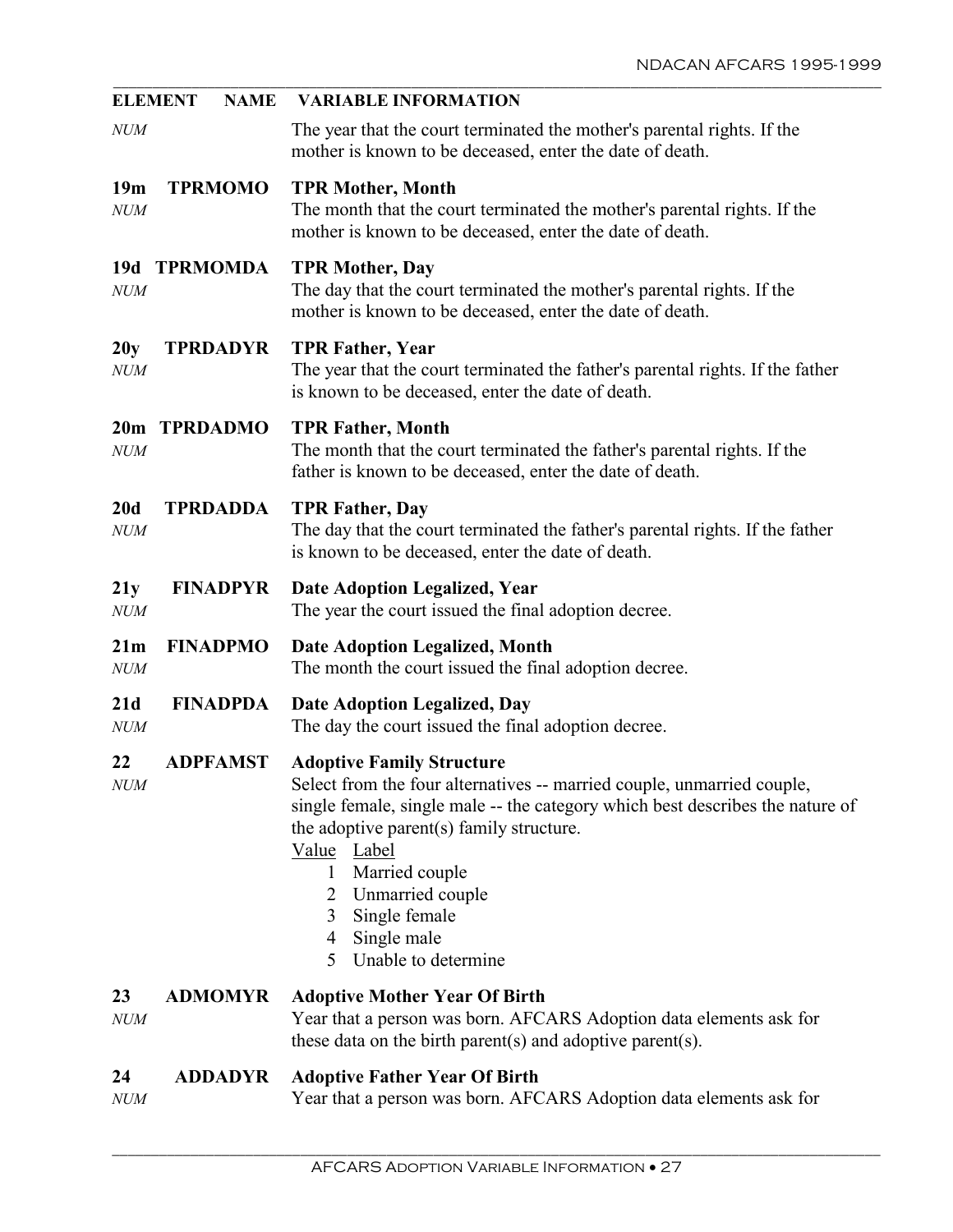#### **ELEMENT NAME VARIABLE INFORMATION**

these data on the birth parent(s) and adoptive parent(s).

\_\_\_\_\_\_\_\_\_\_\_\_\_\_\_\_\_\_\_\_\_\_\_\_\_\_\_\_\_\_\_\_\_\_\_\_\_\_\_\_\_\_\_\_\_\_\_\_\_\_\_\_\_\_\_\_\_\_\_\_\_\_\_\_\_\_\_\_\_\_\_\_\_\_\_\_\_\_\_\_\_\_\_\_\_\_\_\_\_\_\_\_\_\_\_\_\_\_

#### **25 AMOMRACE Adoptive Mother Race**

**NUM** 

In general, a person's race is determined by how others define them or by how they define themselves.

Value Label

- 0 Not applicable
- 1 White (a person of European, North African, or Middle Eastern origin)
- 2 Black (a person whose ancestry is any of the black racial groups of Africa)
- 3 American Indian/Alaskan Native (a person whose ancestry is North American, and who maintains tribal affiliation or is so recognized in the community)
- 4 Asian/Pacific Islander (a person whose origin is the Far East, Southeast Asia, the Indian sub-continent, or the Pacific Islands. This includes, for example, China, India, Japan, Korea, the Philippine Islands, Samoa and Vietnam.)
- 5 Unable to determine

#### **26 HOMOM Adoptive Mother Hispanic Origin**

 $NUM$ 

*Indicate yes* if adoptive mother is Mexican, Puerto Rican, Cuban, Central or South American person, or person of other Spanish cultural origin regardless of race. Whether or not a person is Hispanic is determined by how others define them or by how they define themselves. In the case of young children, parents determine the race of the child.

Value Label

- 0 Not applicable
- 1 Yes
- 2 No
- 3 Unable to determine

#### **27 ADADRACE Adoptive Father Race**

 $NUM$ 

In general, a person's race is determined by how others define them or by how they define themselves.

Value Label

- 0 Not applicable
- 1 White (a person of European, North African, or Middle Eastern origin)
- 2 Black (a person whose ancestry is any of the black racial groups of Africa)
- 3 American Indian/Alaskan Native (a person whose ancestry is North American, and who maintains tribal affiliation or is so recognized in the community)
- 4 Asian/Pacific Islander (a person whose origin is the Far East,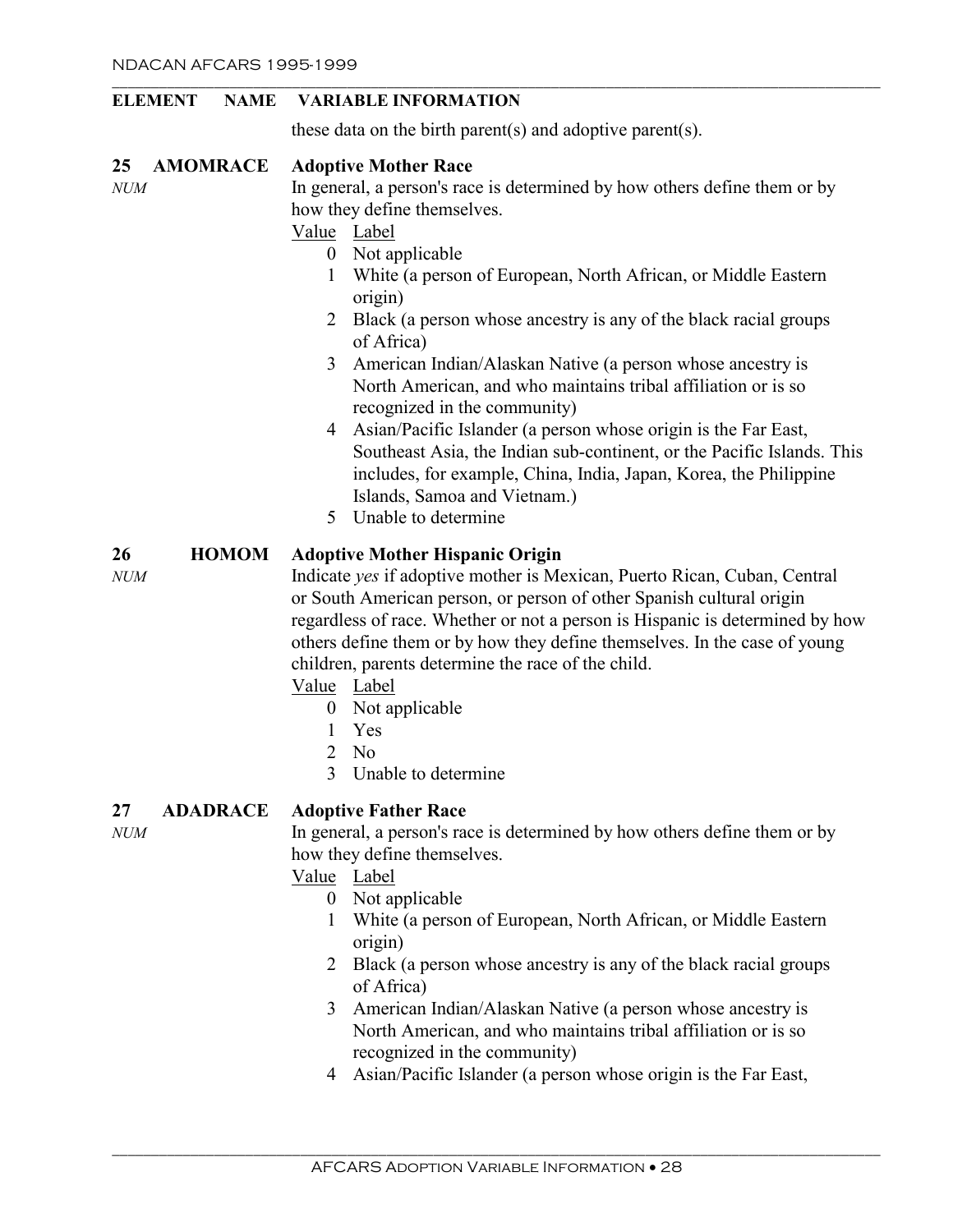Southeast Asia, the Indian sub-continent, or the Pacific Islands. This includes, for example, China, India, Japan, Korea, the Philippine Islands, Samoa, and Vietnam.)

 $\overrightarrow{L}$  Unable to determine

 $\overline{a_1}$  ,  $\overline{a_2}$  ,  $\overline{a_3}$  ,  $\overline{a_4}$  ,  $\overline{a_5}$  ,  $\overline{a_6}$  ,  $\overline{a_7}$  ,  $\overline{a_8}$  ,  $\overline{a_9}$  ,  $\overline{a_9}$  ,  $\overline{a_9}$  ,  $\overline{a_9}$  ,  $\overline{a_9}$  ,  $\overline{a_9}$  ,  $\overline{a_9}$  ,  $\overline{a_9}$  ,  $\overline{a_9}$  ,

|                  |                 | Unable to determine<br>$\mathcal{D}$                                                                                                                                                                                                                                                                                                                                                                                                                                                                                         |
|------------------|-----------------|------------------------------------------------------------------------------------------------------------------------------------------------------------------------------------------------------------------------------------------------------------------------------------------------------------------------------------------------------------------------------------------------------------------------------------------------------------------------------------------------------------------------------|
| 28<br>NUM        | <b>HODAD</b>    | <b>Adoptive Father Hispanic Origin</b><br>Indicate yes if adoptive father is Mexican, Puerto Rican, Cuban, Central<br>or South American person, or person of other Spanish cultural origin<br>regardless of race. Whether or not a person is Hispanic is determined by how<br>others define them or by how they define themselves. In the case of young<br>children, parents determine the race of the child.<br>Value Label<br>0 Not applicable<br>Yes<br>1<br>$\overline{2}$<br>N <sub>0</sub><br>3<br>Unable to determine |
| 29<br><b>NUM</b> | <b>STPARENT</b> | <b>Pre-Adoptive Relation: Stepparent</b><br>Indicate if adoptive parent's prior relationship with the child was as a<br>spouse of the child's birth mother or birth father.<br>Value Label<br>N <sub>0</sub><br>$\overline{0}$<br>1<br>Yes                                                                                                                                                                                                                                                                                   |
| 30<br>NUM        | <b>OTHEREL</b>  | <b>Pre-Adoptive Relation: Other Relative</b><br>Indicate if adoptive parent's prior relationship with child was as a relative<br>through the birth parents by blood or marriage.<br>Value Label<br>No<br>$\overline{0}$<br>Yes<br>1                                                                                                                                                                                                                                                                                          |
| 31<br>NUM        | <b>FOSPARCH</b> | <b>Pre-Adoptive Relation: Foster Parent</b><br>Indicate if child was placed in a non-relative foster family home with a<br>family which later adopted him or her. The initial placement could have been<br>for the purpose of adoption or for the purpose of foster care.<br>Value Label<br>$0$ No<br>Yes<br>1                                                                                                                                                                                                               |
| 32<br>NUM        | <b>NONREL</b>   | <b>Pre-Adoptive Relation: Non Relative</b><br>Indicate if adoptive parent's prior relationship to child fits into none of<br>the categories listed (stepparent, other relative of child by birth or marriage,<br>foster parent of child).<br>Value Label<br>N <sub>0</sub><br>$\overline{0}$<br>Yes                                                                                                                                                                                                                          |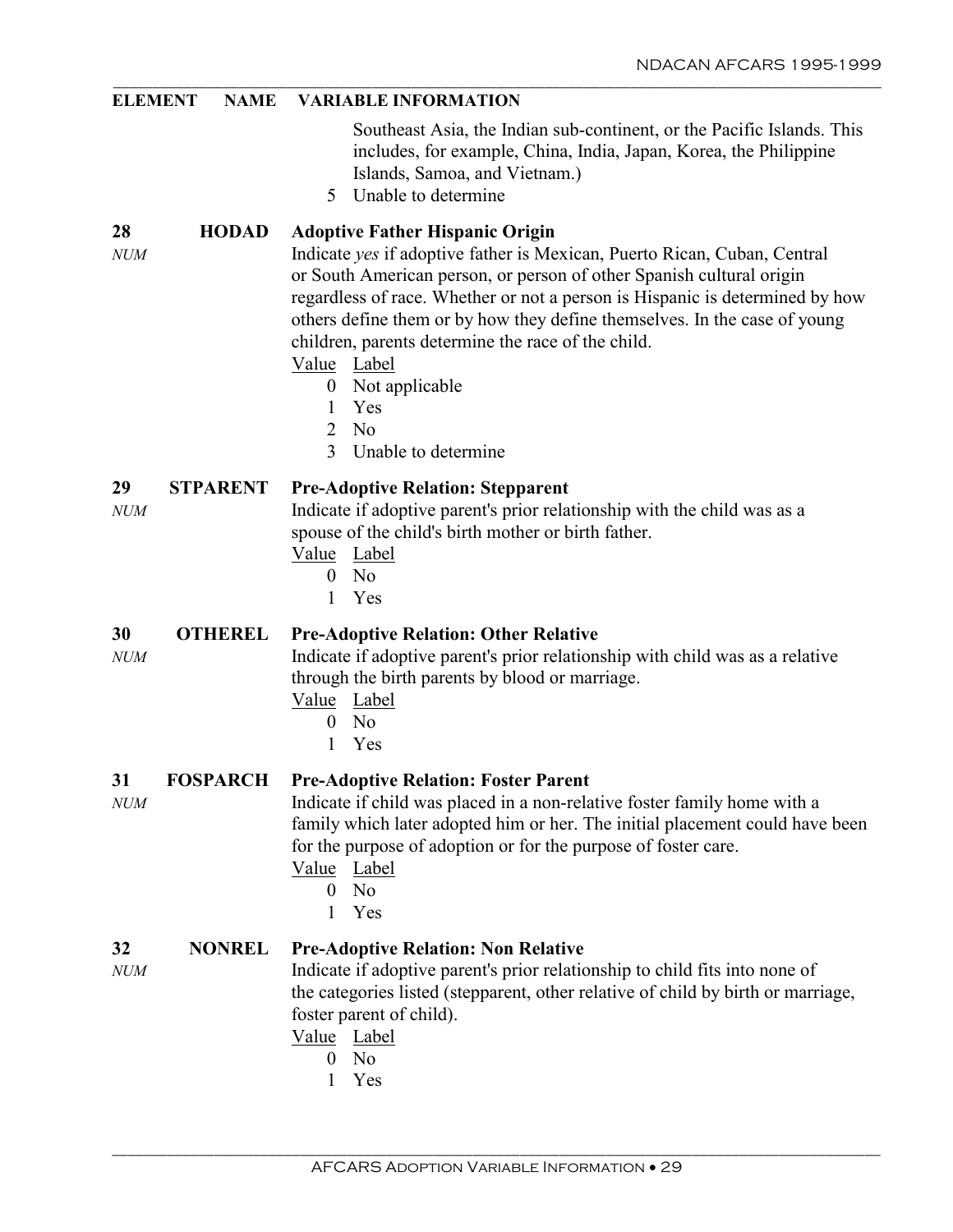| <b>ELEMENT</b>   | <b>NAME</b>     | <b>VARIABLE INFORMATION</b>                                                                                                                                                                                                                                                                                                                                                                                                                                                                                                                                                                                                                                                                                                                                  |
|------------------|-----------------|--------------------------------------------------------------------------------------------------------------------------------------------------------------------------------------------------------------------------------------------------------------------------------------------------------------------------------------------------------------------------------------------------------------------------------------------------------------------------------------------------------------------------------------------------------------------------------------------------------------------------------------------------------------------------------------------------------------------------------------------------------------|
| 33<br>NUM        | <b>CHPLDFRM</b> | <b>Location of Custodial Agency/Individual</b><br>Indicate the location of the individual or agency that had custody or<br>responsibility for the child at the time of initiation of adoption proceedings<br>(placed from within state, another state, or another country).<br>Value Label<br>Within state (Responsibility for the child resided with an<br>1<br>individual or agency within the state filling the report.)<br>Another state (Responsibility for the child resided with an<br>$\overline{2}$<br>individual or agency in another state or territory of the United States.)<br>Another country (Immediately prior to the adoptive placement,<br>3<br>the child was residing in another country and was not a citizen of the<br>United States.) |
| 34<br>NUM        | <b>CHPLDBY</b>  | <b>Agency/Individual Placing Child</b><br>Indicate the individual or agency that placed the child for adoption.<br>Value Label<br>Public agency (unit of state or local government)<br>1<br>2 Private agency (for-profit or non-profit agency institution)<br>Tribal agency (unit within one of the federally recognized Indian<br>3<br>Tribes or Indian Tribal Organizations)<br>Independent person (doctor, lawyer, or some other individual)<br>4<br>Birth parent (parent(s) placed the child directly with the adoptive<br>5<br>parent(s))                                                                                                                                                                                                               |
| 35<br>NUM        | <b>MONSUBSY</b> | <b>Receiving Subsidy</b><br>Enter yes if the child was adopted with an adoption assistance agreement<br>under which: (1) regular subsidies (federal or state) are paid.<br>Value Label<br>Yes<br>1<br>$\overline{2}$<br>N <sub>o</sub>                                                                                                                                                                                                                                                                                                                                                                                                                                                                                                                       |
| 36<br><b>NUM</b> | MONAMNT         | <b>Amount of Subsidy</b><br>Indicate the monthly amount of the adoption subsidy rounded to the<br>nearest dollar. Indicate $\theta$ if the subsidy includes only benefits under titles XIX<br>or XX of the Social Security Act.                                                                                                                                                                                                                                                                                                                                                                                                                                                                                                                              |
| 37<br>NUM        | <b>IVEAA</b>    | <b>IV-E Assistance Claimed</b><br>If element $#35$ is <i>yes</i> , indicate whether subsidy is claimed by the state for<br>reimbursement under Title IV-E. Do not include Title IV-E non-recurring<br>costs in this item.<br>Value Label<br>Yes<br>1<br>2<br>N <sub>0</sub>                                                                                                                                                                                                                                                                                                                                                                                                                                                                                  |

\_\_\_\_\_\_\_\_\_\_\_\_\_\_\_\_\_\_\_\_\_\_\_\_\_\_\_\_\_\_\_\_\_\_\_\_\_\_\_\_\_\_\_\_\_\_\_\_\_\_\_\_\_\_\_\_\_\_\_\_\_\_\_\_\_\_\_\_\_\_\_\_\_\_\_\_\_\_\_\_\_\_\_\_\_\_\_\_\_\_\_\_\_\_\_\_\_\_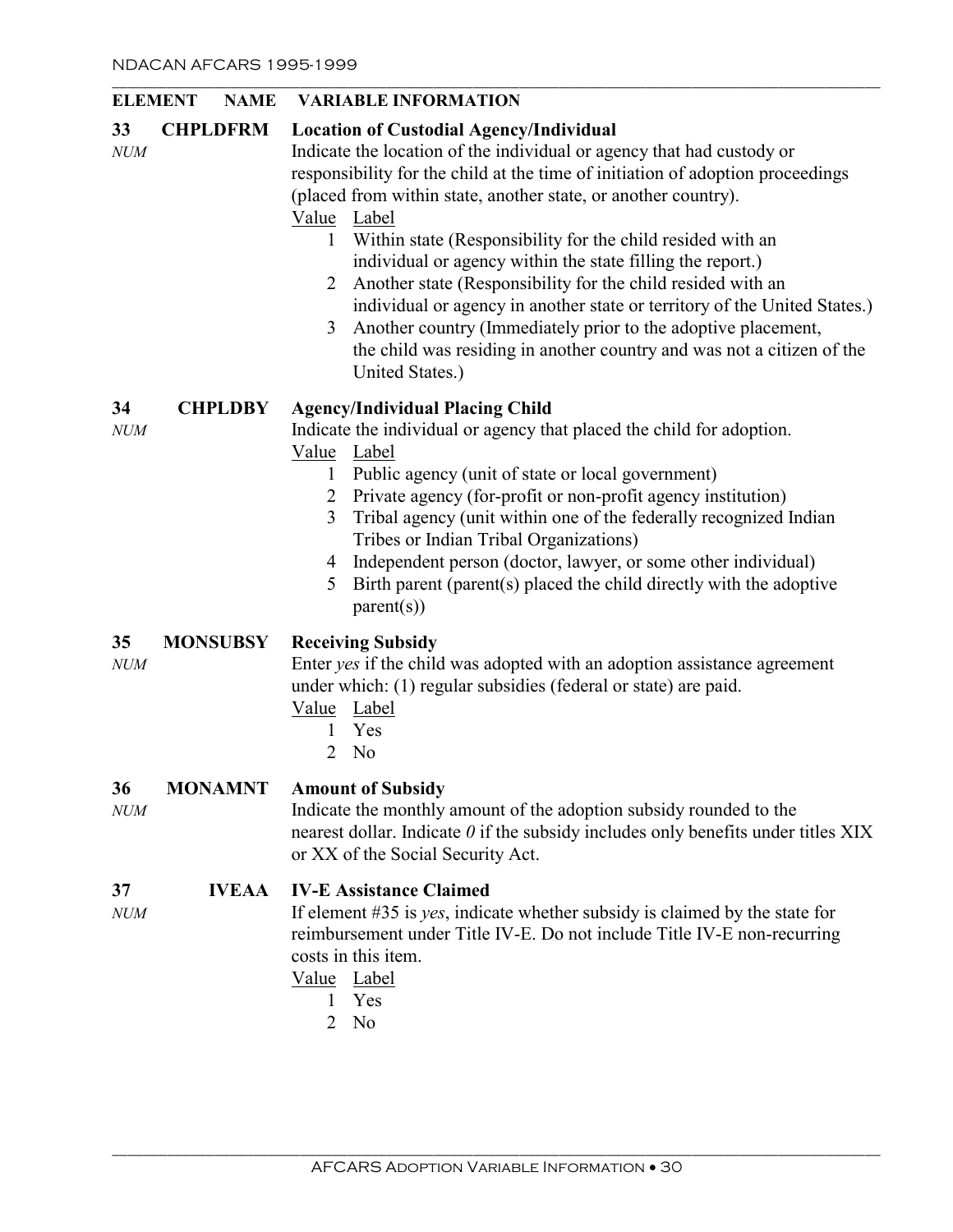# **Variables in AFCARS Foster Care Files - Sorted Alphabetically**

<span id="page-32-0"></span>

| <b>Name</b>     | <b>Element</b>  | Label                                      | Page |
|-----------------|-----------------|--------------------------------------------|------|
| <b>AACHILD</b>  | 31              | Removal Reason: Alcohol Abuse Child        | 44   |
| <b>AAPARENT</b> | 29              | Removal Reason: Alcohol Abuse Parent       | 44   |
| <b>ABANDMNT</b> | 38              | Removal Reason: Abandonment                | 45   |
| <b>AGEADOPT</b> | 17              | Age At Adoption                            | 41   |
| CASEGOAL        | 43              | Most Recent Case Plan Goal                 | 47   |
| <b>CHBEHPRB</b> | 34              | Removal Reason: Child Behavior Problem     | 45   |
| <b>CHILDIS</b>  | 33              | Removal Reason: Child Disability           | 44   |
| <b>CLINDIS</b>  | 10              | Diagnosed Disability                       | 39   |
| <b>CTK1YR</b>   | 45              | Year Of Birth 1st Caretaker                | 48   |
| CTK2YR          | 46              | Year Of Birth 2nd Caretaker                | 48   |
| <b>CTKFAMST</b> | 44              | Caretaker Family Structure                 | 48   |
| <b>CURPLSET</b> | 41              | <b>Current Placement Setting</b>           | 46   |
| <b>CURSETDA</b> | 23d             | Most Recent Placement Date, Day            | 43   |
| <b>CURSETMO</b> | 23m             | Most Recent Placement Date, Month          | 42   |
| <b>CURSETYR</b> | 23y             | Most Recent Placement Date, Year           | 42   |
| <b>DACHILD</b>  | 32              | Removal Reason: Drug Abuse Child           | 44   |
| <b>DAPARENT</b> | 30              | Removal Reason: Drug Abuse Parent          | 44   |
| <b>DISREASN</b> | 58              | Discharge Reason                           | 51   |
| <b>DLSTFCDA</b> | 20d             | Discharge Date For Previous Removal, Day   | 42   |
| <b>DLSTFCMO</b> | 20m             | Discharge Date For Previous Removal, Month | 42   |
| <b>DLSTFCYR</b> | 20y             | Discharge Date For Previous Removal, Year  | 41   |
| <b>DOBMO</b>    | 06m             | Child Birth Date, Month                    | 38   |
| <b>DOBWK</b>    | 06w             | Child Birth Date, Week                     | 38   |
| <b>DOBYR</b>    | 06y             | Child Birth Date, Year                     | 38   |
| <b>DODFCDA</b>  | 56d             | Discharge Date For Latest Removal, Day     | 50   |
| <b>DODFCMO</b>  | 56m             | Discharge Date For Latest Removal, Month   | 50   |
| <b>DODFCYR</b>  | 56 <sub>y</sub> | Discharge Date For Latest Removal, Year    | 50   |
| <b>DODTRNDA</b> | 57d             | <b>Discharge Transaction Day</b>           | 51   |
| <b>DODTRNMO</b> | 57m             | <b>Discharge Transaction Month</b>         | 51   |
| DODTRNYR        | 57y             | <b>Discharge Transaction Year</b>          | 51   |
| <b>DSMIII</b>   | 14              | <b>Emotionally Disturbed</b>               | 40   |
| <b>EVERADPT</b> | 16              | Child Adopted                              | 41   |
| FCCTK1YR        | 50              | Year Of Birth 1st Foster Caretaker         | 49   |
| FCCTK2YR        | 51              | Year Of Birth 2nd Foster Caretaker         | 49   |
| <b>FCMNTPAY</b> | 66              | Monthly FC Payment                         | 52   |
| <b>FIPSCODE</b> | 03              | <b>Local FIPS Code</b>                     | 37   |
| <b>FOSFAMST</b> | 49              | <b>Foster Family Structure</b>             | 49   |
| <b>HISORGIN</b> | 09              | Child Hispanic Origin                      | 39   |
| HOFCCTK1        | 53              | Hispanic Origin Of 1st Foster Caretaker    | 49   |
| HOFCCTK2        | 55              | Hispanic Origin Of 2nd Foster Caretaker    | 50   |
| <b>HOUSING</b>  | 40              | Removal Reason: Inadequate Housing         | 46   |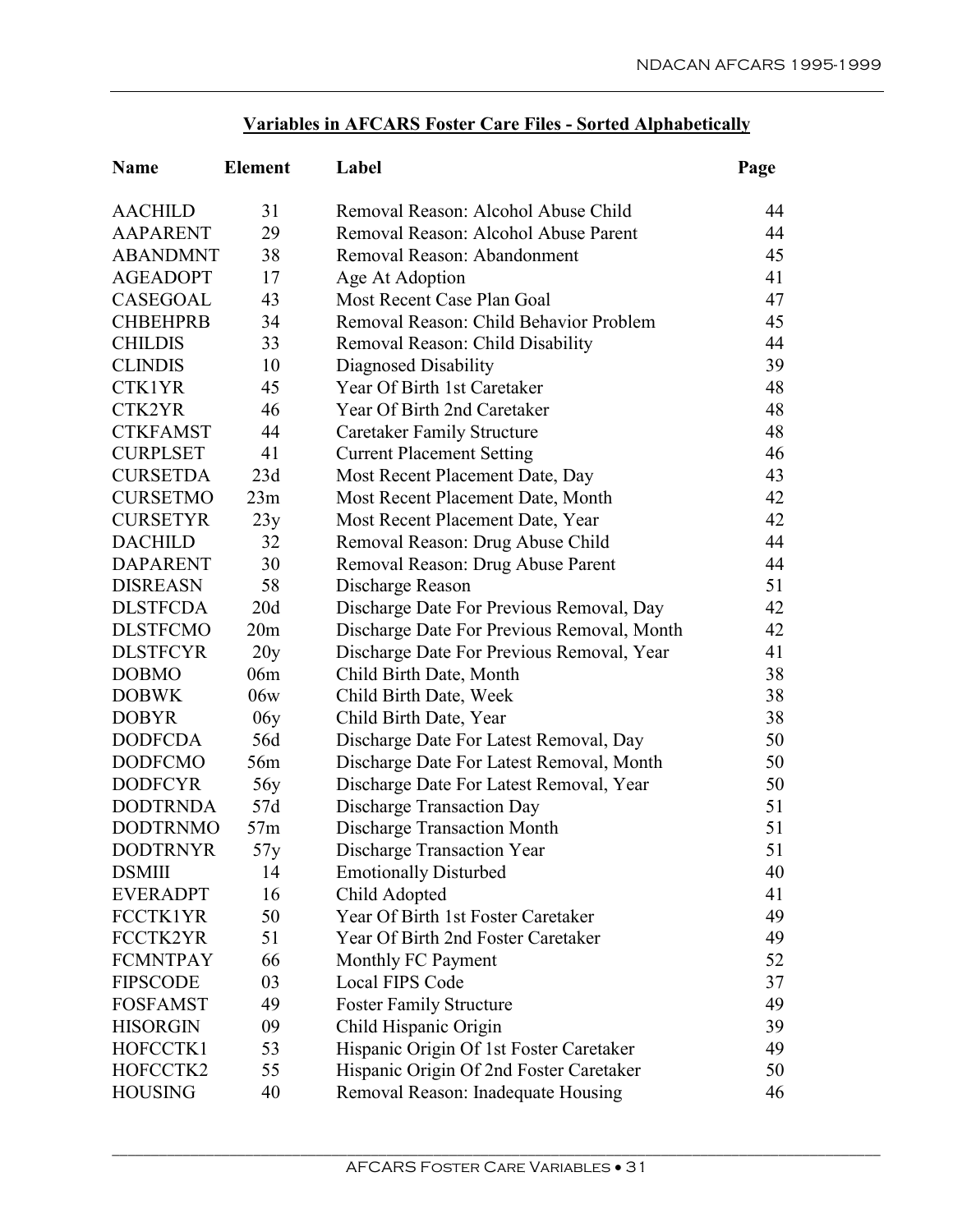#### NDACAN AFCARS 1995-1999

| <b>Name</b>     | <b>Element</b> | Label                                    | Page |
|-----------------|----------------|------------------------------------------|------|
| <b>IVAAFDC</b>  | 61             | Title IV-A AFDC Payment                  | 52   |
| <b>IVDCHSUP</b> | 62             | Title IV-D Child Support Funds           | 52   |
| <b>IVEAA</b>    | 60             | Title IV-E Adoption Subsidy              | 51   |
| <b>IVEFC</b>    | 59             | Title IV-E Foster Care Payments          | 51   |
| <b>LATREMDA</b> | 21d            | Latest Removal Date, Day                 | 42   |
| <b>LATREMMO</b> | 21m            | Latest Removal Date, Month               | 42   |
| <b>LATREMYR</b> | 21y            | Latest Removal Date, Year                | 42   |
| <b>MANREM</b>   | 25             | Removal Manner                           | 43   |
| <b>MR</b>       | 11             | <b>Mental Retardation</b>                | 39   |
| <b>NEGLECT</b>  | 28             | Removal Reason: Neglect                  | 43   |
| <b>NOA</b>      | 65             | None                                     | 52   |
| <b>NOCOPE</b>   | 37             | Removal Reason: Caretaker Inability Cope | 45   |
| <b>NUMPLEP</b>  | 24             | <b>Number Of Placement Settings</b>      | 43   |
| <b>OTHERMED</b> | 15             | <b>Other Diagnosed Condition</b>         | 40   |
| <b>PEDREVDA</b> | 05d            | Review Date, Day                         | 38   |
| <b>PEDREVMO</b> | 05m            | Review Date, Month                       | 37   |
| <b>PEDREVYR</b> | 05y            | Review Date, Year                        | 37   |
| <b>PHYABUSE</b> | 26             | Removal Reason: Physical Abuse           | 43   |
| <b>PHYDIS</b>   | 13             | <b>Physically Disabled</b>               | 40   |
| <b>PLACEOUT</b> | 42             | Out Of State Placement                   | 47   |
| <b>PRTDADDA</b> | 48d            | TPR Father, Day                          | 48   |
| <b>PRTDADMO</b> | 48m            | TPR Father, Month                        | 48   |
| <b>PRTDADYR</b> | 48y            | TPR Father, Year                         | 48   |
| <b>PRTMOMDA</b> | 47d            | TPR Mother, Day                          | 48   |
| <b>PRTMOMMO</b> | 47m            | TPR Mother, Month                        | 48   |
| <b>PRTMOMYR</b> | 47y            | TPR Mother, Year                         | 48   |
| <b>PRTSDIED</b> | 35             | Removal Reason: Parent Death             | 45   |
| <b>PRTSJAIL</b> | 36             | Removal Reason: Parent Incarceration     | 45   |
| <b>RACE</b>     | 08             | Child Race                               | 38   |
| <b>RECNUMBR</b> | 04             | Record Number                            | 37   |
| <b>RELINQSH</b> | 39             | Removal Reason: Relinquishment           | 46   |
| REM1DA          | 18d            | First Removal Date, Day                  | 41   |
| <b>REM1MO</b>   | 18m            | First Removal Date, Month                | 41   |
| <b>REM1YR</b>   | 18y            | First Removal Date, Year                 | 41   |
| <b>REMTRNDA</b> | 22d            | Removal Transaction Date, Day            | 42   |
| <b>REMTRNMO</b> | 22m            | Removal Transaction Date, Month          | 42   |
| <b>REMTRNYR</b> | 22y            | Removal Transaction Date, Year           | 42   |
| <b>REPDATMO</b> | 02m            | Report End Date, Month                   | 37   |
| <b>REPDATYR</b> | 02y            | Report End Date, Year                    | 37   |
| RFCCTK1         | 52             | Race Of 1st Foster Caretaker             | 49   |
| RFCCTK2         | 54             | Race Of 2nd Foster Caretaker             | 50   |
| <b>SEX</b>      | 07             | Child Sex                                | 38   |
| <b>SEXABUSE</b> | 27             | Removal Reason: Sexual Abuse             | 43   |

\_\_\_\_\_\_\_\_\_\_\_\_\_\_\_\_\_\_\_\_\_\_\_\_\_\_\_\_\_\_\_\_\_\_\_\_\_\_\_\_\_\_\_\_\_\_\_\_\_\_\_\_\_\_\_\_\_\_\_\_\_\_\_\_\_\_\_\_\_\_\_\_\_\_\_\_\_\_\_\_\_\_\_\_\_\_\_\_\_\_\_\_\_\_\_\_\_\_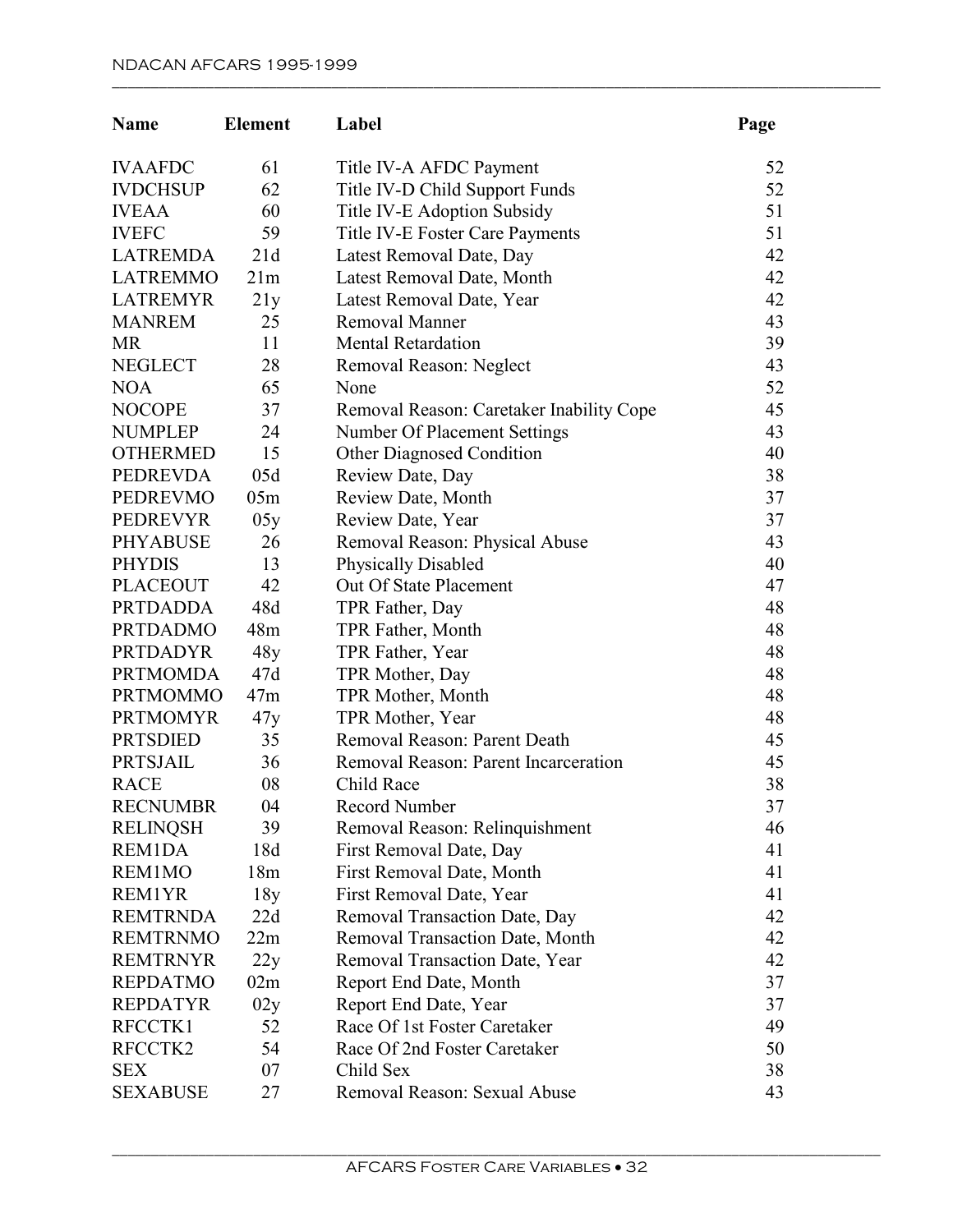| <b>Name</b>     | <b>Element</b> | Label                           | Page |
|-----------------|----------------|---------------------------------|------|
| <b>SSIOTHER</b> | 64             | <b>SSI</b>                      | 52   |
| <b>STATE</b>    | 01             | <b>State</b>                    | 37   |
| <b>TOTALREM</b> | 19             | <b>Total Number of Removals</b> | 41   |
| <b>VISHEAR</b>  | 12             | Visually Hearing Impaired       | 40   |
| <b>XIXMEDCD</b> | 63             | Title XIX                       | 52   |

 $\overline{a_1}$  ,  $\overline{a_2}$  ,  $\overline{a_3}$  ,  $\overline{a_4}$  ,  $\overline{a_5}$  ,  $\overline{a_6}$  ,  $\overline{a_7}$  ,  $\overline{a_8}$  ,  $\overline{a_9}$  ,  $\overline{a_9}$  ,  $\overline{a_9}$  ,  $\overline{a_9}$  ,  $\overline{a_9}$  ,  $\overline{a_9}$  ,  $\overline{a_9}$  ,  $\overline{a_9}$  ,  $\overline{a_9}$  ,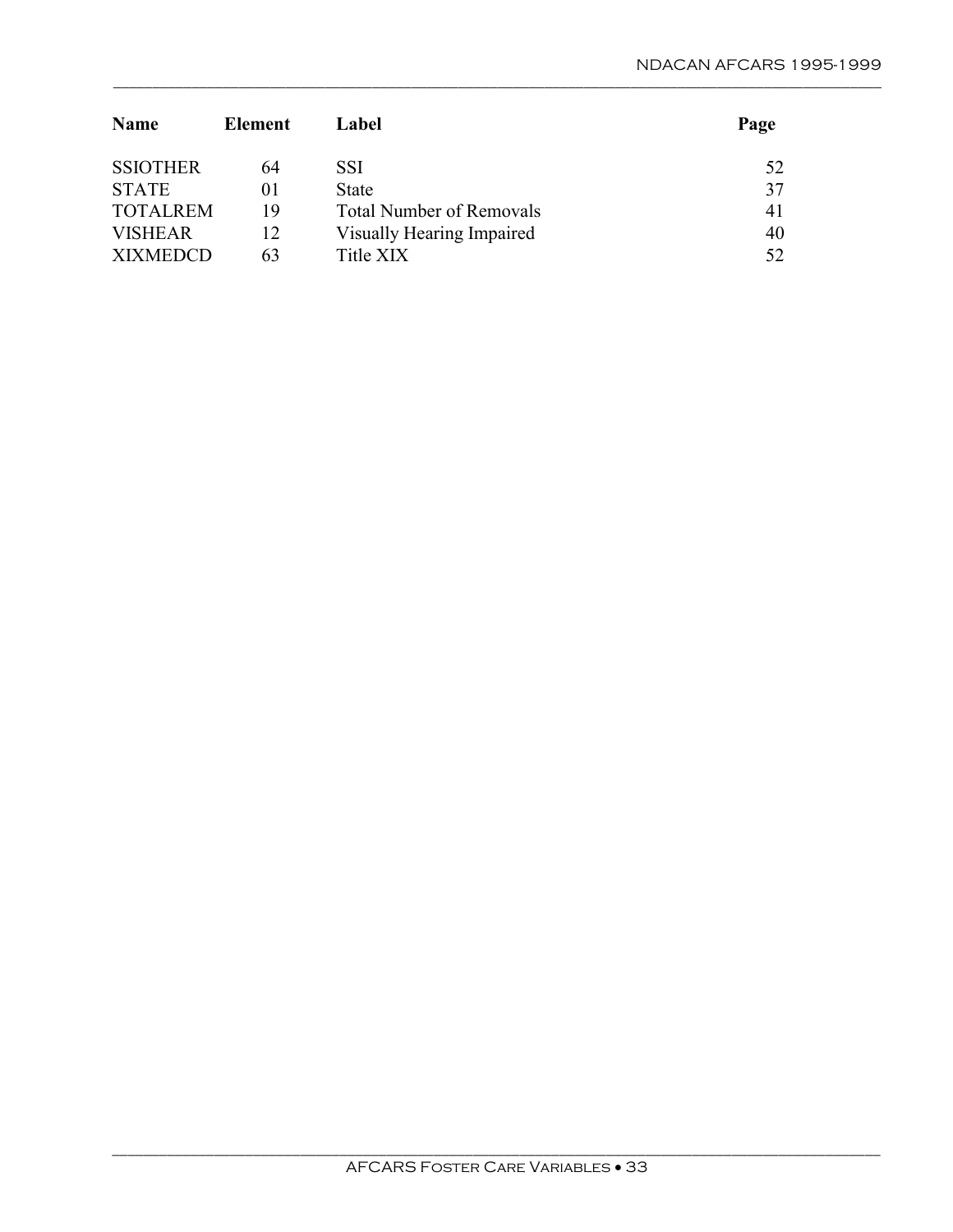<span id="page-35-0"></span>

| <b>Name</b>     | <b>Element</b> | Label                                      | Page |
|-----------------|----------------|--------------------------------------------|------|
| <b>STATE</b>    | 01             | <b>State</b>                               | 37   |
| <b>REPDATMO</b> | 02m            | Report End Date, Month                     | 37   |
| <b>REPDATYR</b> | 02y            | Report End Date, Year                      | 37   |
| <b>FIPSCODE</b> | 03             | <b>Local FIPS Code</b>                     | 37   |
| <b>RECNUMBR</b> | 04             | <b>Record Number</b>                       | 37   |
| <b>PEDREVDA</b> | 05d            | Review Date, Day                           | 38   |
| <b>PEDREVMO</b> | 05m            | Review Date, Month                         | 37   |
| <b>PEDREVYR</b> | 05y            | Review Date, Year                          | 37   |
| <b>DOBMO</b>    | 06m            | Child Birth Date, Month                    | 38   |
| <b>DOBWK</b>    | 06w            | Child Birth Date, Week                     | 38   |
| <b>DOBYR</b>    | 06y            | Child Birth Date, Year                     | 38   |
| <b>SEX</b>      | 07             | Child Sex                                  | 38   |
| <b>RACE</b>     | 08             | Child Race                                 | 38   |
| <b>HISORGIN</b> | 09             | Child Hispanic Origin                      | 39   |
| <b>CLINDIS</b>  | 10             | Diagnosed Disability                       | 39   |
| <b>MR</b>       | 11             | <b>Mental Retardation</b>                  | 39   |
| <b>VISHEAR</b>  | 12             | Visually Hearing Impaired                  | 40   |
| <b>PHYDIS</b>   | 13             | <b>Physically Disabled</b>                 | 40   |
| <b>DSMIII</b>   | 14             | <b>Emotionally Disturbed</b>               | 40   |
| <b>OTHERMED</b> | 15             | <b>Other Diagnosed Condition</b>           | 40   |
| <b>EVERADPT</b> | 16             | Child Adopted                              | 41   |
| <b>AGEADOPT</b> | 17             | Age At Adoption                            | 41   |
| <b>REM1DA</b>   | 18d            | First Removal Date, Day                    | 41   |
| REM1MO          | 18m            | First Removal Date, Month                  | 41   |
| <b>REM1YR</b>   | 18y            | First Removal Date, Year                   | 41   |
| <b>TOTALREM</b> | 19             | <b>Total Number of Removals</b>            | 41   |
| <b>DLSTFCDA</b> | 20d            | Discharge Date For Previous Removal, Day   | 42   |
| <b>DLSTFCMO</b> | 20m            | Discharge Date For Previous Removal, Month | 42   |
| <b>DLSTFCYR</b> | 20y            | Discharge Date For Previous Removal, Year  | 41   |
| <b>LATREMDA</b> | 21d            | Latest Removal Date, Day                   | 42   |
| <b>LATREMMO</b> | 21m            | Latest Removal Date, Month                 | 42   |
| <b>LATREMYR</b> | 21y            | Latest Removal Date, Year                  | 42   |
| <b>REMTRNDA</b> | 22d            | Removal Transaction Date, Day              | 42   |
| <b>REMTRNMO</b> | 22m            | Removal Transaction Date, Month            | 42   |
| <b>REMTRNYR</b> | 22y            | Removal Transaction Date, Year             | 42   |
| <b>CURSETDA</b> | 23d            | Most Recent Placement Date, Day            | 43   |
| <b>CURSETMO</b> | 23m            | Most Recent Placement Date, Month          | 42   |
| <b>CURSETYR</b> | 23y            | Most Recent Placement Date, Year           | 42   |
| <b>NUMPLEP</b>  | 24             | Number Of Placement Settings               | 43   |
| <b>MANREM</b>   | 25             | Removal Manner                             | 43   |
| <b>PHYABUSE</b> | 26             | Removal Reason: Physical Abuse             | 43   |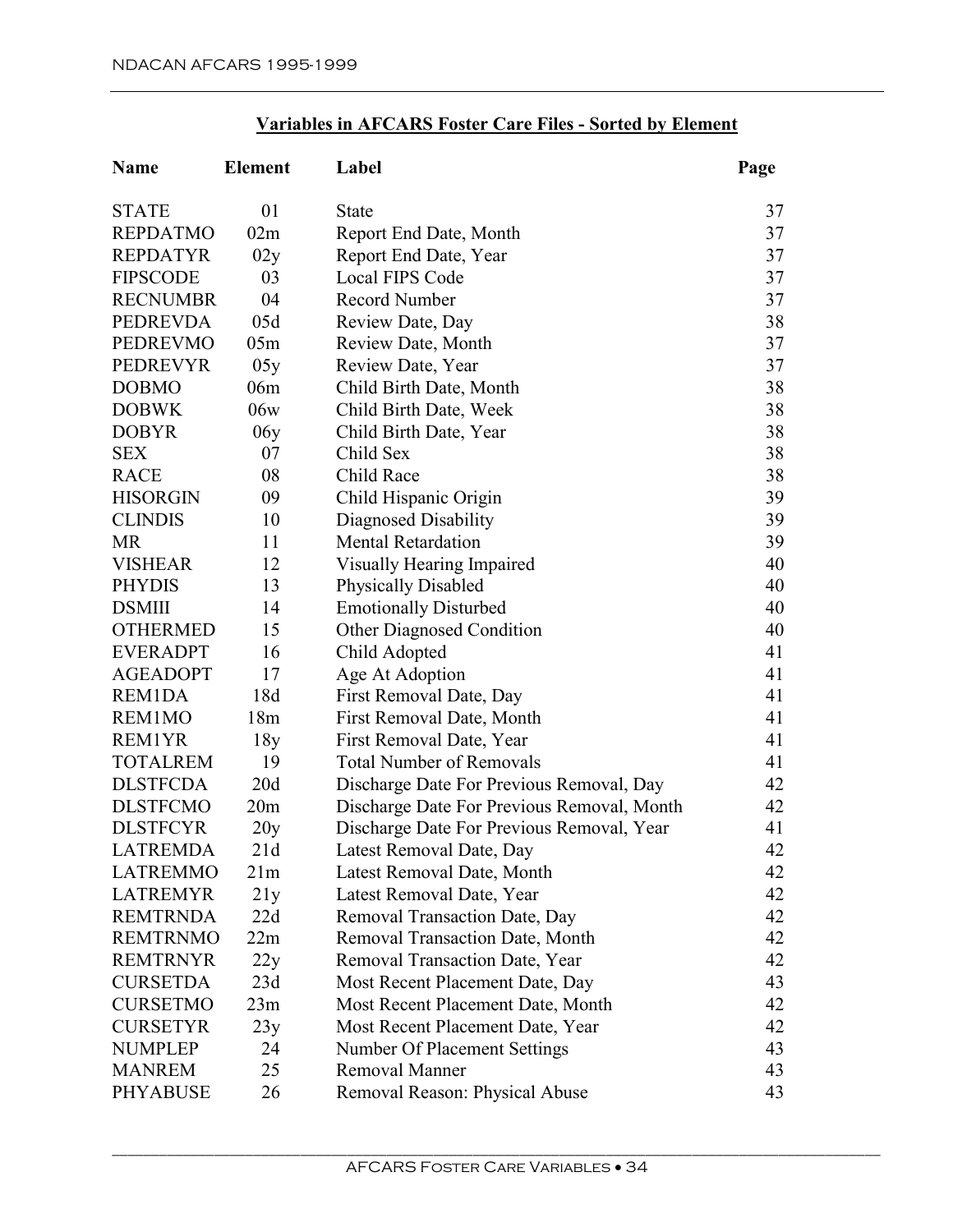| <b>Name</b>     | <b>Element</b> | Label                                    | Page |
|-----------------|----------------|------------------------------------------|------|
| <b>SEXABUSE</b> | 27             | Removal Reason: Sexual Abuse             | 43   |
| <b>NEGLECT</b>  | 28             | Removal Reason: Neglect                  | 43   |
| <b>AAPARENT</b> | 29             | Removal Reason: Alcohol Abuse Parent     | 44   |
| <b>DAPARENT</b> | 30             | Removal Reason: Drug Abuse Parent        | 44   |
| <b>AACHILD</b>  | 31             | Removal Reason: Alcohol Abuse Child      | 44   |
| <b>DACHILD</b>  | 32             | Removal Reason: Drug Abuse Child         | 44   |
| <b>CHILDIS</b>  | 33             | Removal Reason: Child Disability         | 44   |
| <b>CHBEHPRB</b> | 34             | Removal Reason: Child Behavior Problem   | 45   |
| <b>PRTSDIED</b> | 35             | Removal Reason: Parent Death             | 45   |
| <b>PRTSJAIL</b> | 36             | Removal Reason: Parent Incarceration     | 45   |
| <b>NOCOPE</b>   | 37             | Removal Reason: Caretaker Inability Cope | 45   |
| <b>ABANDMNT</b> | 38             | Removal Reason: Abandonment              | 45   |
| <b>RELINQSH</b> | 39             | Removal Reason: Relinquishment           | 46   |
| <b>HOUSING</b>  | 40             | Removal Reason: Inadequate Housing       | 46   |
| <b>CURPLSET</b> | 41             | <b>Current Placement Setting</b>         | 46   |
| <b>PLACEOUT</b> | 42             | Out Of State Placement                   | 47   |
| CASEGOAL        | 43             | Most Recent Case Plan Goal               | 47   |
| <b>CTKFAMST</b> | 44             | <b>Caretaker Family Structure</b>        | 48   |
| <b>CTK1YR</b>   | 45             | Year Of Birth 1st Caretaker              | 48   |
| CTK2YR          | 46             | Year Of Birth 2nd Caretaker              | 48   |
| <b>PRTMOMDA</b> | 47d            | TPR Mother, Day                          | 48   |
| <b>PRTMOMMO</b> | 47m            | TPR Mother, Month                        | 48   |
| <b>PRTMOMYR</b> | 47y            | TPR Mother, Year                         | 48   |
| <b>PRTDADDA</b> | 48d            | TPR Father, Day                          | 48   |
| <b>PRTDADMO</b> | 48m            | TPR Father, Month                        | 48   |
| <b>PRTDADYR</b> | 48y            | TPR Father, Year                         | 48   |
| <b>FOSFAMST</b> | 49             | <b>Foster Family Structure</b>           | 49   |
| FCCTK1YR        | 50             | Year Of Birth 1st Foster Caretaker       | 49   |
| FCCTK2YR        | 51             | Year Of Birth 2nd Foster Caretaker       | 49   |
| RFCCTK1         | 52             | Race Of 1st Foster Caretaker             | 49   |
| HOFCCTK1        | 53             | Hispanic Origin Of 1st Foster Caretaker  | 49   |
| RFCCTK2         | 54             | Race Of 2nd Foster Caretaker             | 50   |
| HOFCCTK2        | 55             | Hispanic Origin Of 2nd Foster Caretaker  | 50   |
| <b>DODFCDA</b>  | 56d            | Discharge Date For Latest Removal, Day   | 50   |
| <b>DODFCMO</b>  | 56m            | Discharge Date For Latest Removal, Month | 50   |
| <b>DODFCYR</b>  | 56y            | Discharge Date For Latest Removal, Year  | 50   |
| <b>DODTRNDA</b> | 57d            | Discharge Transaction Day                | 51   |
| <b>DODTRNMO</b> | 57m            | <b>Discharge Transaction Month</b>       | 51   |
| <b>DODTRNYR</b> | 57y            | Discharge Transaction Year               | 51   |
| <b>DISREASN</b> | 58             | Discharge Reason                         | 51   |
| <b>IVEFC</b>    | 59             | Title IV-E Foster Care Payments          | 51   |
| <b>IVEAA</b>    | 60             | Title IV-E Adoption Subsidy              | 51   |
| <b>IVAAFDC</b>  | 61             | Title IV-A AFDC Payment                  | 52   |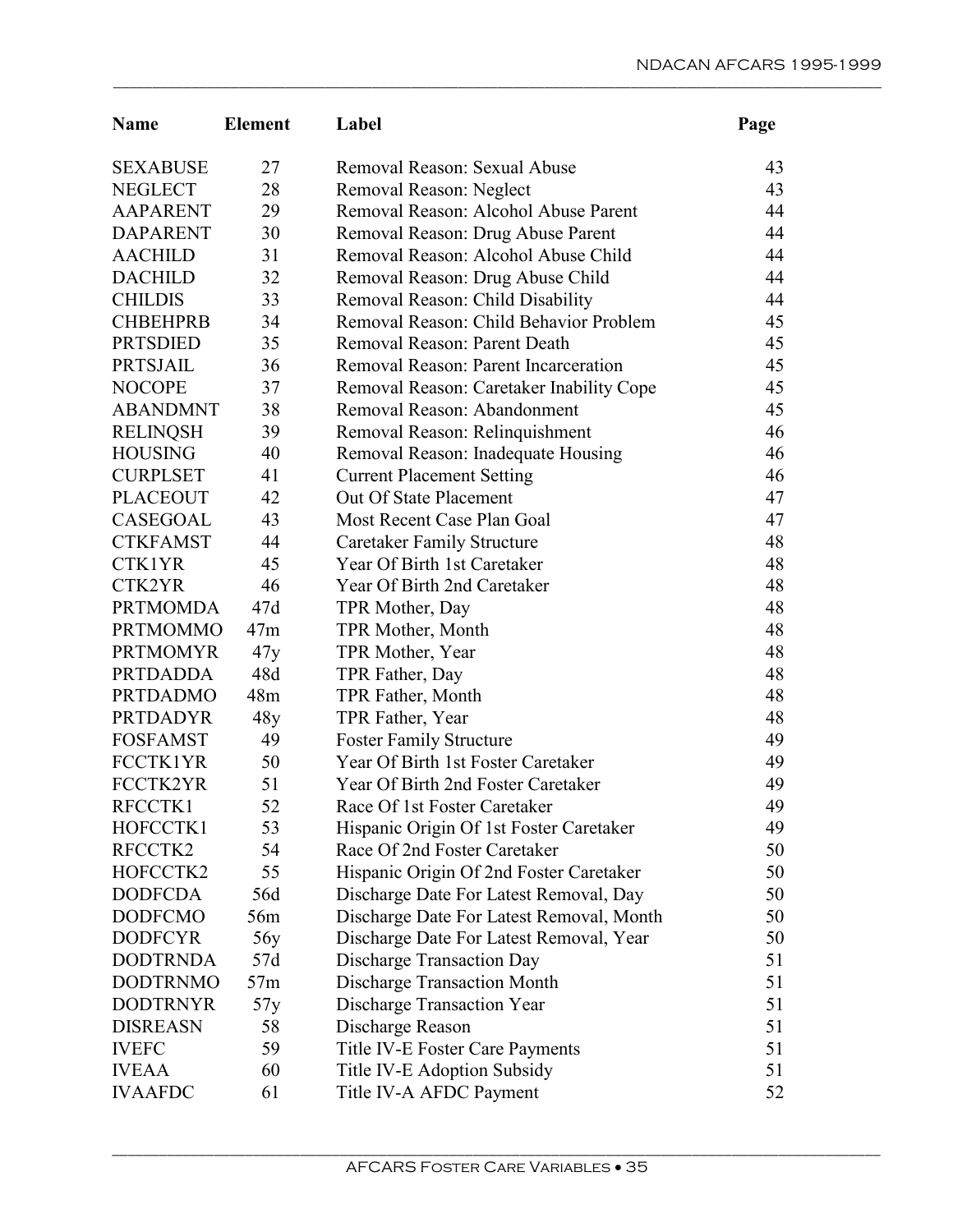| <b>Name</b>     | <b>Element</b> | Label                          | Page |
|-----------------|----------------|--------------------------------|------|
| <b>IVDCHSUP</b> | 62             | Title IV-D Child Support Funds | 52   |
| <b>XIXMEDCD</b> | 63             | Title XIX                      | 52   |
| <b>SSIOTHER</b> | 64             | <b>SSI</b>                     | 52   |
| <b>NOA</b>      | 65             | None                           | 52   |
| <b>FCMNTPAY</b> | 66             | Monthly FC Payment             | 52   |

\_\_\_\_\_\_\_\_\_\_\_\_\_\_\_\_\_\_\_\_\_\_\_\_\_\_\_\_\_\_\_\_\_\_\_\_\_\_\_\_\_\_\_\_\_\_\_\_\_\_\_\_\_\_\_\_\_\_\_\_\_\_\_\_\_\_\_\_\_\_\_\_\_\_\_\_\_\_\_\_\_\_\_\_\_\_\_\_\_\_\_\_\_\_\_\_\_\_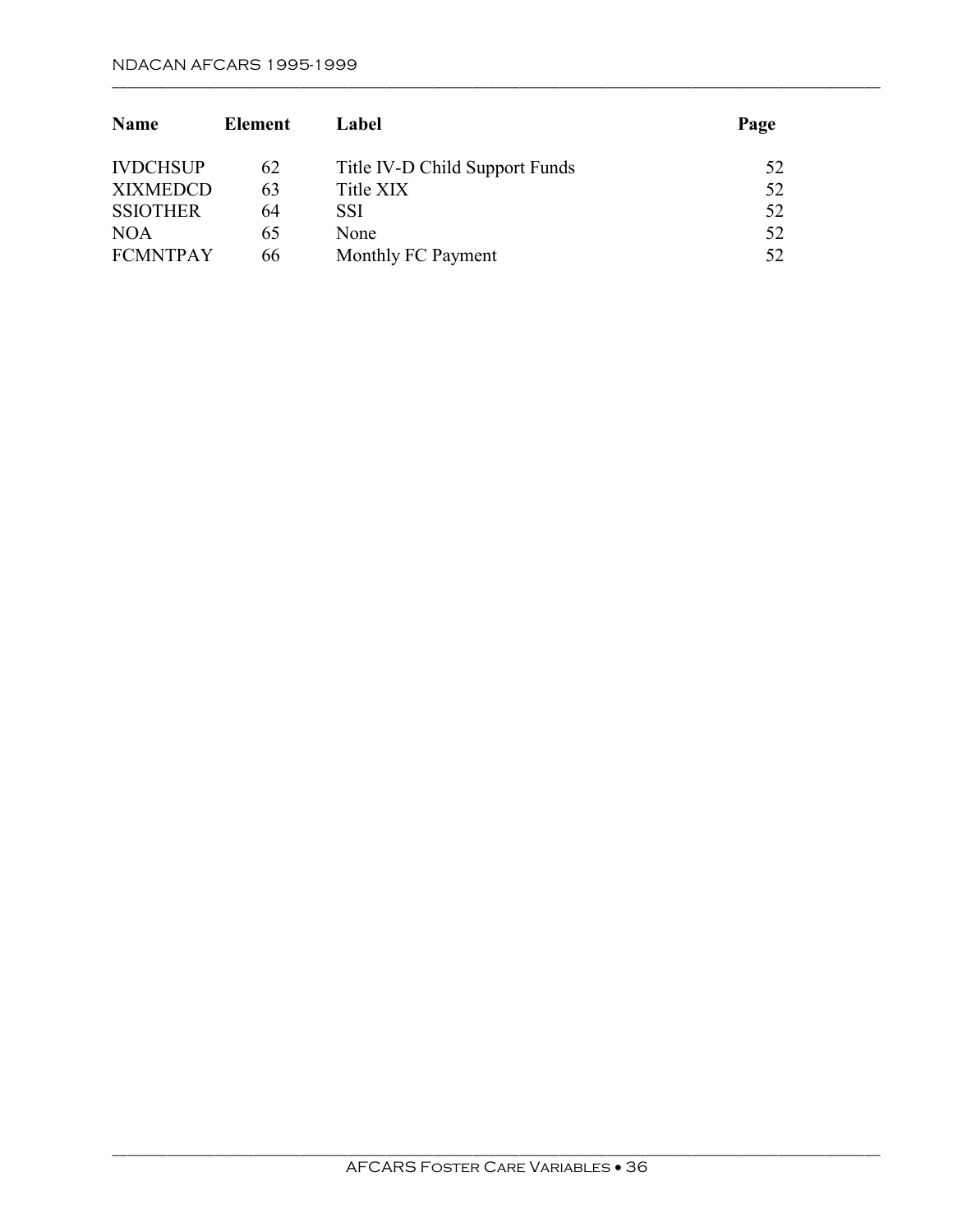# **Variable Information for AFCARS Foster Care Files**

<span id="page-38-0"></span>The variables below are arranged in the order in which they appear in the data files. The first line in the description of each variable contains the name in capital letters, the position in the file, and the variable label. The data type is listed in italics below the variable name. When applicable, explanatory text or value labels follow.

### **ELEMENT NAME VARIABLE INFORMATION**

| 01<br><b>NUM</b>  | <b>STATE</b>    | <b>State</b><br>Identity of the state reporting on the record. The 2-digit Federal<br>Information Processing Standards (FIPS) code for the state is used.                                                                                                                                                                                                                                                                                                            |
|-------------------|-----------------|----------------------------------------------------------------------------------------------------------------------------------------------------------------------------------------------------------------------------------------------------------------------------------------------------------------------------------------------------------------------------------------------------------------------------------------------------------------------|
| 02y<br>NUM        | <b>REPDATYR</b> | <b>Report End Date, Year</b><br>The last year for the reporting period.                                                                                                                                                                                                                                                                                                                                                                                              |
| NUM               | 02m REPDATMO    | <b>Report End Date, Month</b><br>The last month for the reporting period. $\theta$ and $\theta$ are the only allowable<br>values.                                                                                                                                                                                                                                                                                                                                    |
| 03<br><b>NUM</b>  | <b>FIPSCODE</b> | <b>Local Agency FIPS Code</b><br>Identity of the county or equivalent unit that has responsibility for the<br>case. The 5-digit Federal Information Processing Standard (FIPS) must<br>be used. To protect the privacy of the children in regions with fewer than<br>1,000 records in the annual database, the FIPS code in such cases has<br>been replaced with a value of $8$ .<br>Value Label<br>Not provided for reasons of confidentiality<br>8<br>Missing<br>9 |
| 04<br><b>CHAR</b> | <b>RECNUMBR</b> | <b>Record Number</b><br>The sequential number that the state uses to transmit data to the<br>Department of Health and Human Services (DHHS) or a unique<br>(encrypted) number which follows the child as long as he or she is in<br>foster care. Encrypted values may appear garbled in the data file; this is<br>not an error. The record number cannot be linked to the child's case I.D.<br>number except at the state or local level.                            |
| 05y<br><b>NUM</b> | <b>PEDREVYR</b> | Date Of Most Recent Periodic Review, Year<br>For children who have been in care seven months or longer, the year of<br>the most recent administrative or court review, including dispositional<br>hearing is entered. For children who have been in care less than seven<br>months, the field blank is blank. An entry in this field certifies that the<br>child's computer record is current up to this date.                                                       |
| 05m<br><i>NUM</i> | <b>PEDREVMO</b> | Date Of Most Recent Periodic Review, Month<br>For children who have been in care seven months or longer, the month of                                                                                                                                                                                                                                                                                                                                                |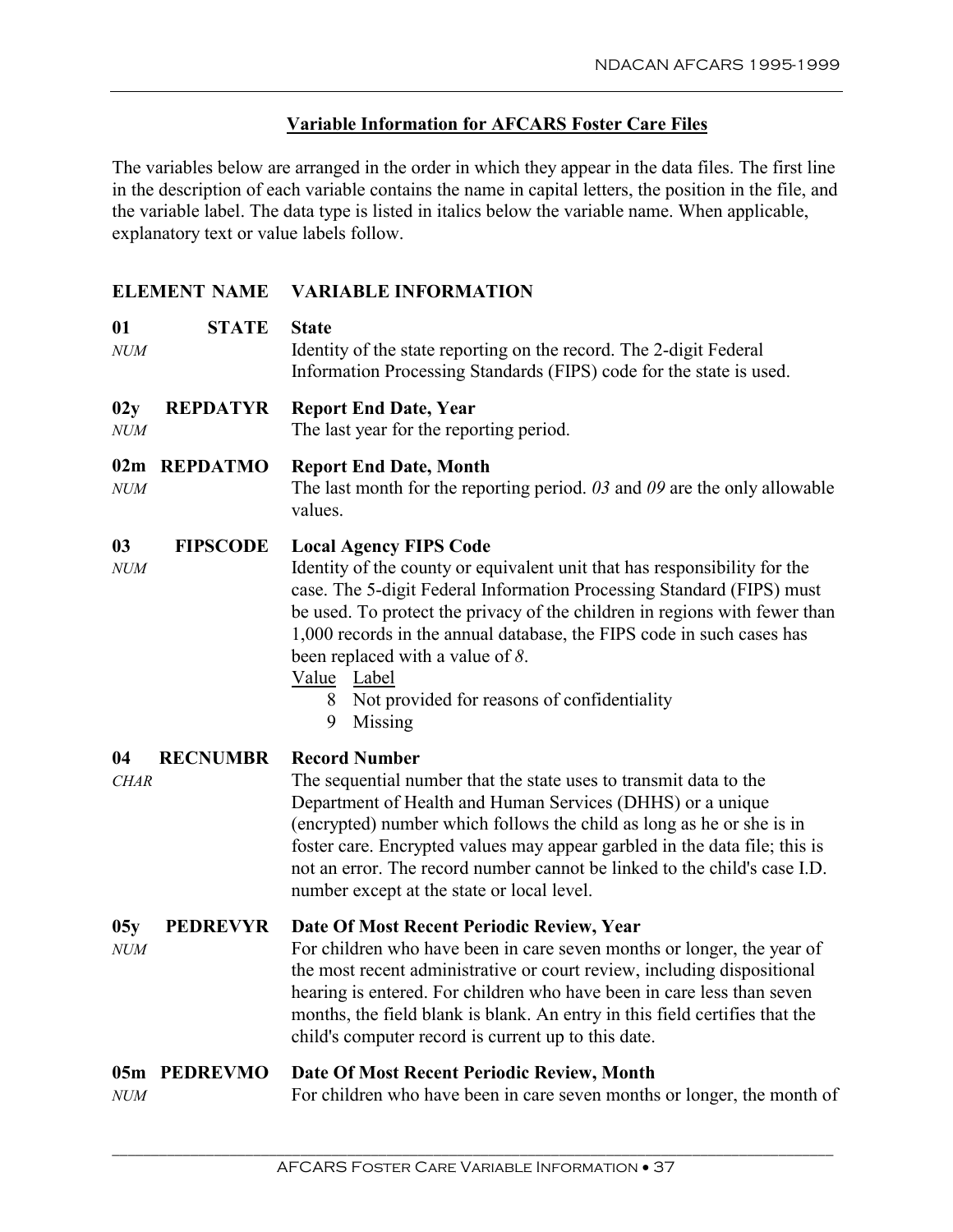#### **ELEMENT NAME VARIABLE INFORMATION**

the most recent administrative or court review, including dispositional hearing. For children who have been in care less than seven months, the field is blank. An entry in this field certifies that the child's computer record is current up to this date.

#### **05d PEDREVDA Date Of Most Recent Periodic Review, Day**

*NUM* For children who have been in care seven months or longer, the day of the most recent administrative or court review, including dispositional hearing. For children who have been in care less than seven months, the field is blank. An entry in this field certifies that the child's computer record is current up to this date.

### **06y DOBYR Child's Date Of Birth, Year**

*NUM* Year of child's birth. If the child is abandoned or the date of birth is otherwise unknown, an approximate date of birth is entered.

\_\_\_\_\_\_\_\_\_\_\_\_\_\_\_\_\_\_\_\_\_\_\_\_\_\_\_\_\_\_\_\_\_\_\_\_\_\_\_\_\_\_\_\_\_\_\_\_\_\_\_\_\_\_\_\_\_\_\_\_\_\_\_\_\_\_\_\_\_\_\_\_\_\_\_\_\_\_\_\_\_\_\_\_\_\_\_\_\_\_\_\_

#### **06m DOBMO Child's Date Of Birth, Month**

*NUM* Month of child's birth. If the child is abandoned or the date of birth is otherwise unknown, an approximate date of birth is entered.

#### **06w DOBWK Child's Date Of Birth, Day**

*NUM* Day of child's birth. If the child is abandoned or the date of birth is otherwise unknown, the  $15<sup>th</sup>$  day of the month is used. To protect the confidentiality of children in foster care, this variable has been recoded so that all possible days are collapsed into 4 values. The first day of each week in a month (1, 8, 15, 22) has been preserved so that month/day/year birth variables may be combined into a single variable with a date format.

Value Label

- 1 1st through the 7th day
- 8 8th through the 14th day
- 15 15th through the 21st day
- 22 22nd through the 31st day

| 07<br>NUM | <b>SEX</b>  | <b>Child Sex</b><br>The gender of the child.<br>Label<br>Value<br>Male<br>2 Female                                                                                                                                                                                                                            |
|-----------|-------------|---------------------------------------------------------------------------------------------------------------------------------------------------------------------------------------------------------------------------------------------------------------------------------------------------------------|
| 08<br>NUM | <b>RACE</b> | <b>Child Race</b><br>In general, a person's race is determined by how others define them or by<br>how he or she defines themselves. In the case of young children, parents<br>determine the race of the child.<br>Label<br>Value<br>White (a person of European, North African, or Middle Eastern<br>origin). |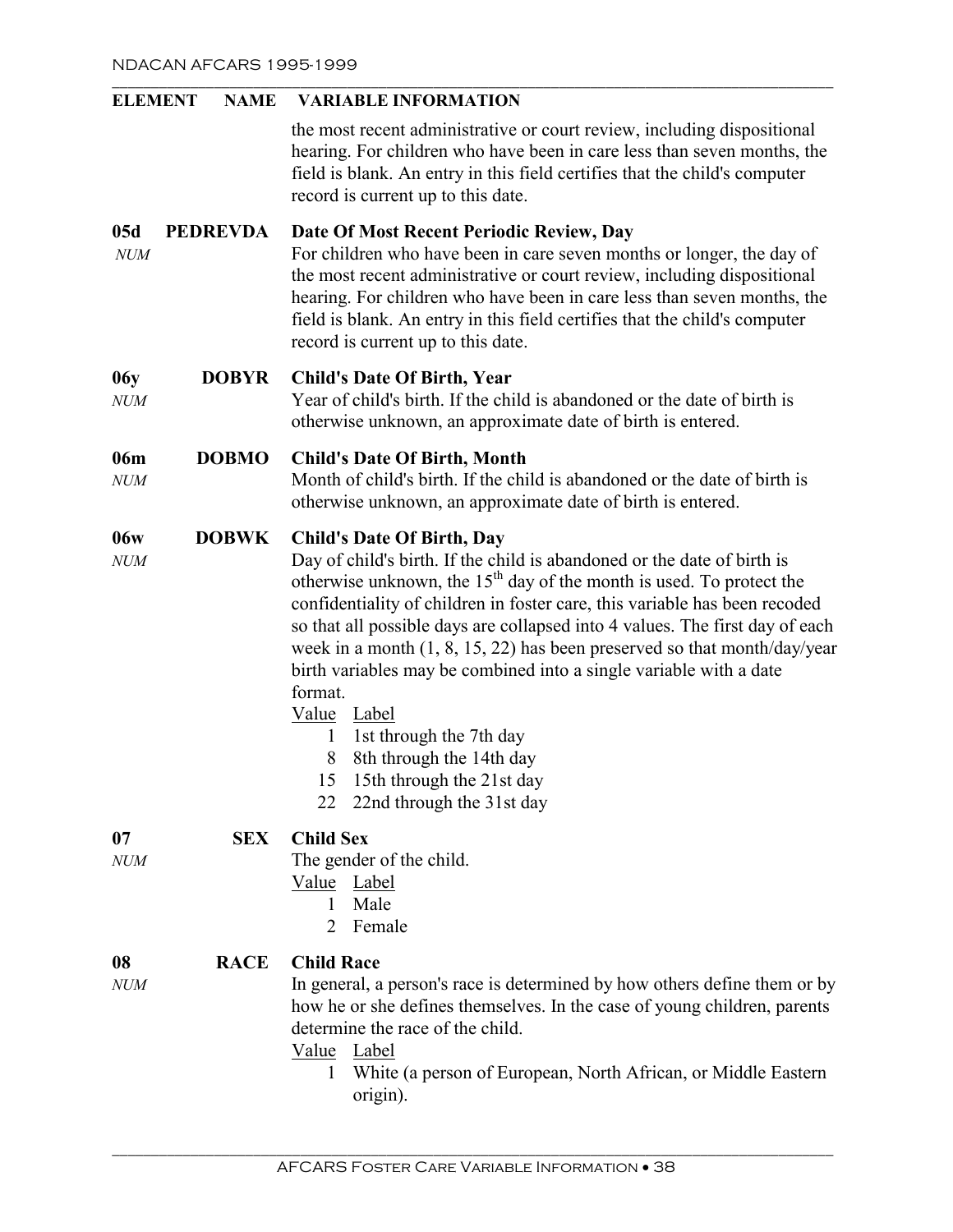#### **ELEMENT NAME VARIABLE INFORMATION**

- 2 Black (a person whose ancestry is any of the black racial groups of Africa).
- 3 American Indian/Alaskan Native (a person whose ancestry is North American and who maintains tribal affiliation or is so recognized in the community).
- 4 Asian/Pacific Islander (a person whose origin is the Far East, Southeast Asia, the Indian sub-continent, or the Pacific Islands. This includes, for example, China, India, Japan, Korea, the Philippine Islands, Samoa, and Vietnam).
- 5 Unable to determine (The specific race category is *Unable to determine* because the child is very young or is severely disabled and no person is available to identify the child's race).

#### **09 HISORGIN Hispanic Origin**

*NUM* 

Answer is *Yes* if the child is a Mexican, Puerto Rican, Cuban, Central or South American person, or person of other Spanish cultural origin, regardless of race. Whether or not a person is Hispanic is determined by how others define them or how they define themselves. In the case of young children, parents determine the race of the child.

## Value Label

- 1 Yes
- 2 No
- 3 Unable to determine (the child is very young or is severely disabled and no person is available to determine whether or not the child is Hispanic).

#### **10 CLINDIS Diagnosed Disability**

*NUM* 

Has the child been clinically diagnosed by a qualified professional as having one or more of the following: mental retardation; emotional disturbance; specific learning disability; hearing, speech or sight impairment; physical disability; or other clinically diagnosed handicap. Included whether or not the disability(ies) was one of the factors that led to the child's removal.

Value Label

- 1 Yes (A qualified professional has clinically diagnosed the child as having at least one of the disabilities listed in the definition above).
- 2 No (A qualified professional has conducted a clinical assessment of the child and has determined that the child has no disabilities).
- 3 Not yet determined (A clinical assessment of the child by a qualified professional has not been conducted).
- **MR Mental Retardation 11**

*NUM* 

 Significantly sub-average general cognitive and motor functioning existing concurrently with deficits in adaptive behavior manifested during the developmental period that adversely affect a child's/youth's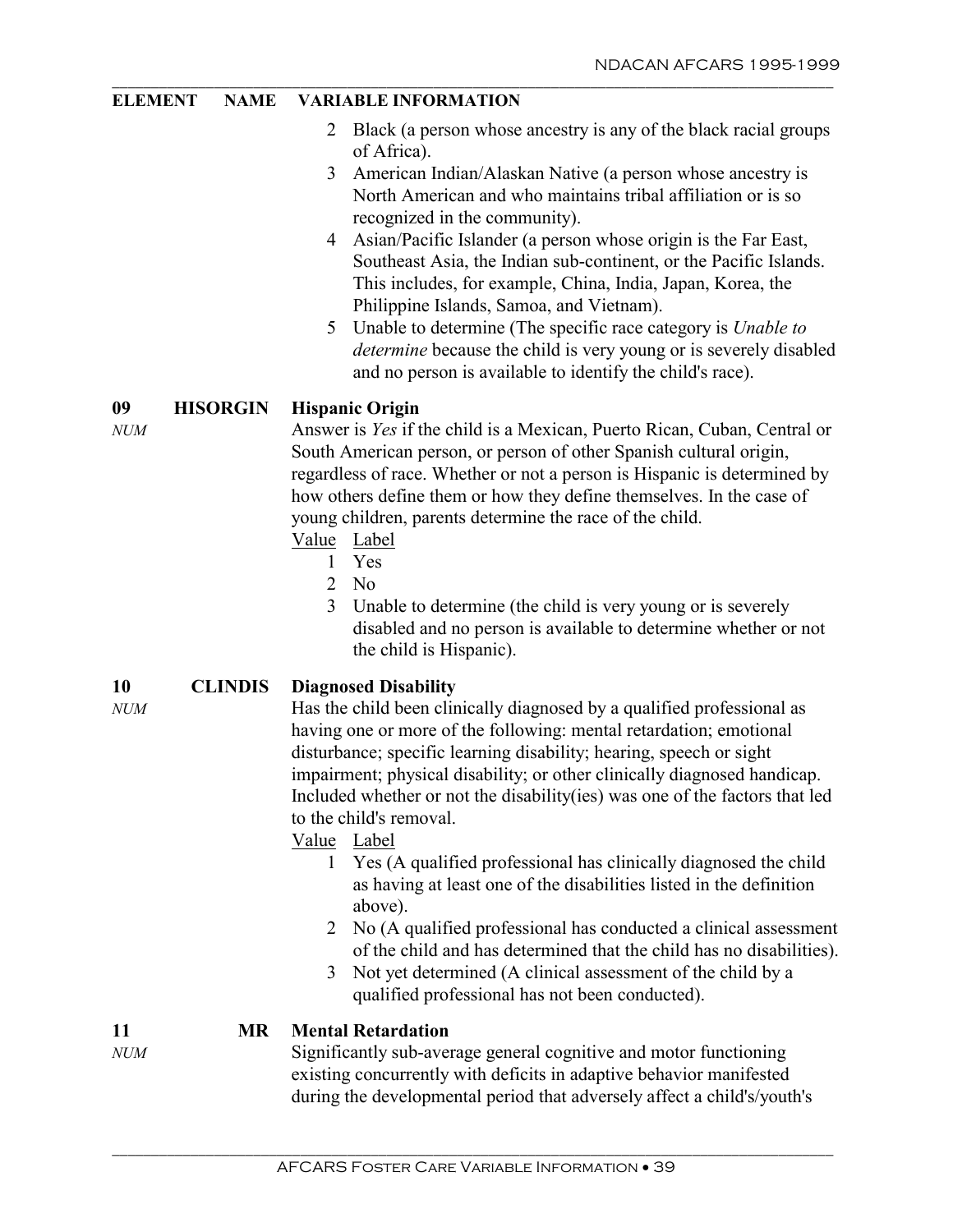| <b>ELEMENT</b> | NAME VARIABLE INFORMATION                                      |
|----------------|----------------------------------------------------------------|
|                | socialization and learning. (Clinical diagnosis by a qualified |
|                | professional).<br>T71 T11                                      |

\_\_\_\_\_\_\_\_\_\_\_\_\_\_\_\_\_\_\_\_\_\_\_\_\_\_\_\_\_\_\_\_\_\_\_\_\_\_\_\_\_\_\_\_\_\_\_\_\_\_\_\_\_\_\_\_\_\_\_\_\_\_\_\_\_\_\_\_\_\_\_\_\_\_\_\_\_\_\_\_\_\_\_\_\_\_\_\_\_\_\_\_

- Value Label 0 No
	- 1 Yes

*NUM* 

#### **12 VISHEAR Visually Hearing Impaired**

Having a visual impairment that may significantly affect educational performance or development; or a hearing impairment, whether permanent or fluctuating, that adversely affects educational performance. (Clinical diagnosis by a qualified professional).

- Value Label
	- $0$  No
	- 1 Yes

#### **13 PHYDIS Physically Disabled**

*NUM* 

# A physical condition that adversely affects the child's day-to-day motor functioning, such as cerebral palsy, spina bifida, multiple sclerosis, orthopedic impairments, and other physical disabilities. (Clinical diagnosis by a qualified professional).

Value Label

- $0$  No
- 1 Yes

#### **14 DSMIII Emotionally Disturbed**

*NUM* 

A condition exhibiting one or more of the following characteristics over a long period of time and to a marked degree: an inability to build or maintain satisfactory interpersonal relationships; inappropriate types of behavior or feelings under normal circumstances; a general pervasive mood of unhappiness or depression; or a tendency to develop physical symptoms or fears associated with personal problems. The term includes persons who are schizophrenic or autistic. The term does not include persons who are socially maladjusted , unless it is determined that they are also seriously emotionally disturbed. The diagnosis is based on the *Diagnostic and Statistical Manual of Mental Disorders* (*DSM III*), Third Edition, or the most recent edition. (Clinical diagnosis by a qualified professional).

# Value Label

- $0$  No
- 1 Yes

#### **15 OTHERMED Other Diagnosed Condition**

*NUM* 

Conditions other than those noted in AFCARS under types of disabilities (mental retardation, visually or hearing impaired, physically disabled, emotionally disturbed) that require special medical care such as chronic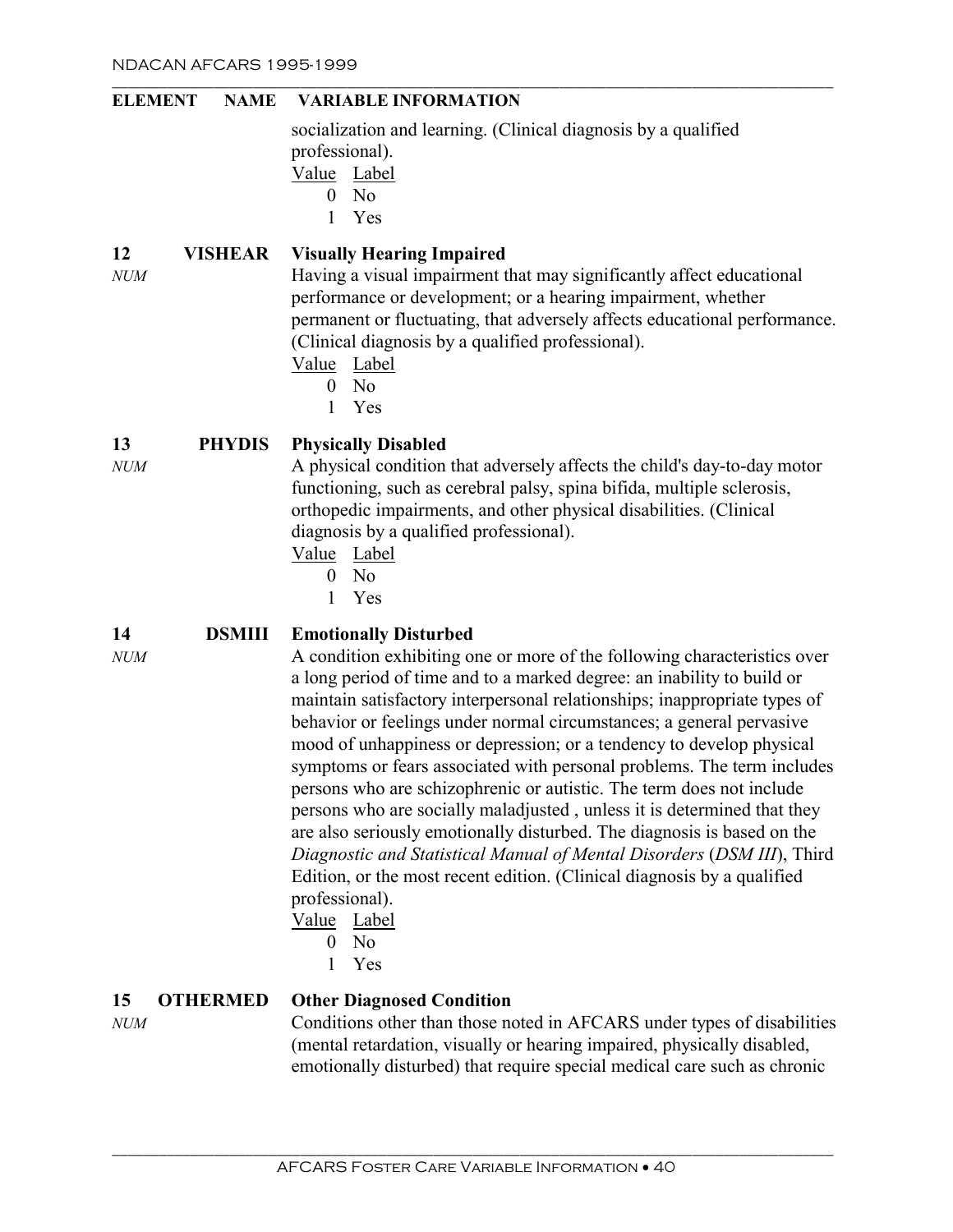#### **ELEMENT NAME VARIABLE INFORMATION**

illnesses. Included are children diagnosed as HIV positive or with AIDS. (Clinical diagnosis by a qualified professional).

\_\_\_\_\_\_\_\_\_\_\_\_\_\_\_\_\_\_\_\_\_\_\_\_\_\_\_\_\_\_\_\_\_\_\_\_\_\_\_\_\_\_\_\_\_\_\_\_\_\_\_\_\_\_\_\_\_\_\_\_\_\_\_\_\_\_\_\_\_\_\_\_\_\_\_\_\_\_\_\_\_\_\_\_\_\_\_\_\_\_\_\_

- Value Label  $0$  No
	- 1 Yes

#### **EVERADPT 16 Child Adopted**

*NUM* 

*NUM* 

Has child ever been legally adopted.

- Value Label
	- 1 Yes
	- 2 No
	- 3 Unable to determine (Child has been abandoned or the child's parents are otherwise not available to provide the information).

#### **17 AGEADOPT Age At Adoption**

If a child in foster care system has previously been adopted, the child's age in years, actual or estimated, at the time of the legalized adoption. Value Label

- 0 Not applicable 1 Less than 2 years old
- 2 2-5 years old
- 3 6-12 years old
- 4 13 years or older
- 5 Unable to determine

#### **18y REM1YR First Removal Date, Year**

- Year the child was removed from home for the first time for purpose of placement in a foster care setting. If the current removal is the first *NUM*  removal, the date of the current removal is entered.
- **18m REM1MO First Removal Date, Month**
- Month the child was removed from home for the first time for purpose of placement in a foster care setting. If the current removal is the first *NUM*  removal, the date of the current removal is entered.

#### **18d REM1DA First Removal Date, Day**

Day the child was removed from home for the first time for purpose of *NUM*  placement in a foster care setting. If the current removal is the first removal, the date of the current removal is entered.

### **19 TOTALREM Total Number Of Removals**

*NUM* The number of times the child was removed from home, including the current removal.

#### **20y DLSTFCYR Discharge Date for Previous Removal, Year**

*NUM*  For children with prior removals, the year they were discharged from care for the episode immediately prior to the current episode. For children with no prior removals, the field is left blank.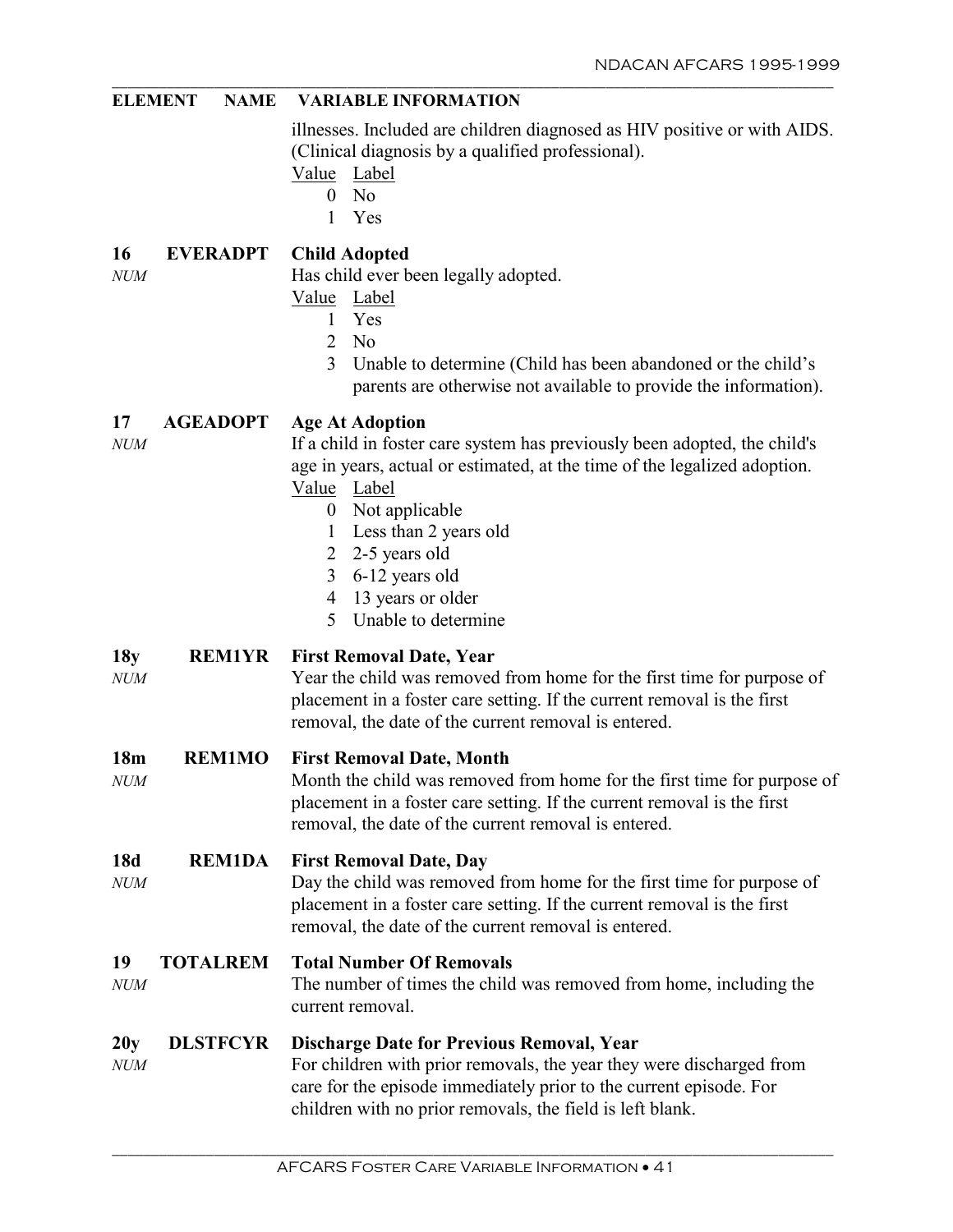|                   | <b>ELEMENT</b><br><b>NAME</b> | <b>VARIABLE INFORMATION</b>                                                                                                                                                                                                                                                                |
|-------------------|-------------------------------|--------------------------------------------------------------------------------------------------------------------------------------------------------------------------------------------------------------------------------------------------------------------------------------------|
| 20m<br><b>NUM</b> | <b>DLSTFCMO</b>               | <b>Discharge Date for Previous Removal, Month</b><br>For children with prior removals, the month they were discharged from<br>care for the episode immediately prior to the current episode. For<br>children with no prior removals, the field is left blank.                              |
| 20d<br><b>NUM</b> | <b>DLSTFCDA</b>               | <b>Discharge Date for Previous Removal, Day</b><br>For children with prior removals, the day they were discharged from care<br>for the episode immediately prior to the current episode. For children<br>with no prior removals, the field is left blank.                                  |
| 21y<br><b>NUM</b> | <b>LATREMYR</b>               | <b>Latest Removal Date, Year</b><br>Year the child was last removed from his/her home for the purpose of<br>being placed in foster care. This would be the year of the current episode<br>or, if the child has exited foster care, the year of removal for the most<br>recent removal.     |
| <b>NUM</b>        | 21m LATREMMO                  | <b>Latest Removal Date, Month</b><br>Month the child was last removed from his/her home for the purpose of<br>being placed in foster care. This would be the month of the current<br>episode or, if the child has exited foster care, the month of removal for<br>the most recent removal. |
| 21d<br><b>NUM</b> | <b>LATREMDA</b>               | <b>Latest Removal Date, Day</b><br>Day the child was last removed from his/her home for the purpose of<br>being placed in foster care. This would be the day of the current episode<br>or, if the child has exited foster care, the day of removal for the most<br>recent removal.         |
| 22y<br>NUM        | <b>REMTRNYR</b>               | <b>Removal Transaction Date, Year</b><br>A computer-generated date that accurately indicates the year the response<br>to Latest Removal Date, Year was entered into the information system.                                                                                                |
| NUM               | 22m REMTRNMO                  | <b>Removal Transaction Date, Month</b><br>A computer-generated date that accurately indicates the month the<br>response to Latest Removal Date, Month was entered into the<br>information system.                                                                                          |
| 22d<br>NUM        | <b>REMTRNDA</b>               | <b>Removal Transaction Date, Day</b><br>A computer-generated date that accurately indicates the day the response<br>to Latest Removal Date, Day was entered into the information system.                                                                                                   |
| 23y<br>NUM        | <b>CURSETYR</b>               | <b>Most Recent Placement Date, Year</b><br>Year the child moved into the current foster home, facility, residence,<br>shelter, institution, etc., for purposes of continued foster care.                                                                                                   |
| 23m<br><b>NUM</b> | <b>CURSETMO</b>               | <b>Most Recent Placement Date, Month</b><br>Month the child moved into the current foster home, facility, residence,<br>shelter, institution, etc., for purposes of continued foster care.                                                                                                 |

\_\_\_\_\_\_\_\_\_\_\_\_\_\_\_\_\_\_\_\_\_\_\_\_\_\_\_\_\_\_\_\_\_\_\_\_\_\_\_\_\_\_\_\_\_\_\_\_\_\_\_\_\_\_\_\_\_\_\_\_\_\_\_\_\_\_\_\_\_\_\_\_\_\_\_\_\_\_\_\_\_\_\_\_\_\_\_\_\_\_\_\_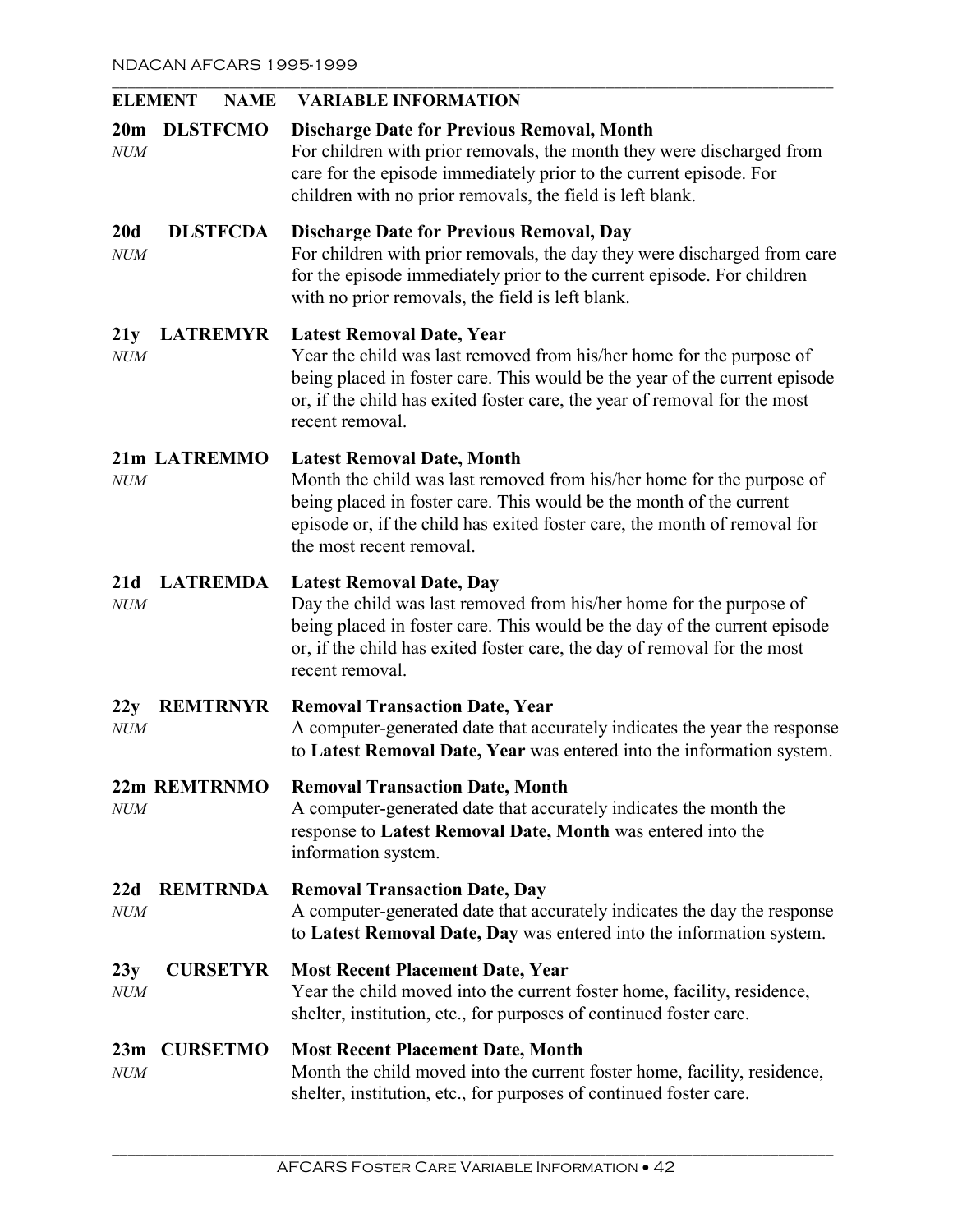| <b>VARIABLE INFORMATION</b><br><b>ELEMENT</b><br><b>NAME</b> |
|--------------------------------------------------------------|
|--------------------------------------------------------------|

|                  | <b>RAND</b>     | <b>TANIADLE INTONWATION</b>                                                                                                                                                                                                                                                                                                                                                                                                                                                                                                                                                                                                                                                                                                                                                                                                                                                                                      |
|------------------|-----------------|------------------------------------------------------------------------------------------------------------------------------------------------------------------------------------------------------------------------------------------------------------------------------------------------------------------------------------------------------------------------------------------------------------------------------------------------------------------------------------------------------------------------------------------------------------------------------------------------------------------------------------------------------------------------------------------------------------------------------------------------------------------------------------------------------------------------------------------------------------------------------------------------------------------|
| 23d<br>NUM       | <b>CURSETDA</b> | <b>Most Recent Placement Date, Day</b><br>Day the child moved into the current foster home, facility, residence,<br>shelter, institution, etc., for purposes of continued foster care.                                                                                                                                                                                                                                                                                                                                                                                                                                                                                                                                                                                                                                                                                                                           |
| 24<br><b>NUM</b> | <b>NUMPLEP</b>  | <b>Number of Placement Settings</b><br>The number of places the child has lived, including the current setting,<br>during the current removal episode. Do not include trial home visits as a<br>placement setting.                                                                                                                                                                                                                                                                                                                                                                                                                                                                                                                                                                                                                                                                                               |
| 25<br><b>NUM</b> | <b>MANREM</b>   | <b>Removal Manner</b><br>For the current placement episode for children in foster care, indicate<br>whether the current placement agreement was voluntary, court ordered,<br>or not yet determined.<br>Value Label<br>Voluntary (An official voluntary placement agreement has been<br>1<br>executed between the caretaker and the agency. The placement<br>remains voluntary even if a subsequent court order is issued to<br>continue the child in foster care).<br>Court ordered (The court has issued an order which is the basis<br>2<br>of the child's removal).<br>Not yet determined (A voluntary placement agreement has not<br>been signed or a court order has not been issued. This will<br>mostly occur in very short-term cases. When either a voluntary<br>placement agreement is signed or a court order issued, the record<br>should be updated to reflect the manner of removal at that time). |
| 26<br><b>NUM</b> | <b>PHYABUSE</b> | <b>Reason for Removal: Physical Abuse</b><br>As a condition associated with a child's removal from home and contact<br>with the foster care system, alleged or substantiated physical abuse,<br>injury or maltreatment of the child by a person responsible for the child's<br>welfare.<br>Value Label<br>N <sub>0</sub><br>$\boldsymbol{0}$<br>Yes                                                                                                                                                                                                                                                                                                                                                                                                                                                                                                                                                              |
| 27<br><b>NUM</b> | <b>SEXABUSE</b> | <b>Reason for Removal: Sexual Abuse</b><br>As a condition associated with a child's removal from home and contact<br>with the foster care system, alleged or substantiated sexual abuse or<br>exploitation of a child by a person who is responsible for the child's<br>welfare.<br>Value Label<br>N <sub>0</sub><br>$\theta$<br>Yes<br>1                                                                                                                                                                                                                                                                                                                                                                                                                                                                                                                                                                        |
| 28<br><b>NUM</b> | <b>NEGLECT</b>  | <b>Reason for Removal: Neglect</b><br>As a condition associated with a child's removal from home and contact                                                                                                                                                                                                                                                                                                                                                                                                                                                                                                                                                                                                                                                                                                                                                                                                     |

\_\_\_\_\_\_\_\_\_\_\_\_\_\_\_\_\_\_\_\_\_\_\_\_\_\_\_\_\_\_\_\_\_\_\_\_\_\_\_\_\_\_\_\_\_\_\_\_\_\_\_\_\_\_\_\_\_\_\_\_\_\_\_\_\_\_\_\_\_\_\_\_\_\_\_\_\_\_\_\_\_\_\_\_\_\_\_\_\_\_\_\_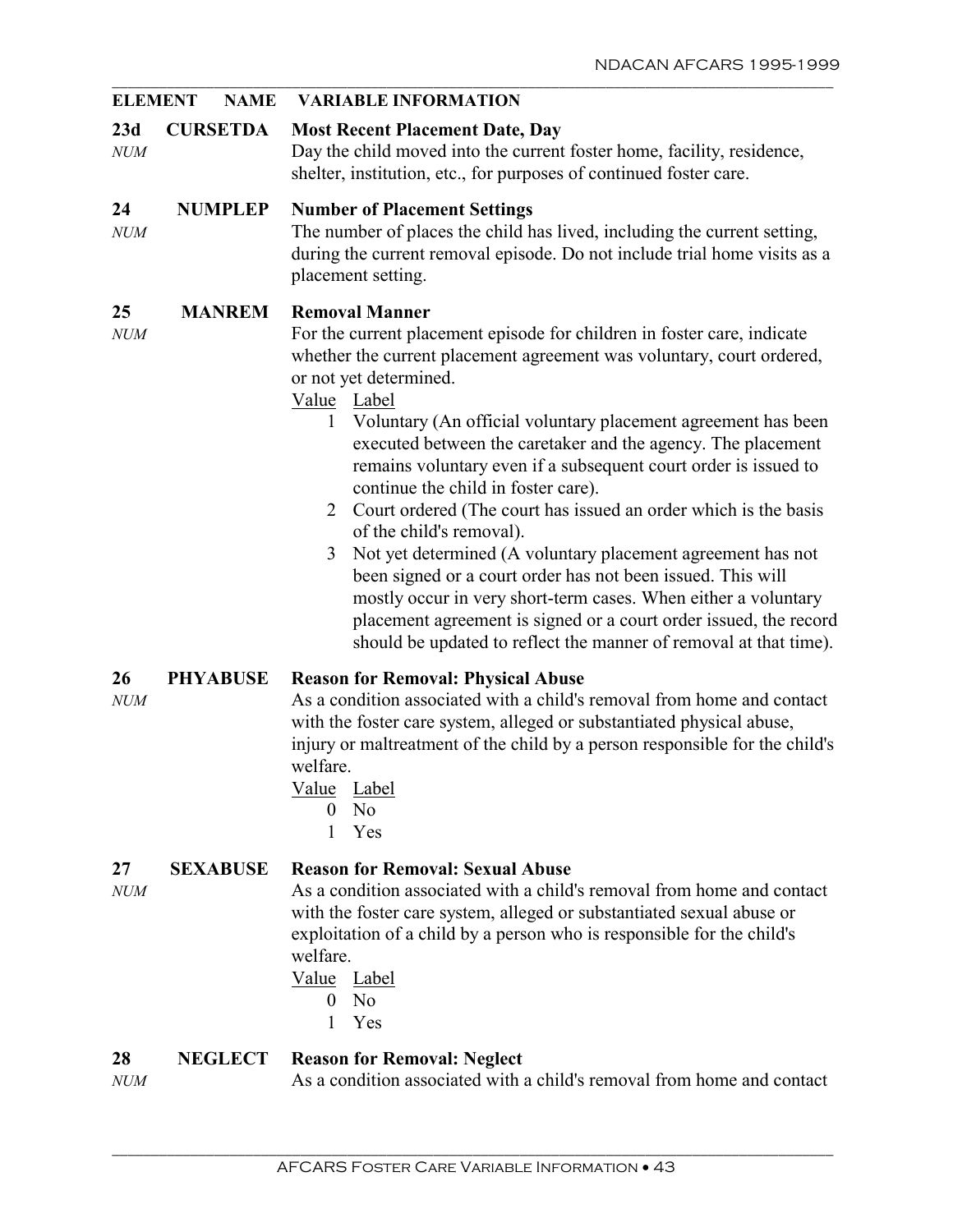#### **ELEMENT NAME VARIABLE INFORMATION**

with the foster care system, alleged or substantiated negligent treatment or maltreatment, including failure to provide adequate food, clothing, shelter or care.

\_\_\_\_\_\_\_\_\_\_\_\_\_\_\_\_\_\_\_\_\_\_\_\_\_\_\_\_\_\_\_\_\_\_\_\_\_\_\_\_\_\_\_\_\_\_\_\_\_\_\_\_\_\_\_\_\_\_\_\_\_\_\_\_\_\_\_\_\_\_\_\_\_\_\_\_\_\_\_\_\_\_\_\_\_\_\_\_\_\_\_\_

Value Label

- $0$  No
- 1 Yes

#### **29 AAPARENT Reason for Removal: Alcohol Abuse Parent**

*NUM* 

- As a condition associated with a child's removal from home and contact with the foster care system, the principal caretaker's compulsive use of alcohol that is not of a temporary nature.
	- Value Label
		- $0$  No
		- 1 Yes

#### **30 DAPARENT Reason for Removal: Drug Abuse Parent**

*NUM* 

*NUM* 

*NUM* 

- As a condition associated with a child's removal from home and contact with the foster care system, the principal caretaker's compulsive use of drugs that is not of a temporary nature.
- Value Label
	- $0$  No
	- 1 Yes

#### **31 AACHILD Reason for Removal: Alcohol Abuse Child**

As a condition associated with a child's removal from home and contact with the foster care system, the child's compulsive use of or need for alcohol. This element should include infants addicted at birth.

- Value Label
	- $0$  No
	- 1 Yes

#### **32 DACHILD Reason for Removal: Drug Abuse Child**

As a condition associated with a child's removal from home and contact with the foster care system, the child's compulsive use of or need for narcotics. This element should include infants addicted at birth. Value Label

- $0$  No
	- 1 Yes

#### **33 CHILDIS Reason for Removal: Child Disability**

*NUM* 

As a condition associated with a child's removal from home and contact with the foster care system, a clinical diagnosis by a qualified professional of one or more of the following: mental retardation; emotional disturbance; specific learning disability; hearing, speech or sight impairment; physical disability; or other clinically diagnosed handicap. Include only if the disability(ies) was at least one of the factors which led to the child's removal.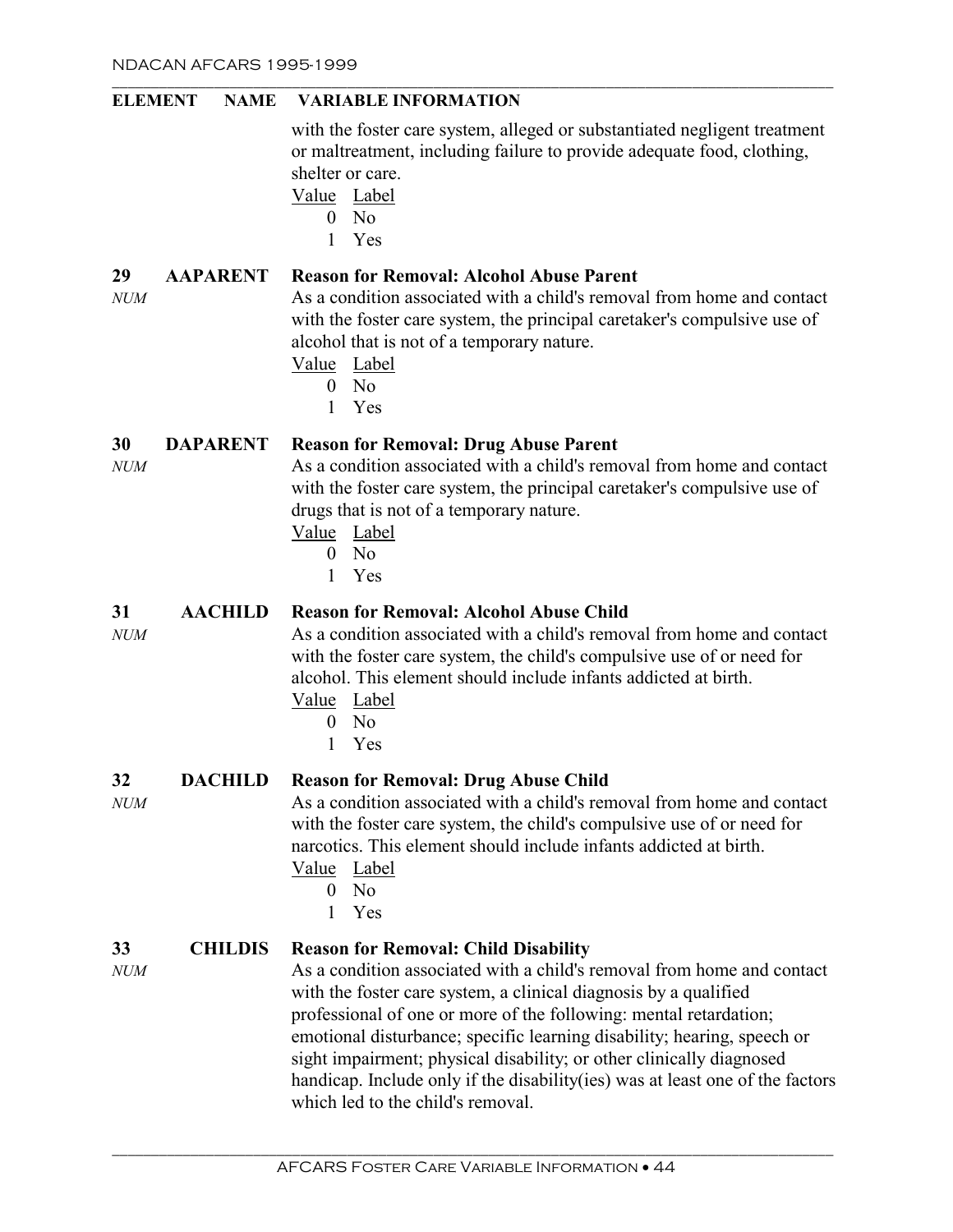|                  | <b>ELEMENT</b><br><b>NAME</b> | <b>VARIABLE INFORMATION</b>                                                                                                                                                                                                                                                                                                                                                                                                                                                                               |
|------------------|-------------------------------|-----------------------------------------------------------------------------------------------------------------------------------------------------------------------------------------------------------------------------------------------------------------------------------------------------------------------------------------------------------------------------------------------------------------------------------------------------------------------------------------------------------|
|                  |                               | Value Label<br>$\rm No$<br>$\overline{0}$<br>Yes<br>1                                                                                                                                                                                                                                                                                                                                                                                                                                                     |
| 34<br><b>NUM</b> | <b>CHBEHPRB</b>               | <b>Reason for Removal: Child Behavior Problem</b><br>As a condition associated with a child's removal from home and contact<br>with the foster care system, child's behavior in the school and/or<br>community that adversely affects socialization, learning, growth and<br>moral development. These may include adjudicated or non-adjudicated<br>child behavior problems. This would include the child's running away<br>from home or other placement.<br>Value Label<br>$0$ No<br>Yes<br>$\mathbf{1}$ |
| 35<br><b>NUM</b> | <b>PRTSDIED</b>               | <b>Reason for Removal: Parent Death</b><br>As a condition associated with a child's removal from home and contact<br>with the foster care system, family stress or inability to care for child due<br>to death of a parent or caretaker.<br>Value Label<br>N <sub>o</sub><br>$\overline{0}$<br>Yes<br>$\mathbf{1}$                                                                                                                                                                                        |
| 36<br><b>NUM</b> | <b>PRTSJAIL</b>               | <b>Reason for Removal: Parent Incarceration</b><br>As a condition associated with a child's removal from home and contact<br>with the foster care system, temporary or permanent placement of a<br>parent or caretaker in jail that adversely affects care for the child.<br><u>Value</u> Label<br>N <sub>0</sub><br>$\overline{0}$<br>Yes<br>1                                                                                                                                                           |
| 37<br><b>NUM</b> | <b>NOCOPE</b>                 | <b>Reason for Removal: Caretaker Inability Cope</b><br>As a condition associated with a child's removal from home and contact<br>with the foster care system, physical or emotional illness or disabling<br>condition adversely affecting the caretaker's ability to care for the child.<br>Value Label<br>N <sub>0</sub><br>$\overline{0}$<br>Yes<br>1                                                                                                                                                   |
| 38<br><b>NUM</b> | <b>ABANDMNT</b>               | <b>Reason for Removal: Abandonment</b><br>As a condition associated with a child's removal from home and contact<br>with the foster care system, the child has been left alone or with others;<br>caretaker did not return or make whereabouts known.<br>Value Label<br>N <sub>0</sub><br>$\theta$<br>Yes<br>1                                                                                                                                                                                            |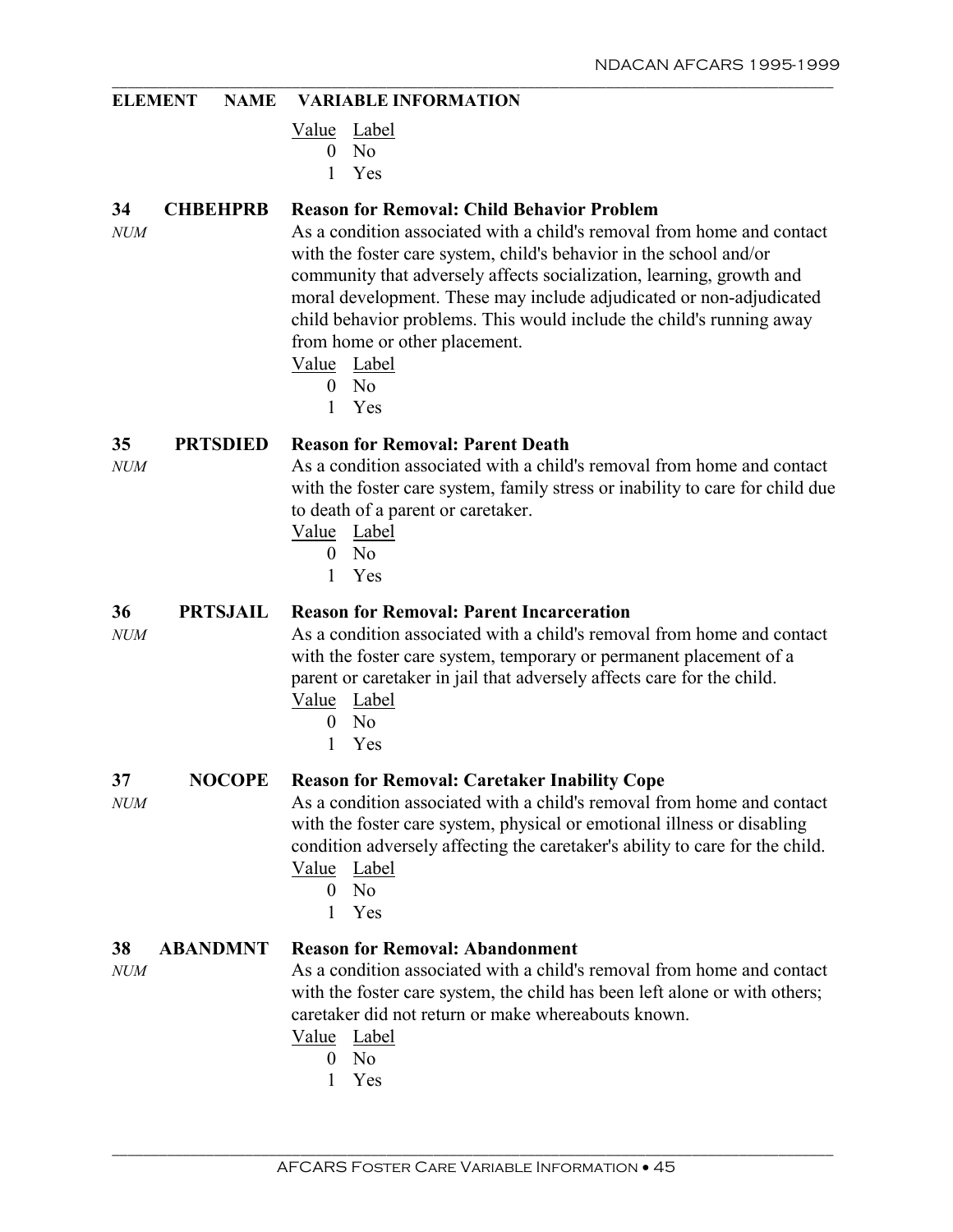| <b>ELEMENT</b>   | <b>NAME</b>     | <b>VARIABLE INFORMATION</b>                                                                                                                                                                                                                                                                                                                                                                                                                                                                                                                                                                                                                                                                                                                                                                                                                                                                                                                                                                                                                                                                                                                                                                                                                                                                                                                                                                                                                                                                                                                                                                                                                          |
|------------------|-----------------|------------------------------------------------------------------------------------------------------------------------------------------------------------------------------------------------------------------------------------------------------------------------------------------------------------------------------------------------------------------------------------------------------------------------------------------------------------------------------------------------------------------------------------------------------------------------------------------------------------------------------------------------------------------------------------------------------------------------------------------------------------------------------------------------------------------------------------------------------------------------------------------------------------------------------------------------------------------------------------------------------------------------------------------------------------------------------------------------------------------------------------------------------------------------------------------------------------------------------------------------------------------------------------------------------------------------------------------------------------------------------------------------------------------------------------------------------------------------------------------------------------------------------------------------------------------------------------------------------------------------------------------------------|
| 39<br>NUM        | <b>RELINQSH</b> | <b>Reason for Removal: Relinquishment</b><br>As a condition associated with a child's removal from home and contact<br>with the foster care system, parent(s), in writing, assigned the physical<br>and legal custody of the child to the agency for the purpose of having the<br>child adopted.<br>Value Label<br>N <sub>o</sub><br>$\boldsymbol{0}$<br>Yes<br>1                                                                                                                                                                                                                                                                                                                                                                                                                                                                                                                                                                                                                                                                                                                                                                                                                                                                                                                                                                                                                                                                                                                                                                                                                                                                                    |
| 40<br><i>NUM</i> | <b>HOUSING</b>  | <b>Reason for Removal: Inadequate Housing</b><br>As a condition associated with a child's removal from home and contact<br>with the foster care system, housing facilities were substandard,<br>overcrowded, unsafe or otherwise inadequate resulting in their not being<br>appropriate for the parents and child to reside together. Also includes<br>homelessness.<br>Value Label<br>N <sub>0</sub><br>$\overline{0}$<br>1<br>Yes                                                                                                                                                                                                                                                                                                                                                                                                                                                                                                                                                                                                                                                                                                                                                                                                                                                                                                                                                                                                                                                                                                                                                                                                                  |
| 41<br>NUM        | <b>CURPLSET</b> | <b>Current Placement Setting</b><br>Identify the type of setting in which the child currently lives. Types of<br>settings include: pre-adoptive home, foster family home (relative), foster<br>family home (non-relative), group home, institution, supervised<br>independent living, runaway, trial home visit.<br>Value Label<br>Pre-adoptive home (A home in which the family intends to adopt<br>1<br>the child. The family may or may not be receiving a foster care<br>payment or an adoption subsidy on behalf of the child).<br>Foster family home, relative (A licensed or unlicensed home of<br>2<br>the child's relatives regarded by the state as a foster care living<br>arrangement for the child).<br>Foster family home, non-relative (A licensed foster family home<br>3<br>regarded by the state as a foster care living arrangement).<br>Group home (A licensed or approved home providing 24-hour<br>4<br>care for children in a small group setting that generally has from<br>seven to twelve children).<br>Institution (A child care facility operated by a public or private<br>5<br>agency and providing 24-hour care and/or treatment for children<br>who require separation from their own homes and group living<br>experience. These facilities may include: child care institutions;<br>residential treatment facilities; maternity homes; etc.)<br>Supervised independent living (An alternative traditional living<br>6<br>arrangement where the child is under the supervision of the<br>agency but without 24-hour adult supervision, is receiving<br>financial support from the child welfare agency, and is in a |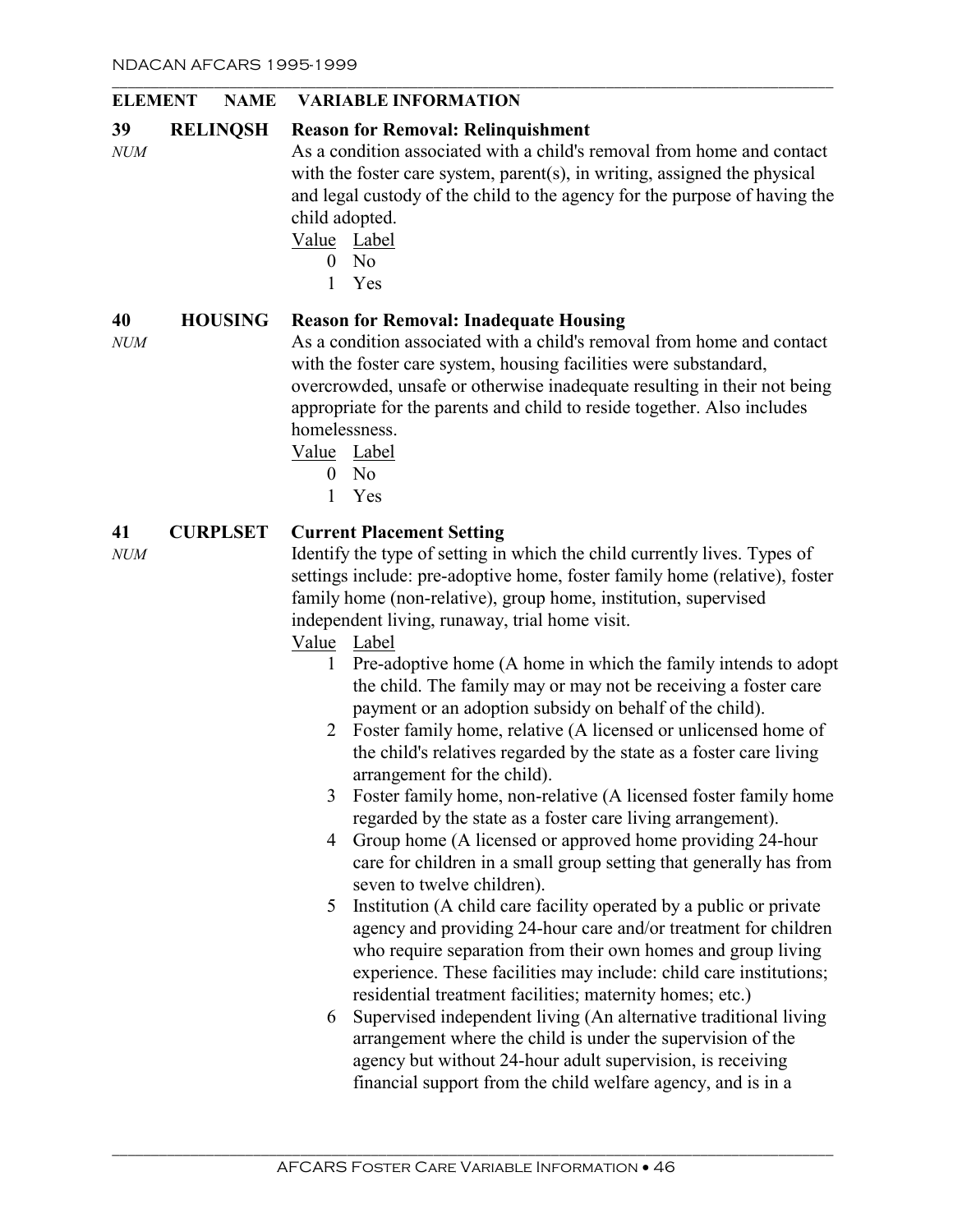#### **ELEMENT NAME VARIABLE INFORMATION**

setting which provides the opportunity for increased responsibility for self care).

\_\_\_\_\_\_\_\_\_\_\_\_\_\_\_\_\_\_\_\_\_\_\_\_\_\_\_\_\_\_\_\_\_\_\_\_\_\_\_\_\_\_\_\_\_\_\_\_\_\_\_\_\_\_\_\_\_\_\_\_\_\_\_\_\_\_\_\_\_\_\_\_\_\_\_\_\_\_\_\_\_\_\_\_\_\_\_\_\_\_\_\_

- 7 Runaway (The child has run away from the foster care setting).
- 8 Trial home visit (The child has been in a foster care placement but, under state agency supervision, has been returned to the principal caretaker for a limited and specified period of time).

#### **42 PLACEOUT Out Of State Placement**

*NUM* 

The type of setting in which the child currently lives is located in another state. Note: Only the state with the placement and care responsibility for the child should include the child in the AFCARS reporting system.

Value Label

- 1 Yes (The current placement setting is located outside of the state making the report).
- 2 No (The child continues to reside within the state making the report).

#### **43 CASEGOAL Most Recent Case Plan Goal**

*NUM* 

 Indicate the most recent case plan goal for the child based on the latest review of the child's case plan -- whether a court review or an administrative review. If the child has been in care less than six months, enter the goal in the case record as determined by the caseworker. Value Label

- 1 Reunify with parent, principal caretaker (The goal is to keep the child in foster care for a limited time to enable the agency to work with the family with whom the child had been living prior to entering foster care in order to reestablish a stable family environment).
- 2 Live with other relatives (The goal is to have the child live permanently with a relative or relatives other than the ones from whom the child was removed. This could include guardianship by a relative $(s)$ ).
- 3 Adoption (The goal is to facilitate the child's adoption by relatives, foster parents or other unrelated individuals).
- 4 Long-term foster care (Because of specific factors or conditions, it is not appropriate or possible to return the child home or place her or him for adoption, and the goal is to maintain the child in a long term foster care placement).
- 5 Emancipation (Because of specific factors or conditions, it is not appropriate or possible to return the child home, have a child live permanently with a relative or have the child adopted; therefore, the goal is to maintain the child in a foster care setting until the child reaches the age of majority).
- 6 Guardianship (The goal is to facilitate the child's placement with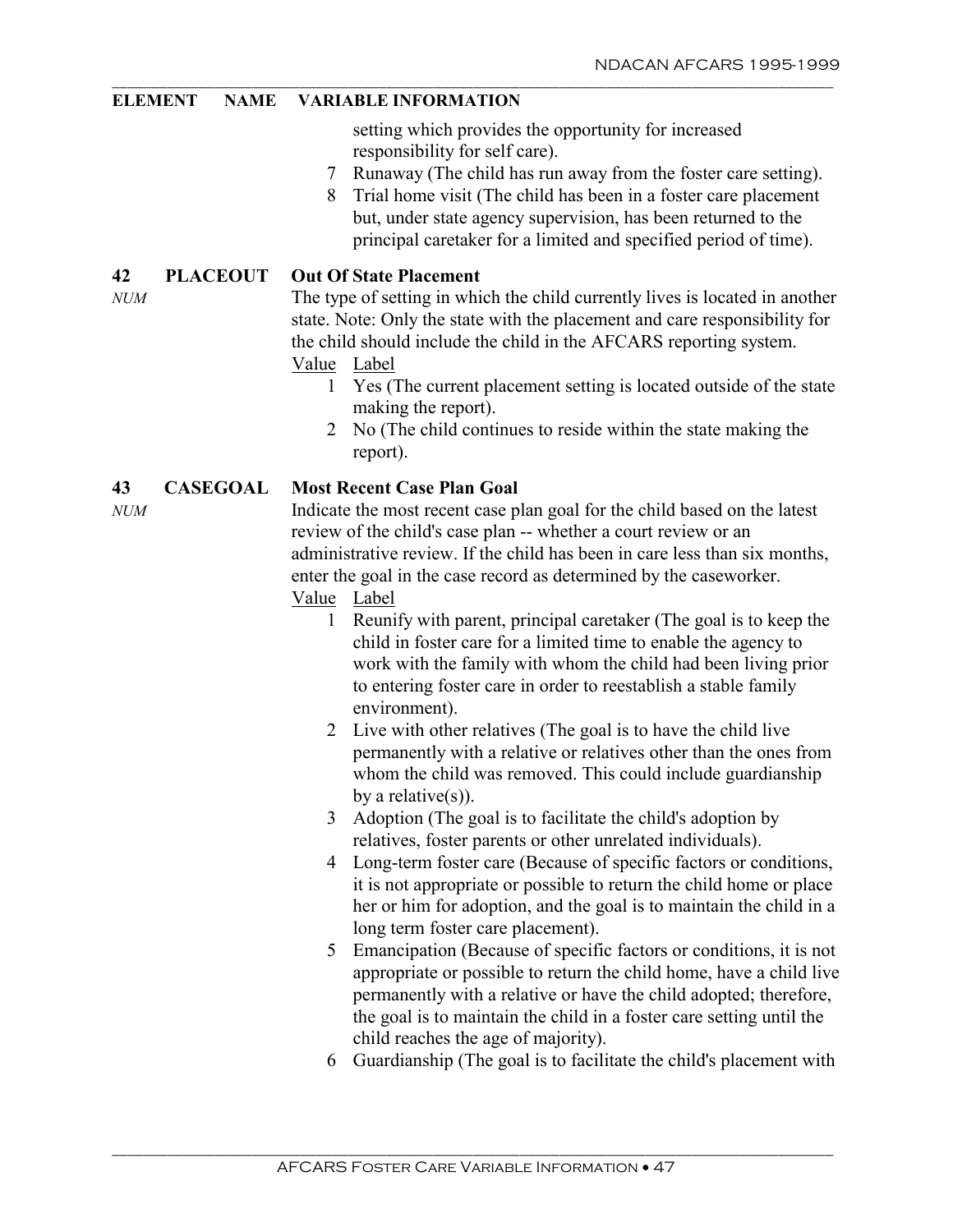| <b>ELEMENT</b><br><b>NAME</b>        | <b>VARIABLE INFORMATION</b>                                                                                                                                                                                                                                                                                                                                                                                                                                                                              |
|--------------------------------------|----------------------------------------------------------------------------------------------------------------------------------------------------------------------------------------------------------------------------------------------------------------------------------------------------------------------------------------------------------------------------------------------------------------------------------------------------------------------------------------------------------|
|                                      | an agency or unrelated caretaker, with whom he or she was not<br>living prior to entering foster care, and whom a court of<br>competent jurisdiction has designated as legal guardian).<br>Case plan goal not yet established (No case plan goal has been<br>7<br>established other than the care and protection of the child).                                                                                                                                                                          |
| 44<br><b>CTKFAMST</b><br>NUM         | <b>Caretaker Family Structure</b><br>Select from the four alternatives -- married couple, unmarried couple,<br>single female, single male -- the category which best describes the type<br>of adult caretaker(s) from whom the child was removed for the current<br>foster care episode.<br>Value Label<br>Not applicable<br>$\boldsymbol{0}$<br>Married couple<br>$\mathbf{1}$<br>$\overline{2}$<br>Unmarried couple<br>Single female<br>3<br>Single male<br>$\overline{4}$<br>5<br>Unable to determine |
| 45<br><b>CTK1YR</b><br>NUM           | <b>Year Of Birth Of First Caretaker</b><br>Year that the first principal caretaker was born. If the exact year of birth<br>is unknown, enter an estimated year of birth.                                                                                                                                                                                                                                                                                                                                 |
| <b>CTK2YR</b><br>46<br>NUM           | <b>Year Of Birth Second Caretaker</b><br>Year that the second principal caretaker was born. If the exact year of<br>birth is unknown, enter an estimated year of birth.                                                                                                                                                                                                                                                                                                                                  |
| 47y PRTMOMYR<br><i>NUM</i>           | <b>TPR Mother, Year</b><br>Year that the court terminated the mother's parental rights. If the mother<br>is known to be deceased, enter the date of death.                                                                                                                                                                                                                                                                                                                                               |
| <b>47m PRTMOMMO</b><br>NUM           | <b>TPR Mother, Month</b><br>Month that the court terminated the mother's parental rights. If the<br>mother is known to be deceased, enter the date of death.                                                                                                                                                                                                                                                                                                                                             |
| 47d PRTMOMDA<br><i>NUM</i>           | <b>TPR Mother, Day</b><br>Day that the court terminated the mother's parental rights. If the mother is<br>known to be deceased, enter the date of death.                                                                                                                                                                                                                                                                                                                                                 |
| 48y<br><b>PRTDADYR</b><br>NUM        | <b>TPR Father, Year</b><br>Year that the court terminated the father's parental rights. If the mother is<br>known to be deceased, enter the date of death.                                                                                                                                                                                                                                                                                                                                               |
| <b>PRTDADMO</b><br>48m<br><i>NUM</i> | <b>TPR Father, Month</b><br>Month that the court terminated the father's parental rights. If the mother<br>is known to be deceased, enter the date of death.                                                                                                                                                                                                                                                                                                                                             |

**48d PRTDADDA TPR Father, Day**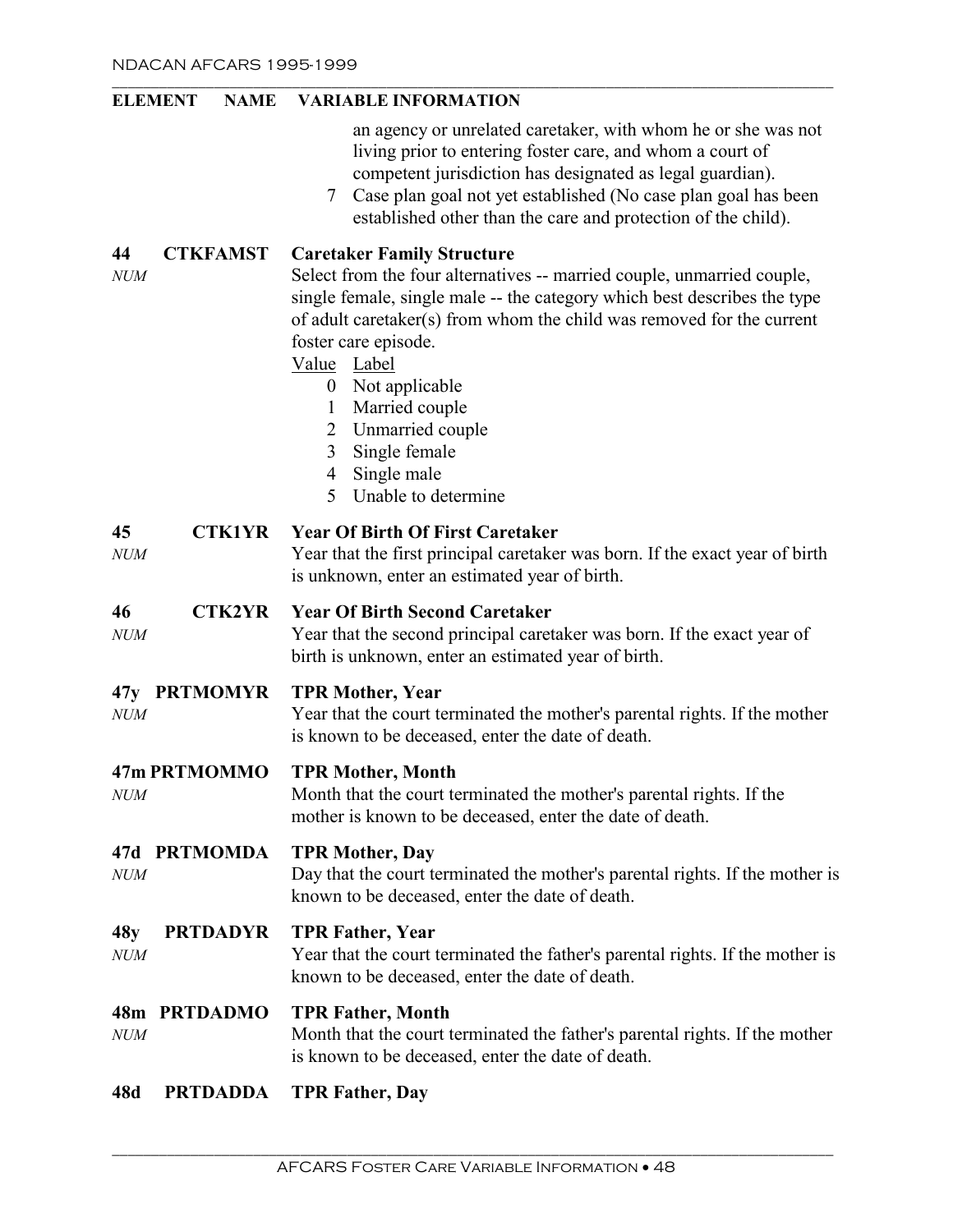#### **ELEMENT NAME VARIABLE INFORMATION**

*NUM* Day that the court terminated the father's parental rights. If the mother is known to be deceased, enter the date of death.

\_\_\_\_\_\_\_\_\_\_\_\_\_\_\_\_\_\_\_\_\_\_\_\_\_\_\_\_\_\_\_\_\_\_\_\_\_\_\_\_\_\_\_\_\_\_\_\_\_\_\_\_\_\_\_\_\_\_\_\_\_\_\_\_\_\_\_\_\_\_\_\_\_\_\_\_\_\_\_\_\_\_\_\_\_\_\_\_\_\_\_\_

#### **49 FOSFAMST Foster Family Structure**

*NUM* Select from the four alternatives -- married couple, unmarried couple, single female, single male --the category which best describes the nature of the foster parents with whom the child is living in the current foster care episode.

- Value Label
	- 0 Not applicable
	- 1 Married couple
	- 2 Unmarried couple
	- 3 Single female
	- 4 Single male
	- 5 Unable to determine

#### **50 FCCTK1YR Year Of Birth Of First Foster Caretaker**

*NUM* Year that the first foster caretaker was born. If the exact year of birth is unknown, enter an estimated year of birth.

#### **51 FCCTK2YR Year Of Birth Second Foster Caretaker**

*NUM* Year that the second foster caretaker was born. If the exact year of birth is unknown, enter an estimated year of birth.

### **52 RFCCTK1 Race Of First Foster Caretaker**

*NUM* **In general, a person's race is determined by how others define them or by** how they define themselves.

Value Label

- 0 Not applicable
- 1 White (a person of European, North African, or Middle Eastern origin)
- 2 Black (a person whose ancestry is any of the black racial groups of Africa)
- 3 American Indian/Alaskan Native (a person whose ancestry is North American, and who maintains tribal affiliation or is so recognized in the community)
- 4 Asian/Pacific Islander (a person whose origin is the Far East, Southeast Asia, the Indian sub-continent, or the Pacific Islands. This includes, for example, China, India, Japan, Korea, the Philippine Islands, Samoa, and Vietnam)
- 5 Unable to determine

#### **53 HOFCCTK1 Hispanic Origin Of First Foster Caretaker**

*NUM* Answer *yes* if the first foster caretaker is a Mexican, Puerto Rican, Cuban, Central or South American person, or person of other Spanish cultural origin regardless of race. Whether or not a person is Hispanic is determined by how others define them or how they define themselves.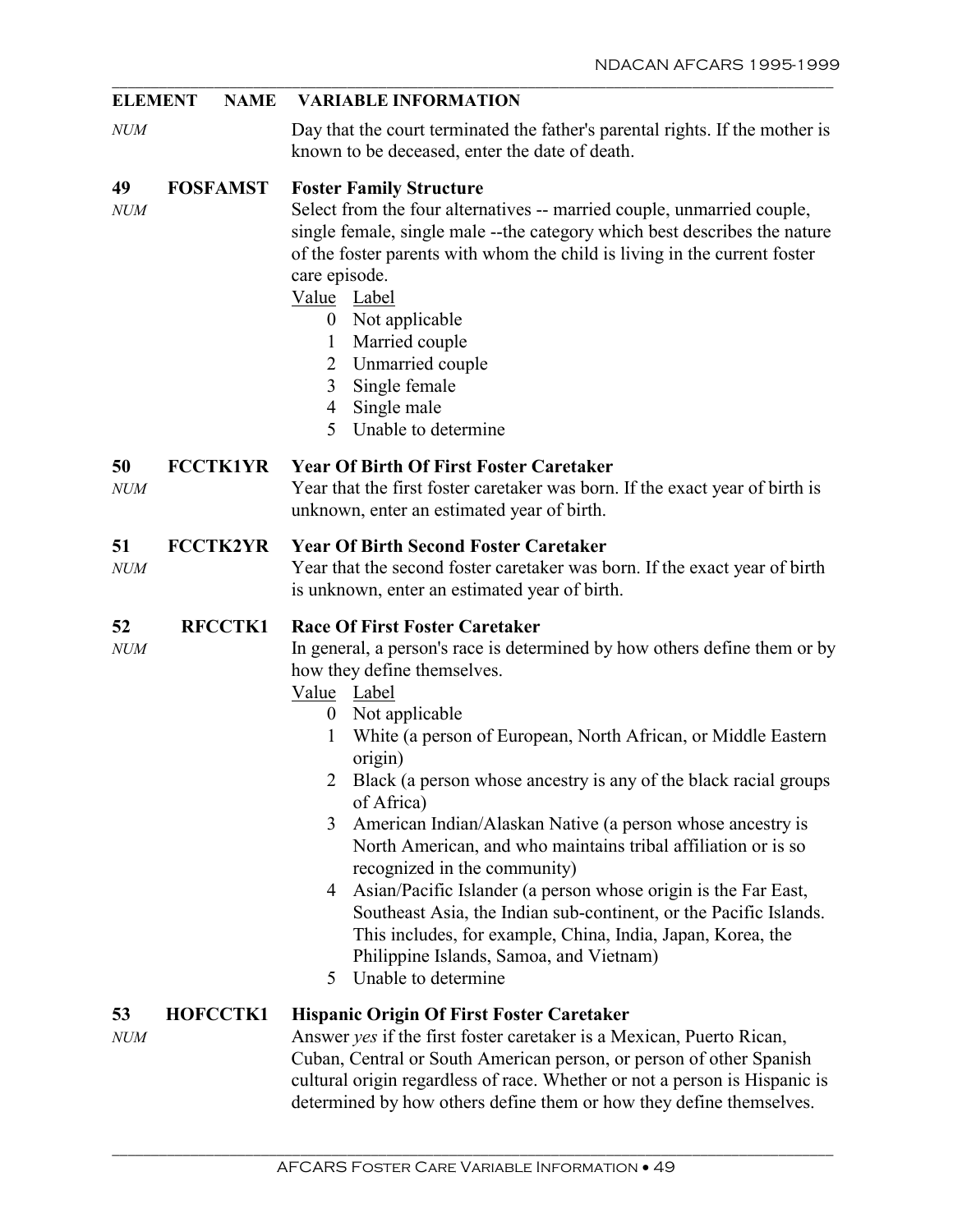#### **ELEMENT NAME VARIABLE INFORMATION**

#### Value Label

- 0 Not applicable
- 1 Yes
- 2 No
- 3 Unable to determine

 $\overline{a}$  , and the contribution of the contribution of the contribution of the contribution of the contribution of the contribution of the contribution of the contribution of the contribution of the contribution of the co

### **54 RFCCTK2 Race Of Second Foster Caretaker**

*NUM* **In general, a person's race is determined by how others define them or by** how they define themselves.

#### Value Label

- 0 Not applicable
- 1 White (a person of European, North African, or Middle Eastern origin)
- 2 Black (a person whose ancestry is any of the black racial groups of Africa)
- 3 American Indian/Alaskan Native (a person whose ancestry is North American, and who maintains tribal affiliation or is so recognized in the community)
- 4 Asian/Pacific Islander (a person whose origin is the Far East, Southeast Asia, the Indian sub-continent, or the Pacific Islands. This includes, for example, China, India, Japan, Korea, the Philippine Islands, Samoa, and Vietnam)
- 5 Unable to determine

# **55 HOFCCTK2 Hispanic Origin Of Second Foster Caretaker**

# *NUM* Answer *yes* if the first foster caretaker is a Mexican, Puerto Rican, Cuban, Central or South American person, or person of other Spanish

cultural origin regardless of race. Whether or not a person is Hispanic is determined by how others define them or how they define themselves.

# Value Label

- 0 Not applicable
- 1 Yes
- 2 No
- 3 Unable to determine

### **56y DODFCYR Discharge Date for Latest Removal, Year**

*NUM* Year the child was discharged from foster care. If the child has not been discharged from care, leave blank.

### **56m DODFCMO Discharge Date for Latest Removal, Month**  *NUM* Month the child was discharged from foster care. If the child has not been discharged from care, leave blank.

### **56d DODFCDA Discharge Date for Latest Removal, Day**

*NUM* Day the child was discharged from foster care. If the child has not been discharged from care, leave blank.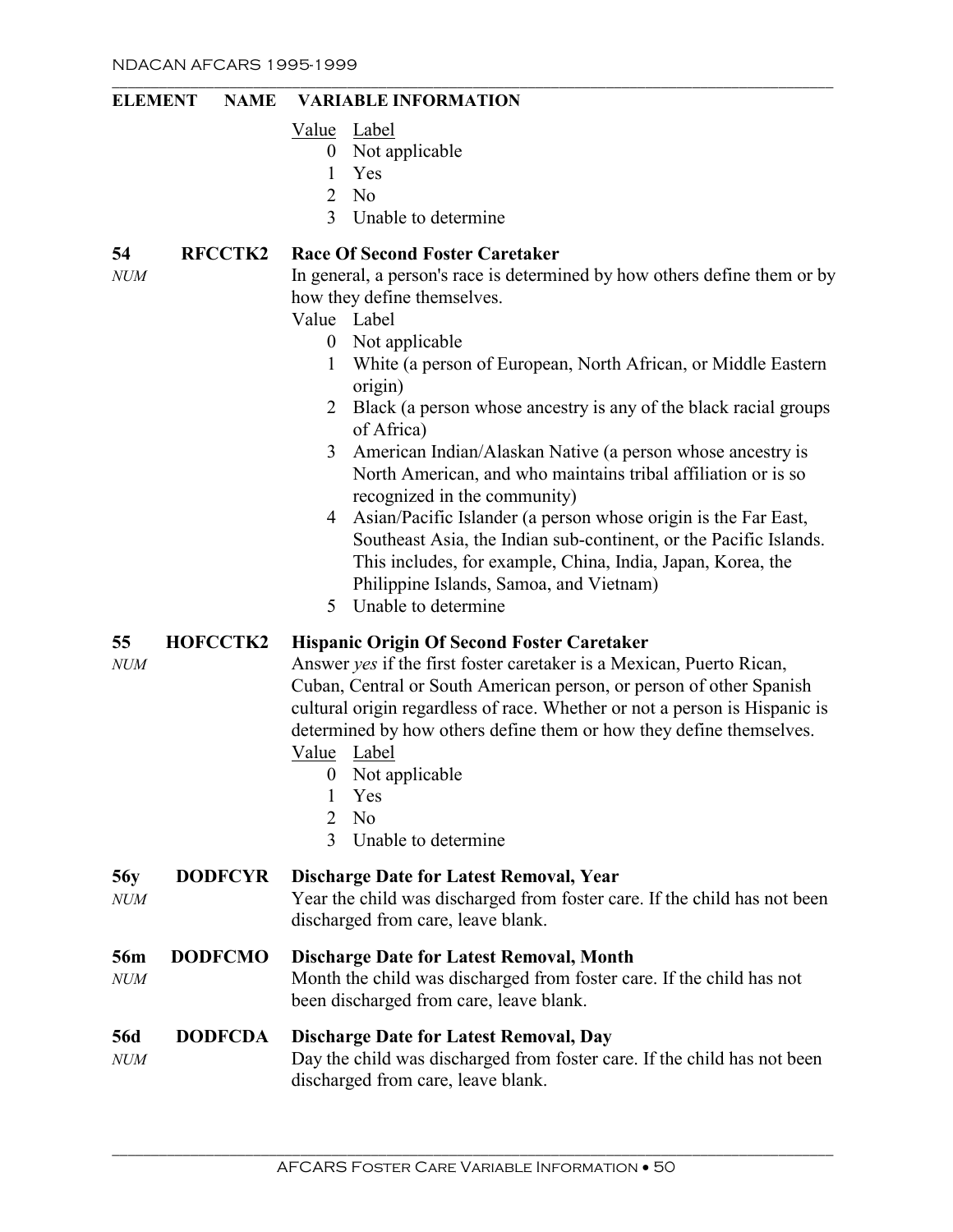|                   | <b>ELEMENT</b><br><b>NAME</b> | <b>VARIABLE INFORMATION</b>                                                                                                                                                                                                                                                                                                                                                                                                                                                                                                                                                                                                                                                                                                                                                                                                                                                                                                                                                                                                                                                                |
|-------------------|-------------------------------|--------------------------------------------------------------------------------------------------------------------------------------------------------------------------------------------------------------------------------------------------------------------------------------------------------------------------------------------------------------------------------------------------------------------------------------------------------------------------------------------------------------------------------------------------------------------------------------------------------------------------------------------------------------------------------------------------------------------------------------------------------------------------------------------------------------------------------------------------------------------------------------------------------------------------------------------------------------------------------------------------------------------------------------------------------------------------------------------|
| 57y<br><b>NUM</b> | <b>DODTRNYR</b>               | <b>Discharge Transaction Year</b><br>A computer generated date that accurately indicates the year the response<br>to Date Of Discharge From Foster Care was entered into the<br>information system.                                                                                                                                                                                                                                                                                                                                                                                                                                                                                                                                                                                                                                                                                                                                                                                                                                                                                        |
| <b>NUM</b>        | 57m DODTRNMO                  | <b>Discharge Transaction Month</b><br>A computer generated date that accurately indicates the month the<br>response to Date Of Discharge From Foster Care was entered into the<br>information system.                                                                                                                                                                                                                                                                                                                                                                                                                                                                                                                                                                                                                                                                                                                                                                                                                                                                                      |
| 57d<br>NUM        | <b>DODTRNDA</b>               | <b>Discharge Transaction Day</b><br>A computer generated date that accurately indicates the day the response<br>to Date Of Discharge From Foster Care was entered into the<br>information system.                                                                                                                                                                                                                                                                                                                                                                                                                                                                                                                                                                                                                                                                                                                                                                                                                                                                                          |
| 58<br>NUM         | <b>DISREASN</b>               | <b>Discharge Reason</b><br>For child (ren) no longer in foster care, indicate outcome or reason for<br>discharge.<br>Value Label<br>Not applicable (The child has not been discharged as of the end<br>$\boldsymbol{0}$<br>of the reporting period).<br>Reunified with parent, primary caretaker (The child was returned<br>1<br>to his or her principal caretaker's or caretakers' home).<br>Living with other relatives (The child went to live with a relative<br>2<br>other than the one from whose home he or she was removed).<br>Adoption (The child was legally adopted).<br>3<br>Emancipation (The child reached majority according to state law<br>4<br>by virtue of age, marriage, etc.).<br>Guardianship (Permanent custody of the child was awarded to an<br>5<br>individual).<br>Transfer to another agency (Responsibility for the care of the<br>6<br>child was awarded to another agency -- either inside or outside of<br>the state).<br>Runaway (The child ran away from the foster care placement).<br>7<br>Death of child (The child died while in foster care).<br>8 |
| 59<br>$\it NUM$   | <b>IVEFC</b>                  | <b>Title IV-E Foster Care Payments</b><br>Title IV-E foster care maintenance payments are being paid on behalf of<br>the child.<br>Value Label<br>$0$ No<br>Yes<br>1                                                                                                                                                                                                                                                                                                                                                                                                                                                                                                                                                                                                                                                                                                                                                                                                                                                                                                                       |
| 60<br>$\it NUM$   | <b>IVEAA</b>                  | <b>Title IV-E Adoption Subsidy</b><br>Title IV-E adoption subsidy is being paid on behalf of the child who is in<br>an adoptive home, but the adoption has not been legalized.<br>Value Label                                                                                                                                                                                                                                                                                                                                                                                                                                                                                                                                                                                                                                                                                                                                                                                                                                                                                              |